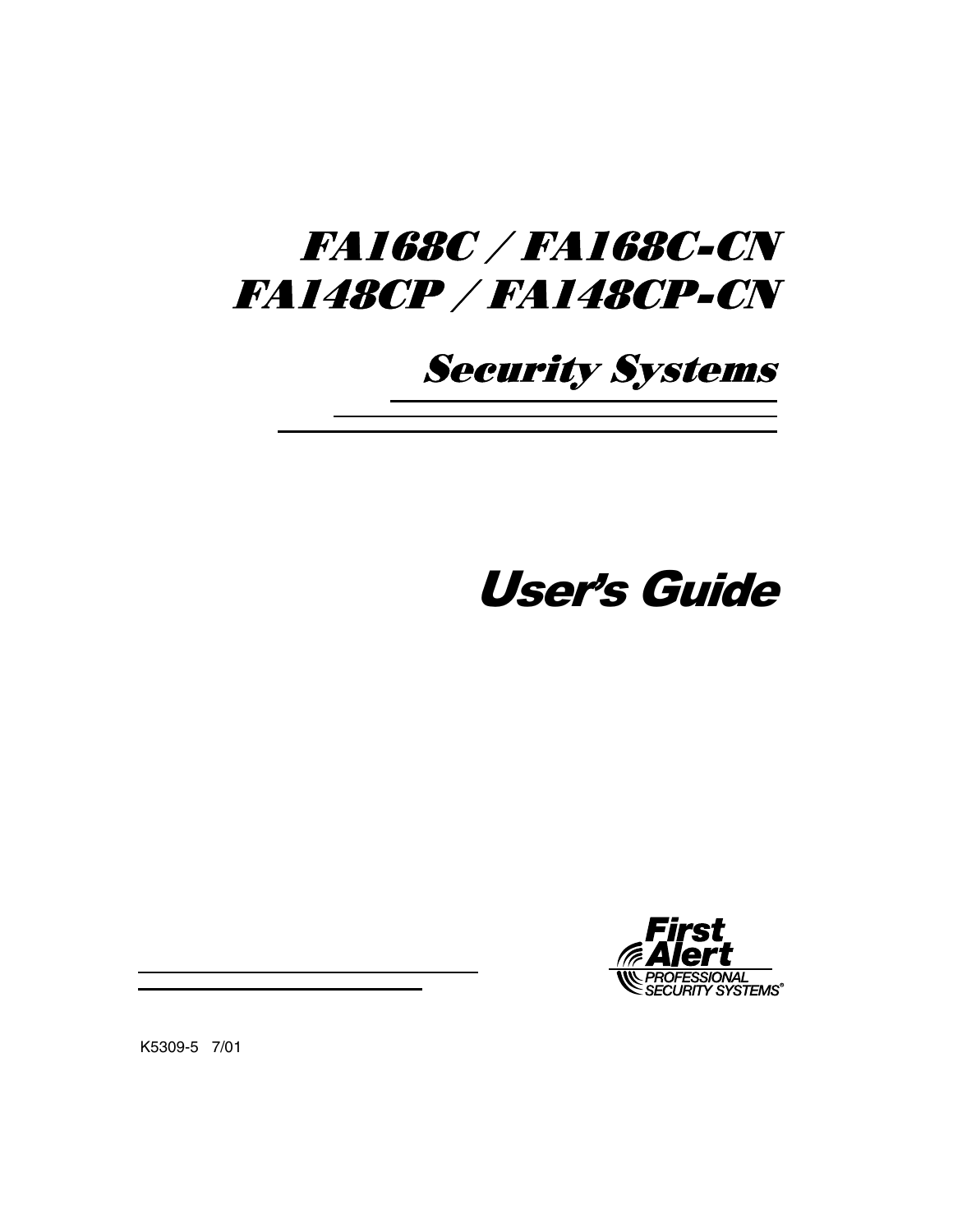## **IMPORTANT!**

### **PROPER INTRUSION PROTECTION**

For proper intrusion coverage, sensors should be located at every possible point of entry to a home or commercial premises. This would include any skylights that may be present, and the upper windows in a multi-level building.

In addition, we recommend that radio backup be used in a security system so that alarm signals can still be sent to the Central Monitoring Station in the event that the telephone lines are out of order (alarm signals are normally sent over the phone lines).

### **EARLY WARNING FIRE DETECTION**

Early warning fire detection is important in a home. Smoke and heat detectors have played a key role in reducing fire deaths in the United States. With regard to the number and placement of smoke/heat detectors, we subscribe to the recommendations contained in the National Fire Protection Association's National Fire Alarm Code (NFPA 72). These recommendations can be found on page 43 of this manual.

## **About This Manual**

This manual is a step-by-step guide that will acquaint you with the system's features and benefits. It defines the components and their functions, describes their operation, and provides clear step-by-step instructions for normal and emergency procedures. Keep this manual in a convenient place so that you can refer to it as necessary.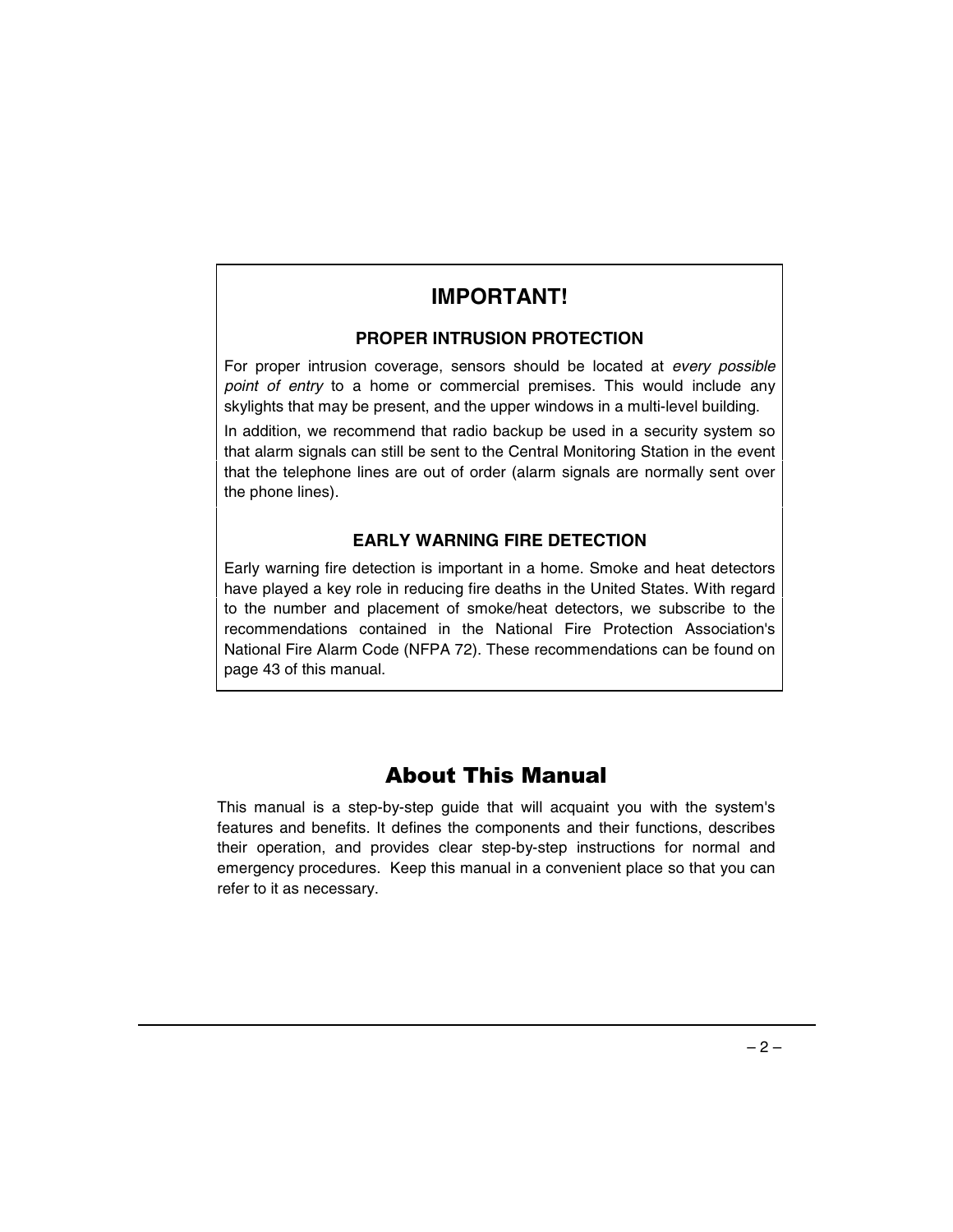## Table of Contents

| $\label{eq:1} \textbf{Introduction} \textcolor{red}{\textbf{}} \textcolor{red}{\textbf{}} \textcolor{red}{\textbf{}} \textcolor{red}{\textbf{}} \textcolor{red}{\textbf{}} \textcolor{red}{\textbf{}} \textcolor{red}{\textbf{100}} \textcolor{red}{\textbf{110}} \textcolor{red}{\textbf{120}} \textcolor{red}{\textbf{130}} \textcolor{red}{\textbf{160}} \textcolor{red}{\textbf{170}} \textcolor{red}{\textbf{180}} \textcolor{red}{\textbf{190}} \textcolor{red}{\textbf{190}} \textcolor{red}{\textbf$ |  |
|--------------------------------------------------------------------------------------------------------------------------------------------------------------------------------------------------------------------------------------------------------------------------------------------------------------------------------------------------------------------------------------------------------------------------------------------------------------------------------------------------------------|--|
|                                                                                                                                                                                                                                                                                                                                                                                                                                                                                                              |  |
|                                                                                                                                                                                                                                                                                                                                                                                                                                                                                                              |  |
|                                                                                                                                                                                                                                                                                                                                                                                                                                                                                                              |  |
|                                                                                                                                                                                                                                                                                                                                                                                                                                                                                                              |  |
|                                                                                                                                                                                                                                                                                                                                                                                                                                                                                                              |  |
|                                                                                                                                                                                                                                                                                                                                                                                                                                                                                                              |  |
|                                                                                                                                                                                                                                                                                                                                                                                                                                                                                                              |  |
|                                                                                                                                                                                                                                                                                                                                                                                                                                                                                                              |  |
|                                                                                                                                                                                                                                                                                                                                                                                                                                                                                                              |  |
|                                                                                                                                                                                                                                                                                                                                                                                                                                                                                                              |  |
|                                                                                                                                                                                                                                                                                                                                                                                                                                                                                                              |  |
|                                                                                                                                                                                                                                                                                                                                                                                                                                                                                                              |  |
|                                                                                                                                                                                                                                                                                                                                                                                                                                                                                                              |  |
|                                                                                                                                                                                                                                                                                                                                                                                                                                                                                                              |  |
|                                                                                                                                                                                                                                                                                                                                                                                                                                                                                                              |  |
|                                                                                                                                                                                                                                                                                                                                                                                                                                                                                                              |  |
|                                                                                                                                                                                                                                                                                                                                                                                                                                                                                                              |  |
|                                                                                                                                                                                                                                                                                                                                                                                                                                                                                                              |  |
|                                                                                                                                                                                                                                                                                                                                                                                                                                                                                                              |  |
|                                                                                                                                                                                                                                                                                                                                                                                                                                                                                                              |  |
|                                                                                                                                                                                                                                                                                                                                                                                                                                                                                                              |  |
|                                                                                                                                                                                                                                                                                                                                                                                                                                                                                                              |  |
|                                                                                                                                                                                                                                                                                                                                                                                                                                                                                                              |  |
|                                                                                                                                                                                                                                                                                                                                                                                                                                                                                                              |  |
|                                                                                                                                                                                                                                                                                                                                                                                                                                                                                                              |  |
|                                                                                                                                                                                                                                                                                                                                                                                                                                                                                                              |  |
|                                                                                                                                                                                                                                                                                                                                                                                                                                                                                                              |  |
|                                                                                                                                                                                                                                                                                                                                                                                                                                                                                                              |  |
|                                                                                                                                                                                                                                                                                                                                                                                                                                                                                                              |  |
|                                                                                                                                                                                                                                                                                                                                                                                                                                                                                                              |  |
|                                                                                                                                                                                                                                                                                                                                                                                                                                                                                                              |  |
|                                                                                                                                                                                                                                                                                                                                                                                                                                                                                                              |  |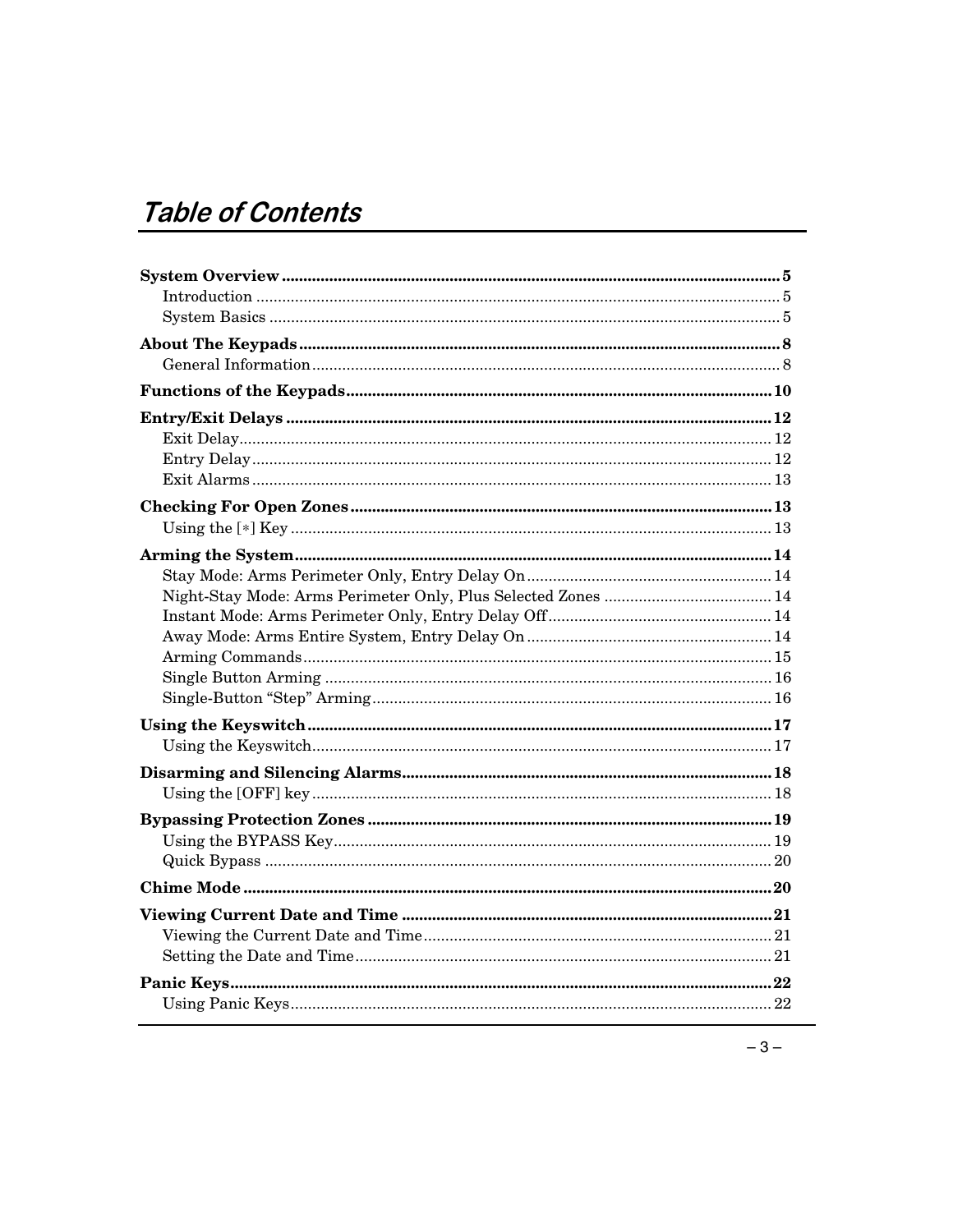## **Table of Contents**

| Accessing Other Partitions (GOTO Command and Multi-Partition Arming)30 |  |
|------------------------------------------------------------------------|--|
|                                                                        |  |
|                                                                        |  |
|                                                                        |  |
|                                                                        |  |
|                                                                        |  |
|                                                                        |  |
|                                                                        |  |
|                                                                        |  |
|                                                                        |  |
|                                                                        |  |
|                                                                        |  |
|                                                                        |  |
|                                                                        |  |
|                                                                        |  |
|                                                                        |  |
|                                                                        |  |
|                                                                        |  |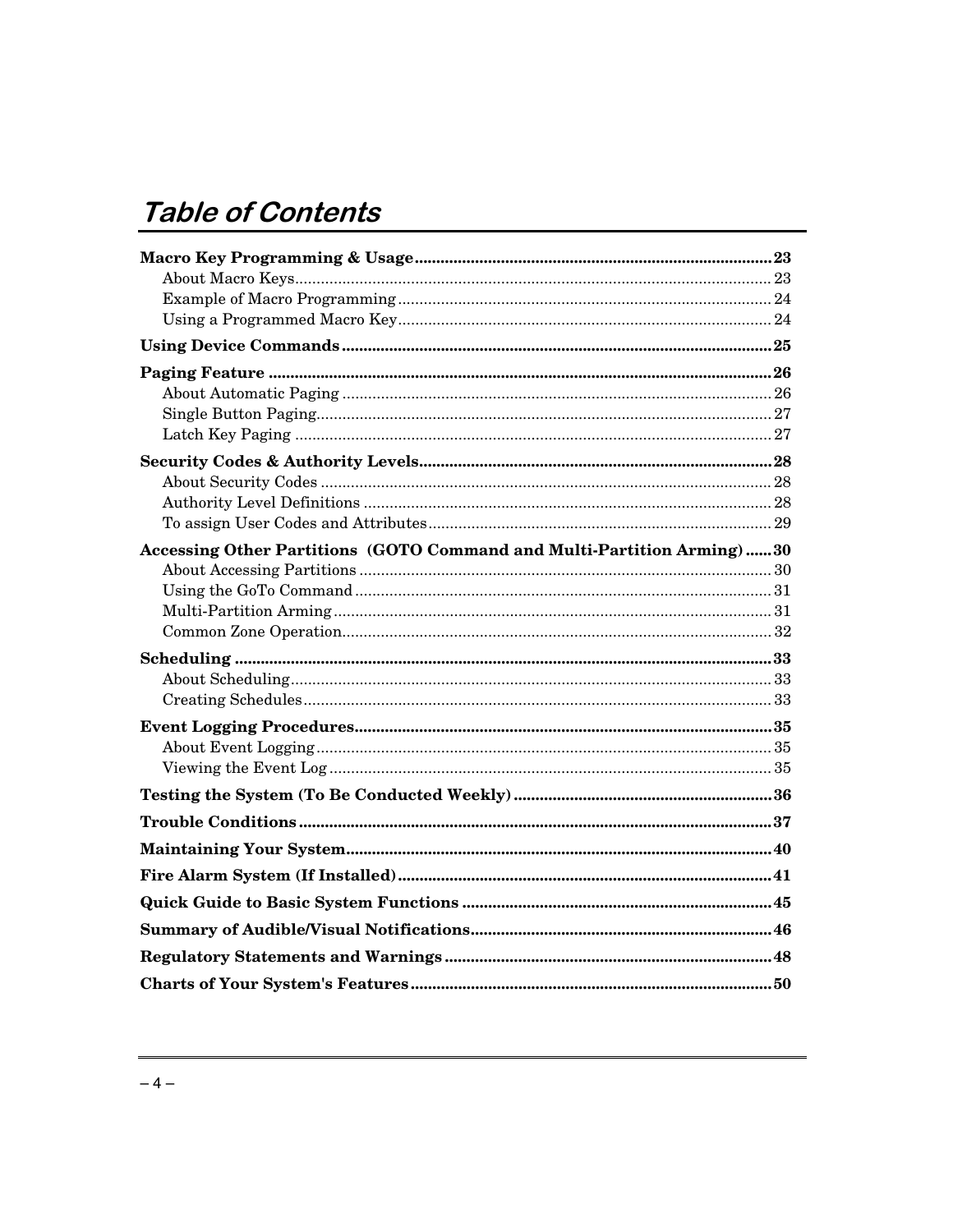### <u>Introduction</u>

Congratulations on your ownership of a First Alert Professional Security System. You've made a wise decision in choosing it, for it represents the latest in security protection technology today. This system provides:

- Three forms of protection: burglary, fire\* and emergency
- At least one keypad which provides control of system and displays system status
- Various sensors for perimeter and interior burglary protection

• Smoke or combustion detectors\* designed to provide early warning in case of fire.

Your system may also have been programmed to automatically send alarm or status messages over the phone lines to a Central Monitoring Station.

*\* Commercial installations and some residential systems may not include fire protection – check with your installer.*

**NOTE:** The features and procedures described in this manual apply to both the FA168C and FA148CP security systems. Differences are noted where applicable.

### <u>System Basics</u>

#### **Burglary Protection**

- Several modes of burglary protection: Stay, Night-Stay, Away, Instant, Maximum. STAY: arms perimeter zones only and entry delay is on INSTANT: same as STAY, except entry delay is off NIGHT-STAY: arms perimeter zones and selected interior zones; entry delay on AWAY: arms perimeter and all interior zones, entry delay is on MAXIMUM: same as AWAY, except entry delay is off
- You can BYPASS selected zones while leaving the rest of the system armed.
- CHIME mode alerts you to the opening of protected doors and windows while the system is disarmed.

#### **Fire Protection**

- Fire protection is always active (if installed) and an alarm sounds if a fire condition is detected
- If necessary, you can manually initiate a fire alarm using the keypad (if programmed).
- Refer to the Fire Alarm System section for information regarding fire protection, smoke detectors and planning emergency exit routes.

#### **Security Codes**

- You were assigned a 4-digit security code during system installation.
- Use your security code when arming and disarming the system, and when performing other system functions.
- Other users can be assigned different security codes, each with different authority levels, which define the system functions a particular user can perform.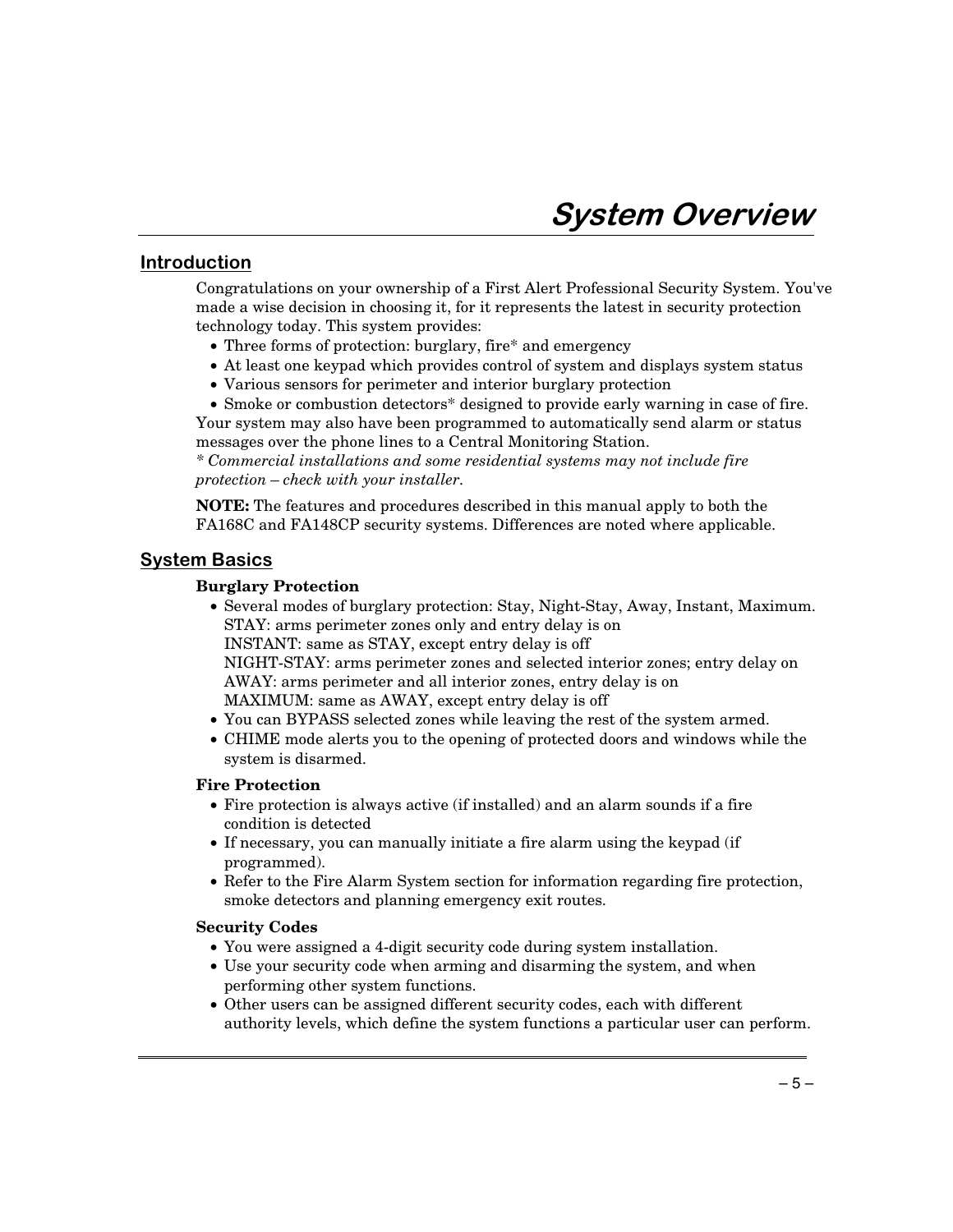## **System Overview (Continued)**

#### **Zones and Partitions**

- The system sensing devices have been assigned to various "zones," which are specific areas of protection (e.g., front door, kitchen window, etc.).
- Zone numbers are displayed at the keypad when an alarm or trouble condition occurs on a sensor.
- Partitions (FA168C) provide two independent areas of protection, with each partition containing a group of zones that can be armed and disarmed without affecting other zones or users.
- Partitioned systems (FA168C) can include a common zone area, which is an area shared by users of both partitions (such as a lobby in a building).

#### **Arming, Step-Arming and Disarming Burglary Protection**

- The system must be armed before the burglary protection can sense intrusions.
- To arm your system, enter your user code followed by the desired arming key.
- If programmed, the [#] key can be pressed instead of entering the security code when arming the system.
- You can also use the step-arming key, if programmed, to arm the system, which lets you use a function key to arm the system in one of three modes by simply pressing the key repeatedly.
- To disarm the system, enter your user code then press the [OFF] key.

#### **Alarms**

- When an alarm occurs, both the keypad and external sounders will sound, and the keypad will display the zone(s) causing the alarm.
- If your system is connected to a Central Monitoring Station, an alarm message will also be sent.
- To stop the alarm sounding, simply disarm the system.

#### **Memory of Alarm**

- When an alarm condition occurs, the keypad displays the number(s) of the zone(s) that caused the problem, and displays the type of alarm.
- The message remains displayed even after disarming the system, but can be cleared with another "off" sequence.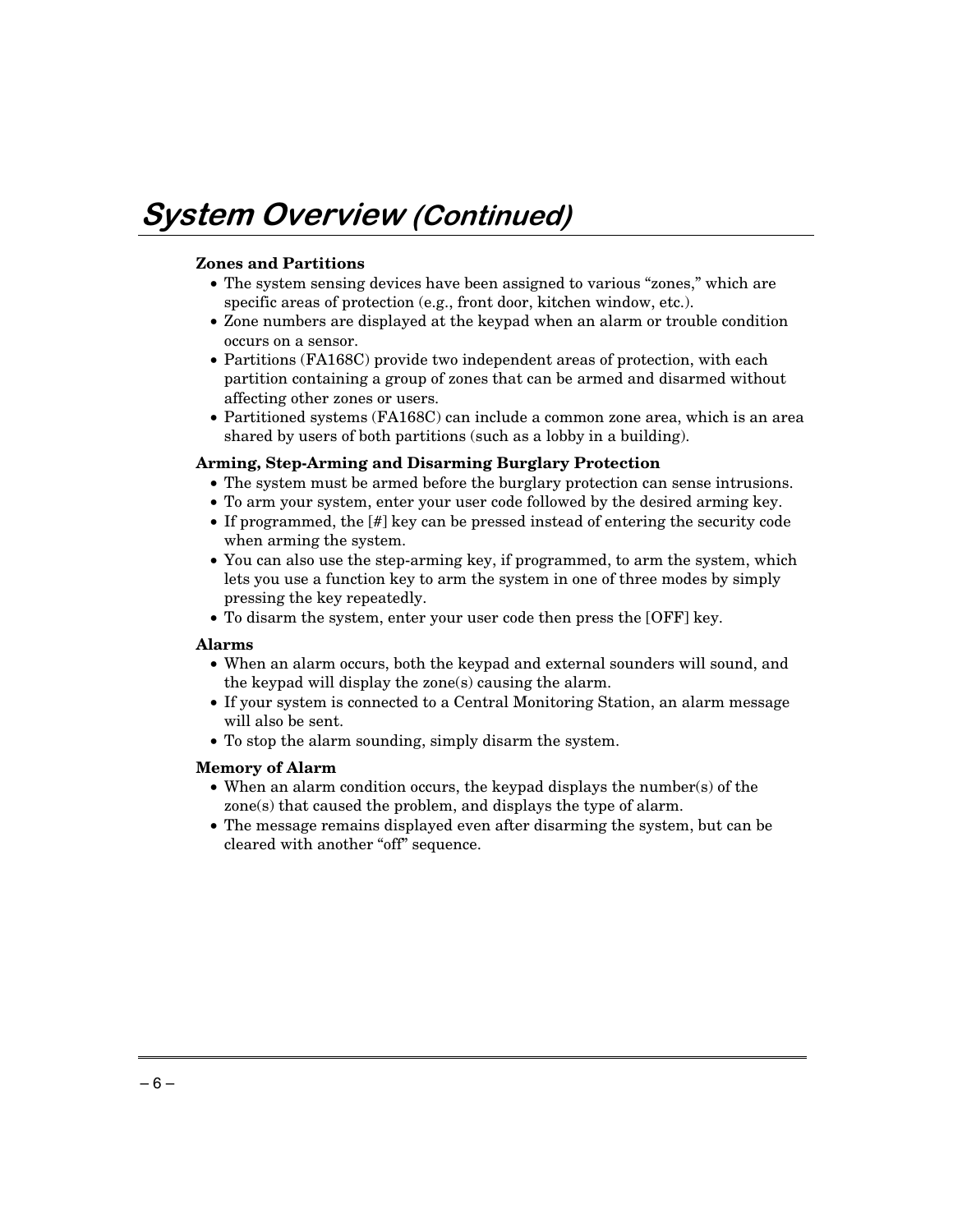#### **Phone Access**

- If included, a phone module permits you to access the system via a touch-tone phone, either on-premises or by calling-in when away.
- You can receive synthesized voice messages over the telephone regarding the status of the security system.
- You can arm and disarm the system and perform most function commands remotely via the telephone, with voice confirmation provided after each command entry.
- Complete information regarding the use of this feature is provided in a separate manual entitled "Phone Access User's Guide" that is supplied with the voice module.

#### **Paging Feature**

- If programmed, the system can automatically send certain system condition messages to up to four (FA168C) or two (FA148CP) pagers.
- The display consists of code numbers that indicate the type of condition that has occurred.

#### **Function Keys**

- The "A", "B", "C", and "D" keys on the keypad can be programmed to perform various functions.
- Functions include: activate a Panic alarm; arm the system; provide step arming; switch lights on/off; send a message to a pager; display Time/Date; start a Macro

#### **Scheduling**

• Your system can be programmed to automatically perform certain functions (e.g., arm the system) at a predetermined time each day.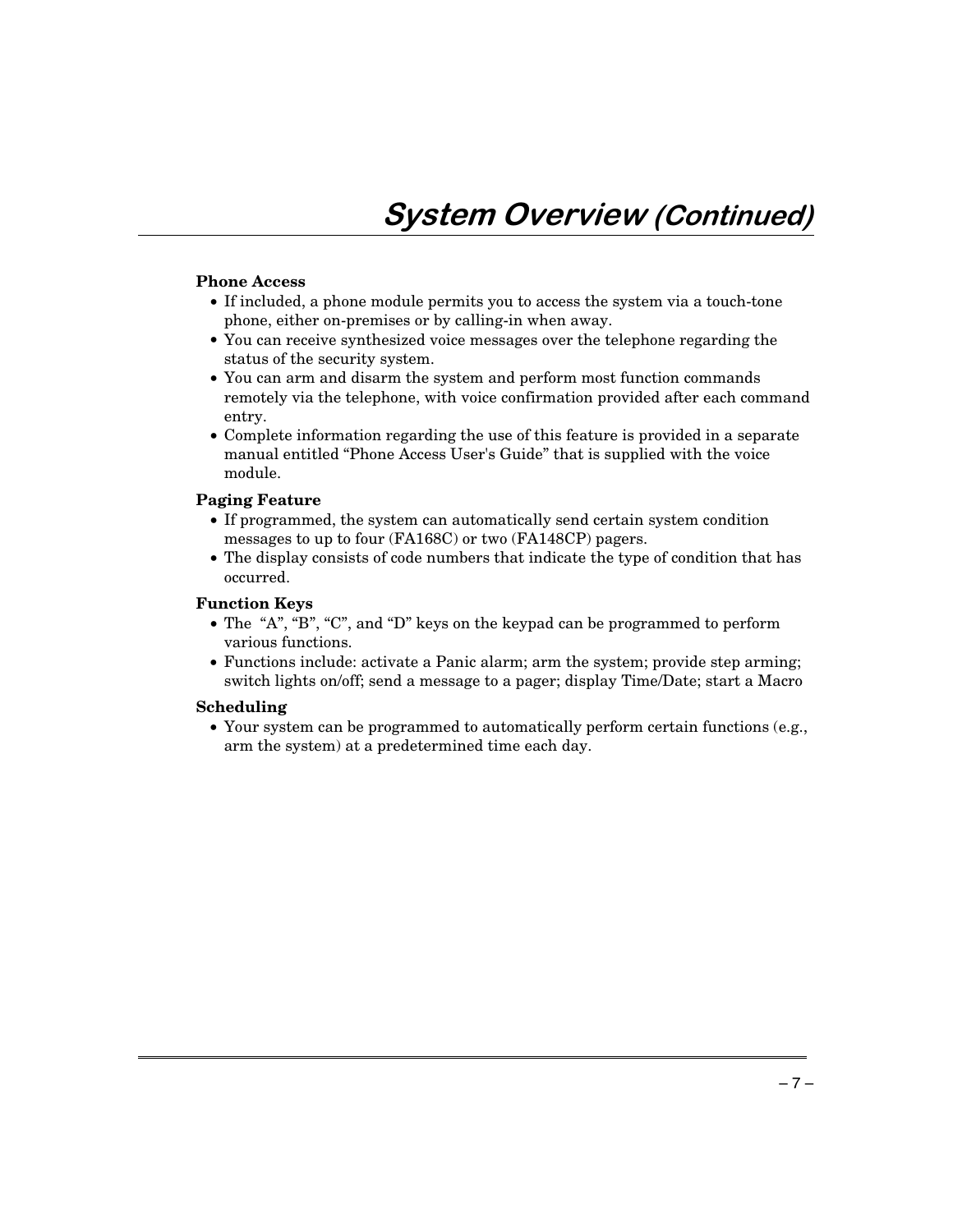## About The Keypads

## <u>General Information</u>

Your keypads allow you to control all system functions. The keypads feature the following:

- A telephone style (digital) keypad
- Liquid Crystal Display (LCD) which shows the nature and location of all occurrences
- Built-in sounder which will sound during alarms and troubles. The sounder also "beeps" during certain system functions and when depressing any of the keys (to acknowledge the key press).
- Backlighting of the LCD display windows. Backlighting turns on when entering the premises through any assigned entry/exit door, or when any key is pressed. This feature is helpful when a keypad is located in a dimly lit area.

**IMPORTANT:** If the keypad beeps rapidly upon entering the premises, it indicates that an alarm has occurred during your absence and an intruder may still be on the premises. LEAVE IMMEDIATELY and CONTACT THE POLICE from a nearby safe location.

There are two basic types of keypads which are functionally the same, but they have different types of displays.

- Alpha Display 2-line alpha display keypads feature a 2-line, 32-character alphanumeric LCD which can display system messages in friendly English. These keypads can also be programmed with custom zone descriptors.
- Fixed-Word Display Fixed-Word display keypads are functionally identical to Alpha display keypads, but the LCD display uses pre-designated words to identify the nature and location of occurrences.





**FA260KP FIXED-WORD KEYPAD FA560KP ALPHA KEYPAD**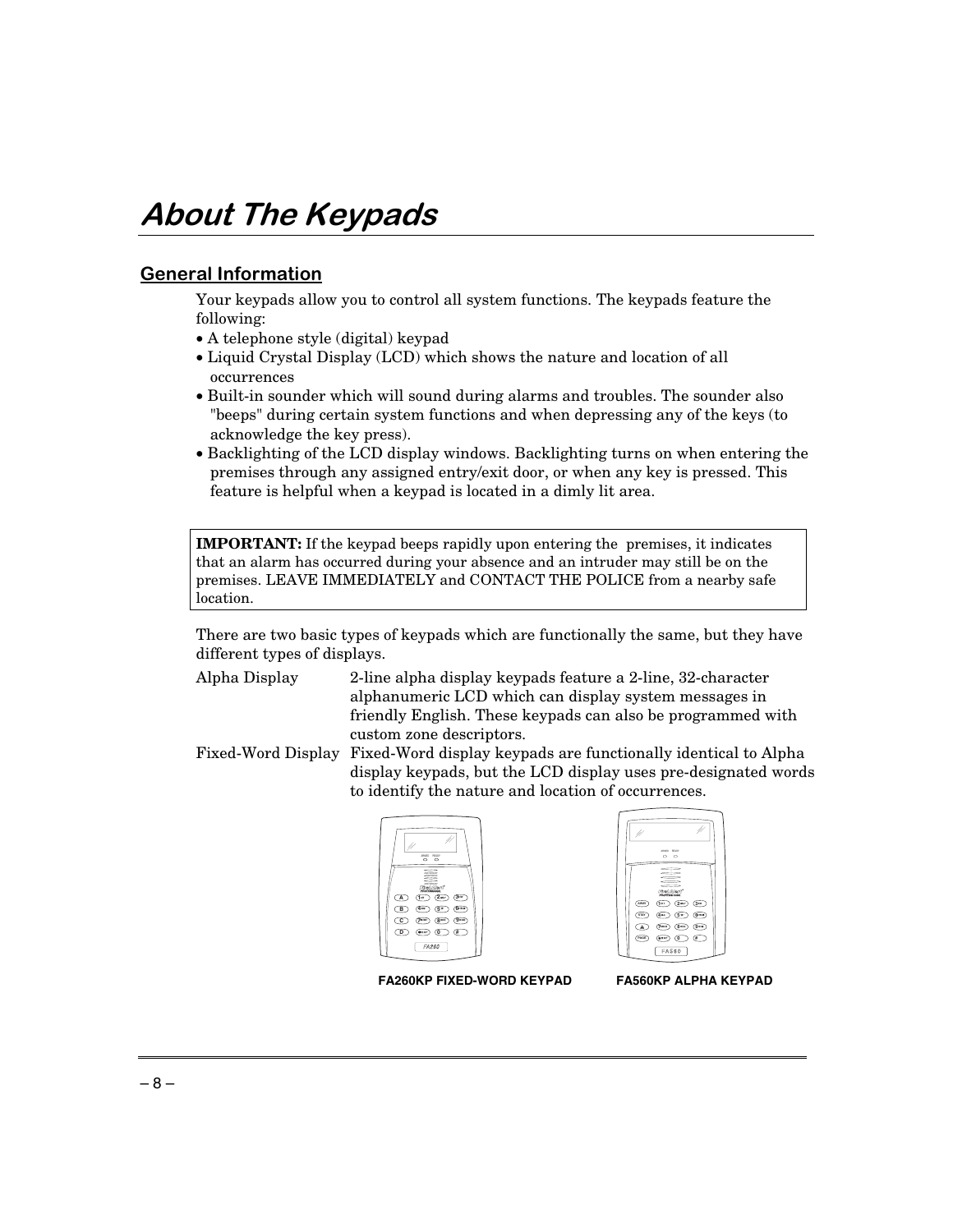## About The Keypads (Continued)

## **Fixed-Word Display Keypad**

**AWAY:** All burglary zones, interior and perimeter, are armed. **STAY:** Perimeter burglary zones, such as protected windows and doors, are armed. **INSTANT:** Entry delay is turned off: Lit with STAY = Instant mode Lit with AWAY = Maximum mode **ALARM FIRE CHECK INSTANT CANCELED AWAY BYPASS STAY NIGHT NO AC NOT READY CHIME BAT PHONE TEST** 6150disp **TYPICAL FIXED-WORD DISPLAY (FA260KP shown) BYPASS:** This appears when one or more burglary protection zones have been bypassed. **NOT READY:** Appears when burglary portion of the system is not ready for arming (due to open protection zones). The system is ready to arm when this message disappears and the READY indicator light comes on. **NO AC:** Appears when AC power has been cut off. System is operating on backup battery power. **AC:** Appears when AC power is present. **CHIME:** Appears when the CHIME feature is activated. **BAT:** Low battery condition in a wireless sensor (if zone number displayed) or low system battery (if no zone number displayed). **ALARM:** Appears when an intrusion has been detected and the system is armed (also appears during a fire alarm or audible emergency alarm). Accompanied by the protection zone in alarm. **CHECK:** Appears when a malfunction is discovered in the system at any time or if an open is detected in a FIRE zone at any time or a fault in a DAY/NIGHT burglary zone during a disarmed period. Accompanied by a display of zone number in trouble. **FIRE:** Appears when a fire alarm is present. Accompanied by a display of the zone in alarm. A FIRE display also appears when a fire alarm is manually activated, accompanied by a display of emergency key zone number programmed for fire.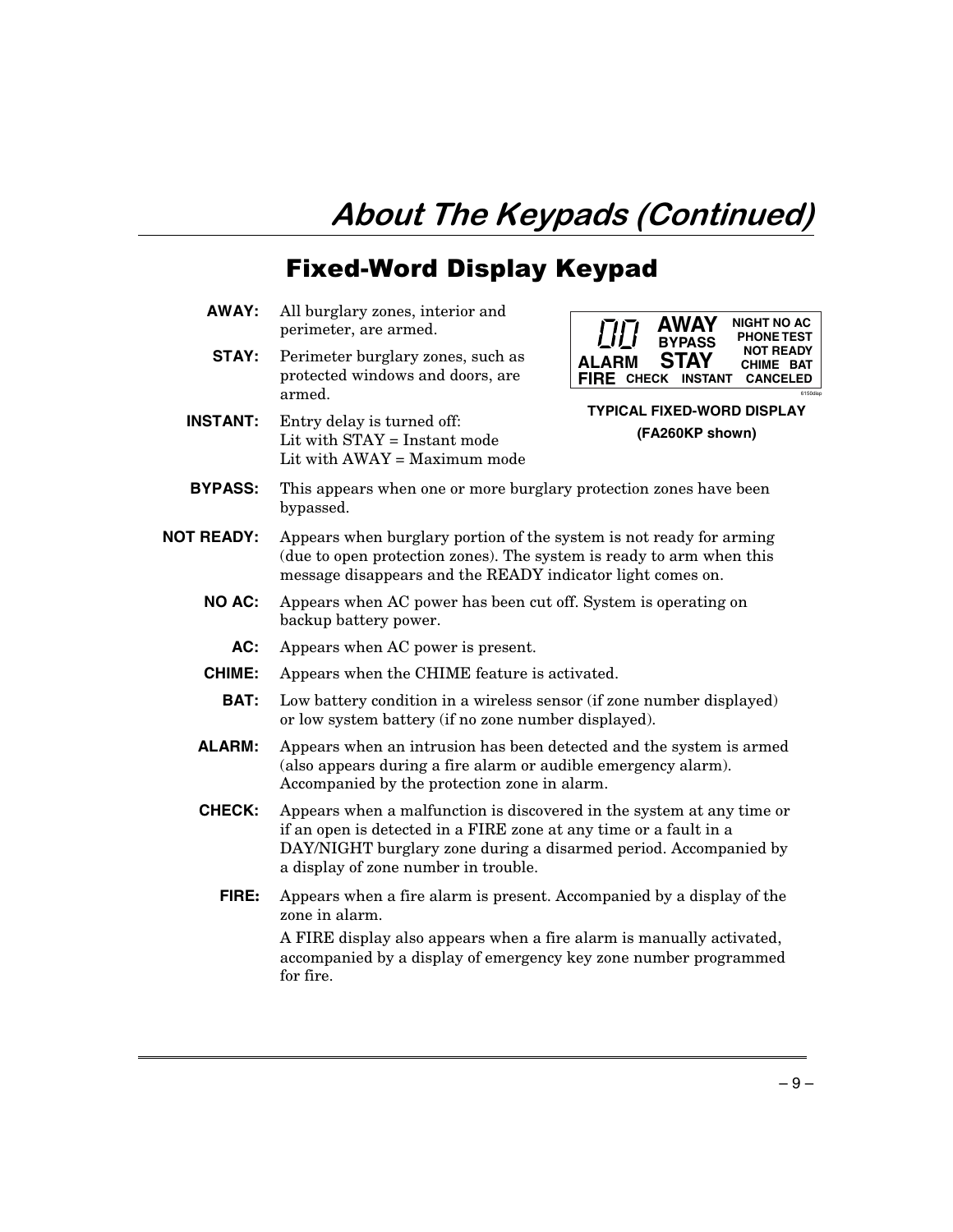## **Functions of the Keypads**

#### 1. **DISPLAY WINDOW.**

*Alpha Display Keypads:* 2-line, 32 character Liquid Crystal Display (LCD) keypads that display protection point identification, system status, and messages.

*Fixed-Word Display Keypads:* Display protection zone ID and system status messages using pre-designated words in the LCD display.

- 2. **1 OFF** Disarms burglary portion of the system, silences alarms and audible trouble indicators, and clears visual display after problem's correction.
- 3. **2 AWAY** Arms the entire burglary system, perimeter and interior.
- 4. **3 STAY** Arms perimeter portion of burglary system only. Interior protection is not armed, allowing movement within premises without causing an alarm.
- 5. **5 TEST** Tests the system and alarm sounder if disarmed. Refer to *Testing The System* section for test procedures.
- 6. **6 BYPASS** Removes individual protection zones from being monitored by the system.
- 7. **9 CHIME** Turns CHIME mode on and off. When on, the opening of windows or doors while the system is disarmed will sound 3 beeps at the keypad(s).
- 8.#This key can be used for "Quick Arming" of the system without use of a security code (if programmed).
- 9. **8 CODE** Used to assign additional user codes for other users of the system.
- 10. **KEYS 0–9:** Used to enter your security code(s) and to perform their associated system functions after the security code has been entered.
- 11. **7 INSTANT** Arms in manner similar to the STAY mode, but without the entry delay feature. Entering via an entry/exit door will cause an alarm.
- 12. **\*** READY Used to display all open protection zones.
- 13. **FUNCTION KEYS:** Keys A, B, C, D may have been programmed for a variety of functions, including panic (emergency) functions. For details, see the *Function Keys* section.
- 14. **4 MAXIMUM** Arms the entire burglary system, perimeter and interior, but without entry delay feature. Entering via an entry/exit door will cause an alarm.
- 15. **INTERNAL SOUNDER:** The built-in sounder mimics the alarm sounder during alarms, and will also "beep" during certain system functions.
- 16. **READY INDICATOR:** (GREEN) Lit when the system is ready to be armed (no faults present). While the system is disarmed, this indicator will go on and off as protection zones are closed and opened.
- 17. **ARMED INDICATOR:** (RED) Lit when the system has been armed.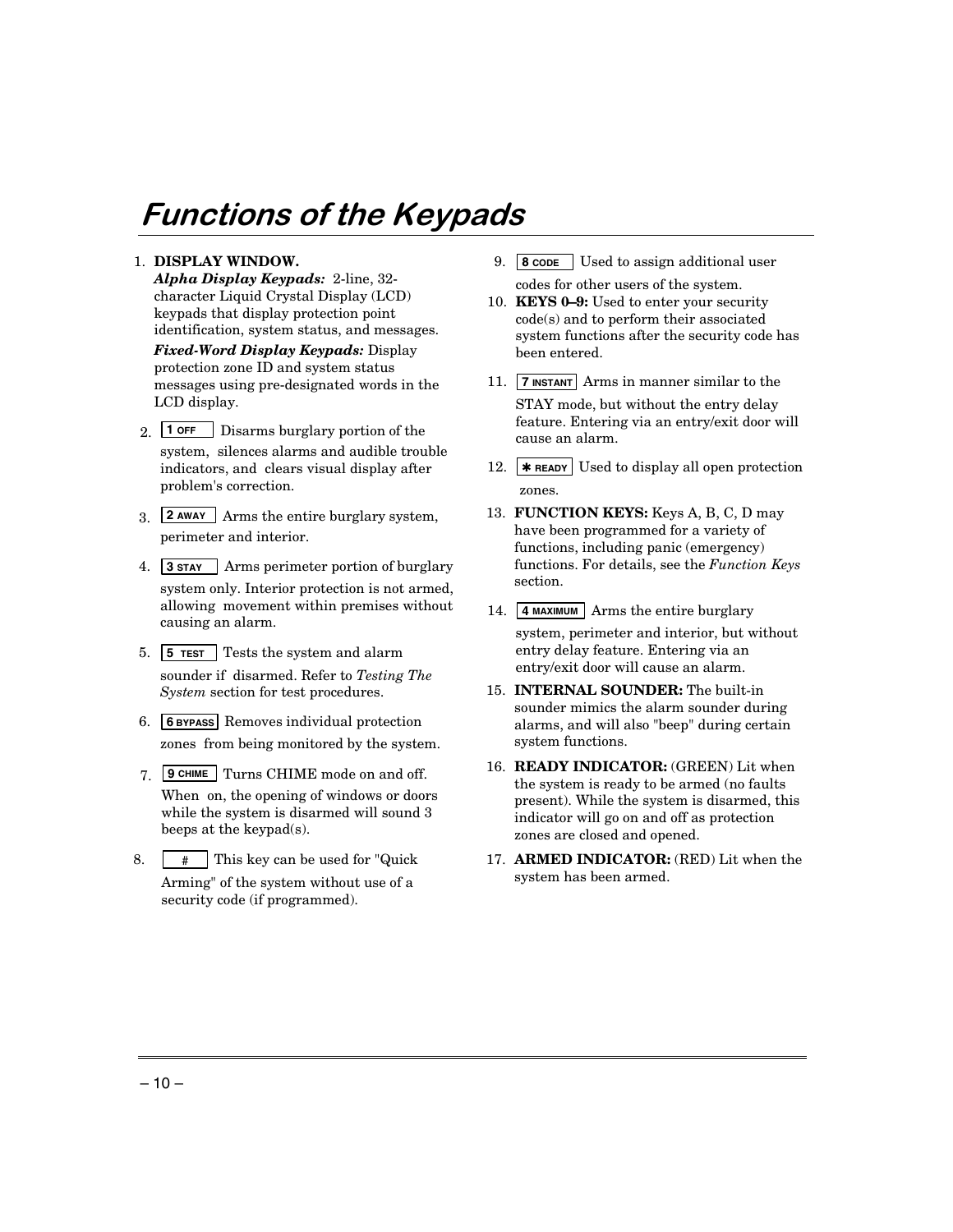

(Keypads shown with typical function key labels)

#### **IMPORTANT!**

- **•** When entering codes and commands, sequential key depressions must be made within 4-5 seconds of one another. If 4-5 seconds elapse without a key depression, the entry will be aborted and must be repeated from its beginning. Be sure to observe this precaution when performing any of the procedures in this manual.
- If you make a mistake while entering a security code, stop, press the [ $\ast$ ] key, and then start over. If you stop in the middle while entering a code, and then immediately start the entry over, an erroneous code might be entered.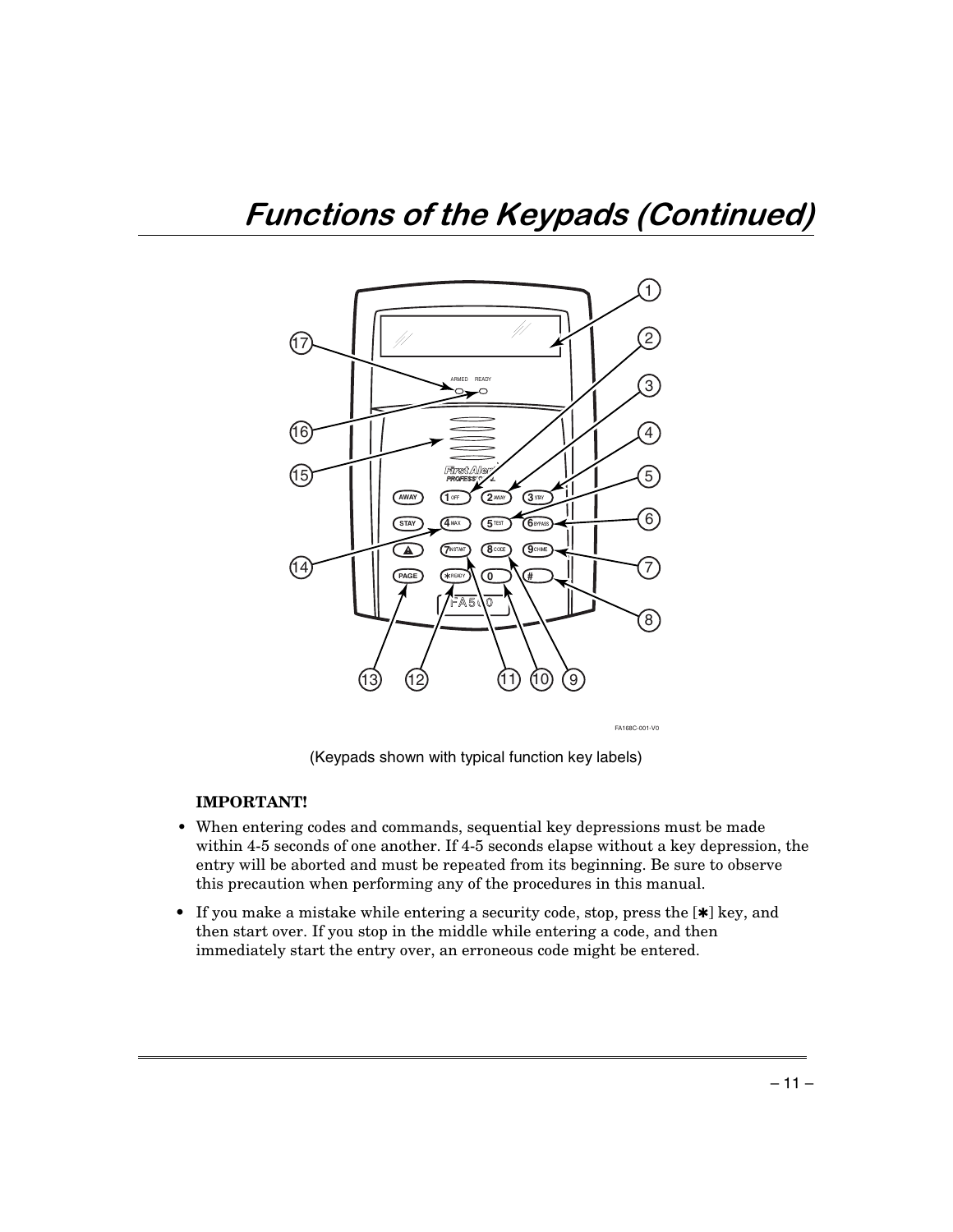## Entry/Exit Delays

Your system has preset time delays, known as exit delay and entry delay.

### **Exit Delay**

**Exit delay** gives you time to leave through the designated exit door without setting off an alarm. Exit delay begins immediately after arming your system in any arming mode and Alpha Display keypads display the message "You May Exit Now." When "You may exit now" disappears, the system is fully armed. If programmed, a slow beeping will sound during the exit delay period until the last 5 seconds, which then changes to fast beeping (alerting you to the end of exit delay). If you cannot leave by this time, you should stop, disarm the system, and start over to avoid a false alarm.

**Exit Delay Restart.** If you wish to open the entry/exit door to let someone in after arming STAY, you can re-start the *exit* delay at any time – **simply press the** [✱] **key**, then let that person in. The system automatically re-arms when exit delay expires, which avoids having to disarm the system and then re-arm it again. In addition, when the system is armed AWAY, re-entering the premises (e.g., forgot a wallet) through the entry/exit door before exit delay time expires will reset the exit delay time.

### **Entry Delay**

Entry Delays give you time to disarm the system when you re-enter through the designated entrance door. You must disarm the system before the entry delay period ends, or an alarm will occur. The keypad beeps during the entry delay period, reminding you to disarm the system. There are two entry delays (if programmed). The first is for your primary entrance and the second can be used for a secondary entrance, where a longer delay is required to walk to the keypad to disarm the system.

You can also arm the system with no entry delay at all by using the INSTANT or MAXIMUM arming mode. This mode provides greater security while on the premises or while away for extended periods of time.

See your installer for your delay times.

| <b>Partition 1</b>     |                                                                                           |
|------------------------|-------------------------------------------------------------------------------------------|
| Exit Delay:<br>seconds | Entry Delay 1:<br>seconds                                                                 |
|                        | Entry Delay 2:<br>seconds                                                                 |
|                        | <b>NOTE:</b> Entry/Exit times set for partition 1 also apply to the common zone (FA168C). |
| Partition 2 (FA168C)   |                                                                                           |
| Exit Delay:<br>seconds | Entry Delay 1:<br>seconds                                                                 |
|                        | Entry Delay 2:<br>seconds                                                                 |
|                        |                                                                                           |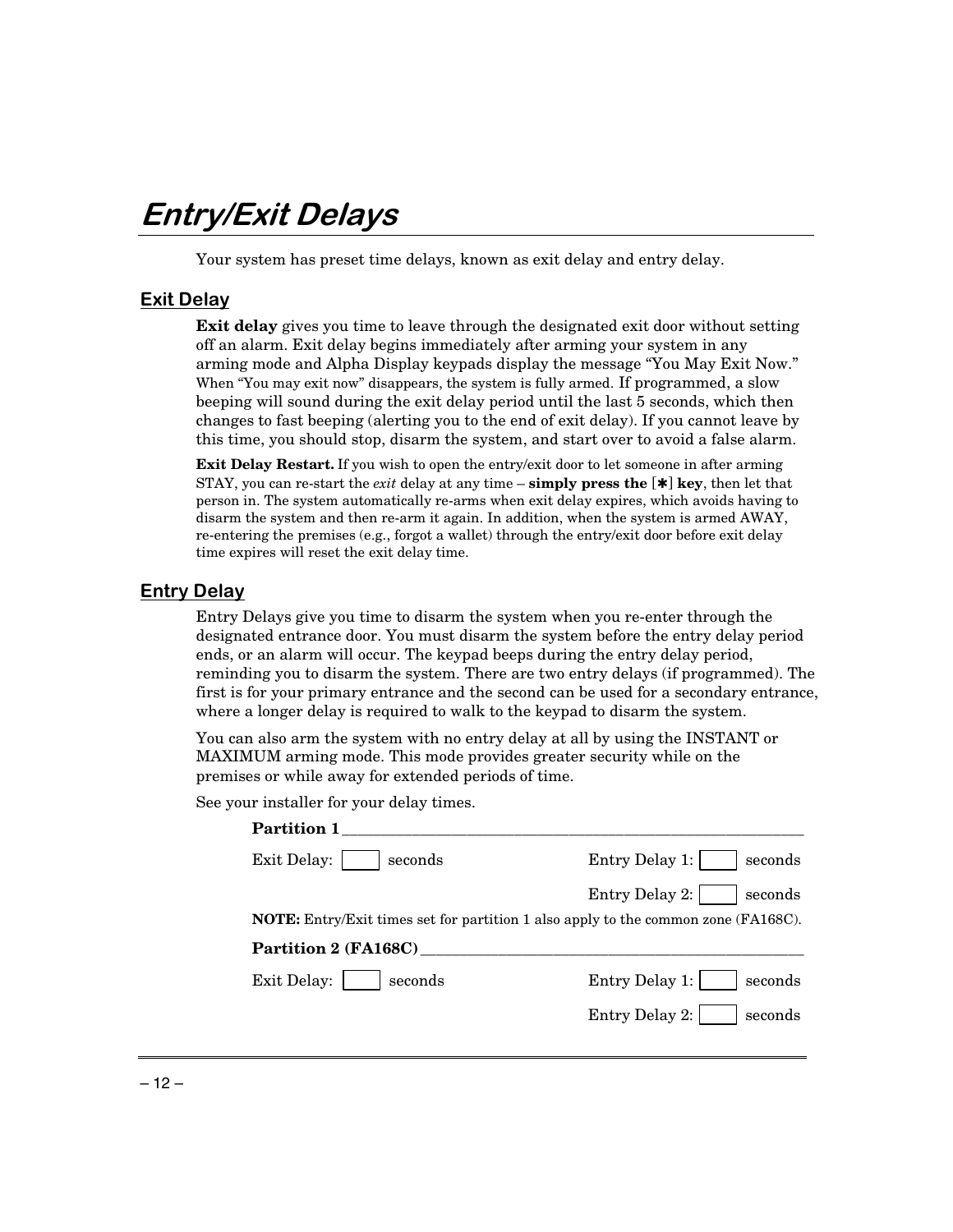## **Exit Alarms**

Whenever you arm the system, the exit delay begins. If an entry/exit door or interior zone is faulted when the exit delay ends (e.g., exit door left open), the system sounds an alarm and starts the entry delay timer. If you disarm the system before the entry delay ends, the alarm sound stops and the message "CANCELED ALARM" or "CA" is displayed on the keypad, along with a zone number indicating the faulted zone. No message is sent to the Central Monitoring Station.

**To clear the exit alarm condition,** the open zone must be made intact; to clear the display, enter your code plus OFF.

If you do not disarm the system before the entry delay ends, and an entry/exit door or interior zone is still open, the alarm sound continues and an "exit alarm" message is sent to the Central Monitoring Station. The message ""EXIT ALARM" or "EA" is displayed on the keypad, along with a zone number indicating the faulted zone. To stop the alarm, the system must be disarmed (your code plus OFF); to clear the display, enter your code plus OFF a second time.

An "exit alarm" also results if an entry/exit door or interior zone is faulted within two minutes after the end of the exit delay.

Your system may have been programmed for this feature to minimize false alarms sent to the Central Monitoring Station. Ask your installer if "Exit Alarm" is active in your system. If so, check this box.

## **Checking For Open Zones**

## <u>Using the [\*] Key</u>

Before arming your system, all protected doors, windows and other protection zones must be closed or bypassed, otherwise the keypad will display a "Not Ready" message.

Use the READY key to display all faulted zones, making it easier for you to identify and secure any open zone.

- 1. Press [∗] (do not enter code first) to display faulted zones.
- 2. Secure or bypass the zones displayed.
- 3. The keypad's READY indicator lights when all protection zones have been either closed or bypassed.
- 4. Arm the system as desired.

#### **Alpha Display:**

DISARMED - PRESS \* TO SHOW FAULTS

**Fixed-Word Display:** Zone no. and "NOT READY"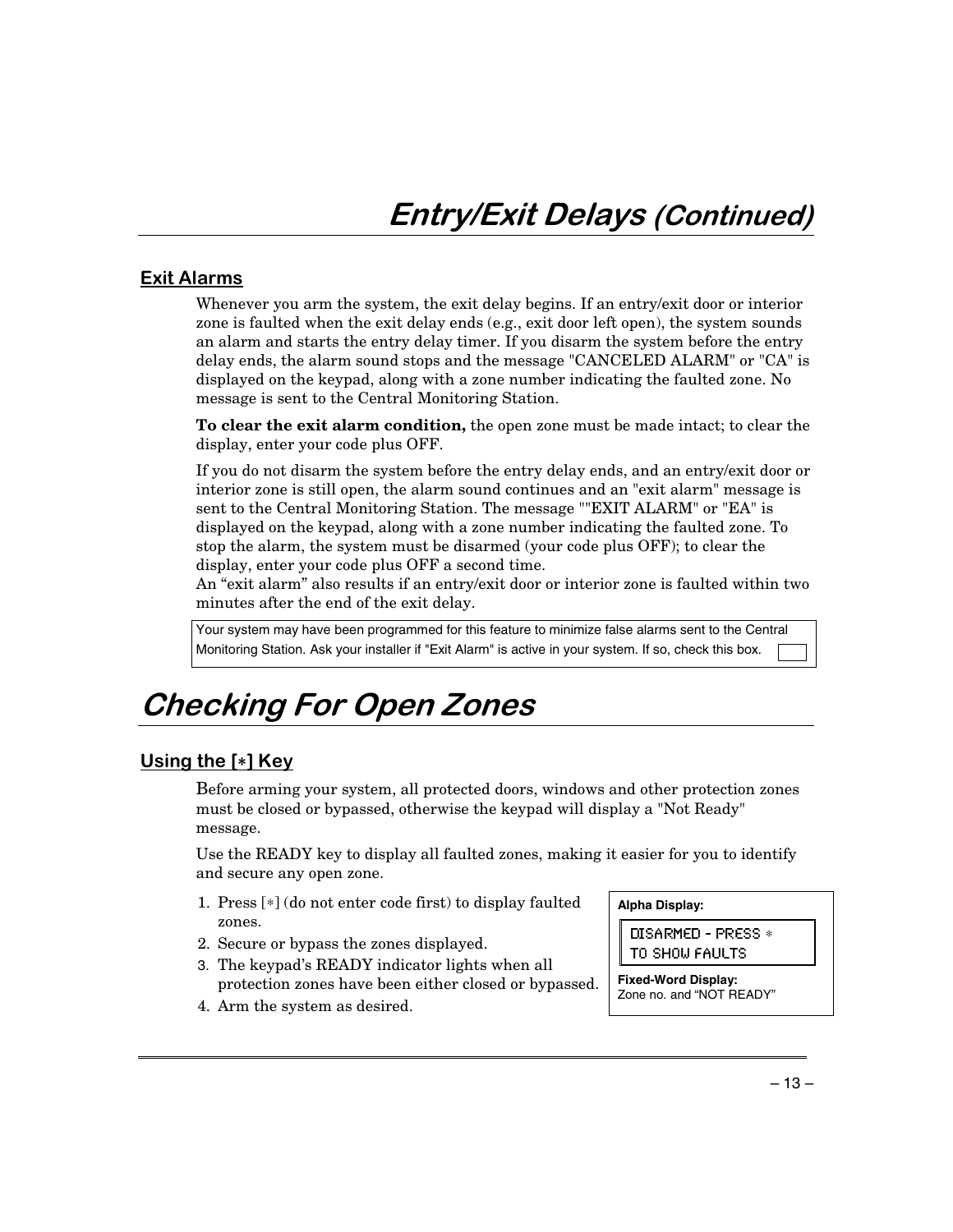## Arming the System

## <u>Stay Mode: Arms Perimeter Only, Entry Delay On</u>

- Used when you want to arm the system with persons staying inside (or if you have pets that are moving throughout the premises).
- The perimeter sensors are armed, but interior sensors are left disarmed.
- Exit delay begins (you can leave through the entry/exit door, if desired).
- An alarm sounds if any protected window or non-entry/exit door is opened.
- You may otherwise move freely within the premises.
- Persons entering later can enter through an entry/exit door, but they must disarm the system within the *entry* delay period to avoid sounding an alarm.

## <u>Night-Stay Mode: Arms Perimeter Only, Plus Selected Zones</u>

- Use Night-Stay mode to provide increased security while staying inside.
- Arms same as Stay mode, but also arms pre-selected interior sensors (programmed by your installer), while other interior sensors are left disarmed.
- Persons entering later can use an entry/exit door **but** must not violate any of the programmed interior zones to avoid sounding an alarm.
- **IMPORTANT:** When Night-Stay mode is on, the selected interior zones are armed and cause an alarm if anyone enters those areas (e.g., waking in the middle of the night). To avoid sounding an alarm, you must disarm the system before any activity takes place in those interior zones.

## <u>Instant Mode: Arms Perimeter Only, Entry Delay Off</u>

- Used when staying inside and do not expect anyone to use an entry/exit door.
- Arms same as Stay mode.
- An alarm sounds immediately if any protected perimeter window or any door is opened, including entry/exit doors.
- **IMPORTANT:** Arming in this mode greatly increases the chance of false alarms. Use extreme care in selecting this mode of arming.

### <u>Away Mode: Arms Entire System, Entry Delay On</u>

- Used when nobody will be staying inside (including pets).
- The entire system (interior and perimeter) is armed.
- Exit delay begins letting you leave through the entry/exit door.
- An alarm sounds if a protected window or any door is opened, or if any movement is detected inside your premises.
- You can reenter through an entry/exit door, but you must disarm the system within the *entry* delay period to avoid sounding an alarm.

## <u> Maximum Mode: Arms Entire System, Entry Delay Off</u>

- Used when leaving the premises for extended periods (e.g., vacation).
- Arms same as Away mode, but entry delay is off.
- An alarm sounds same as Away mode, and sounds upon opening entry/exit doors.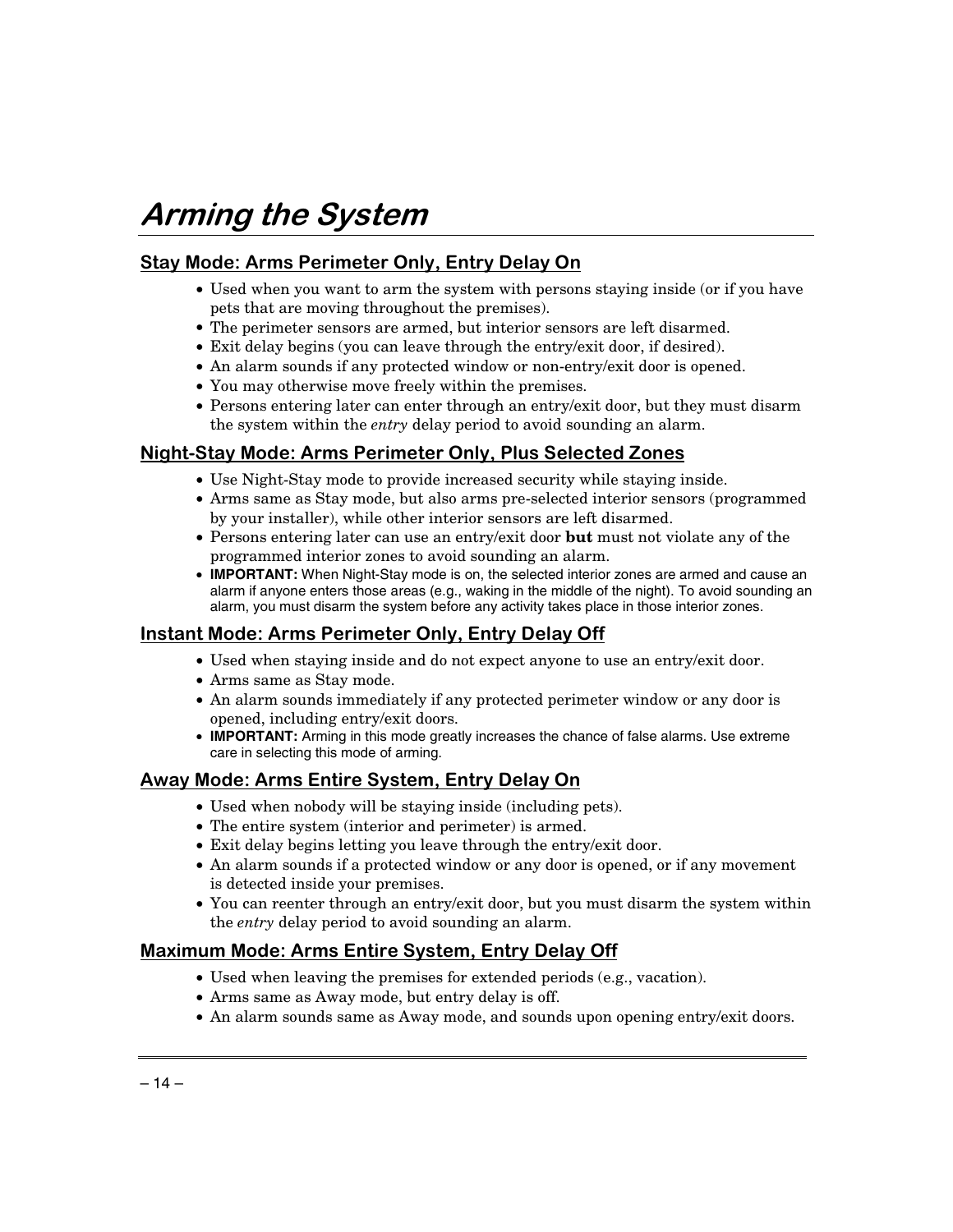## Arming the System

## <u>Arming Commands</u>

*Before arming, close all perimeter doors and windows and make sure the Ready to Arm message is displayed.*

| Mode       | Press these keys                | <b>Keypad Confirms By</b>                                                     |
|------------|---------------------------------|-------------------------------------------------------------------------------|
| Stay       | security code $+[3]$ (STAY)     | • three beeps                                                                 |
|            |                                 | • armed STAY message displayed                                                |
|            |                                 | • red ARMED indicator lights                                                  |
| Night-Stay | security code $+[3]+[3]$        | • three beeps                                                                 |
|            |                                 | · NIGHT-STAY message displayed                                                |
|            |                                 | • red ARMED indicator lights                                                  |
| Instant    | $security code + [7] (INSTANT)$ | • three beeps                                                                 |
|            |                                 | • armed STAY message displayed                                                |
|            |                                 | • red ARMED indicator lights                                                  |
|            |                                 | Note that entry delay is turned off.                                          |
| Away       | $\frac{1}{2}$ (AWAY)            | • two beeps, or, if programmed, beeping for                                   |
|            |                                 | duration of exit delay                                                        |
|            |                                 | • armed AWAY message displayed                                                |
|            |                                 | • red ARMED indicator lights                                                  |
|            |                                 | Leave the premises through an entry/exit                                      |
|            |                                 | door during the exit delay period to avoid                                    |
|            |                                 | causing an alarm. The keypad beeps rapidly                                    |
|            |                                 | during the last 5 seconds of the exit delay to<br>warn you that it is ending. |
| Maximum    | security code + [4] (MAXIMUM)   | • same as Away (described above)                                              |
|            |                                 | Note that entry delay is turned off.                                          |

### **Quick Arming**

If "Quick Arming" was programmed by the installer, the [#] key can be pressed in place of the security code when arming the system. However, **the security code must always be used to disarm the system.**

### **Function Key Arming**

For any arming command, a function key may have also been programmed for your system. If so, you can press and hold the appropriate function key for 2 seconds to arm the system. See your installer for the designated functions (see *Single Button Arming* section).

Refer to the *Accessing Other Partitions* section for information on multi-partiion arming (FA168C).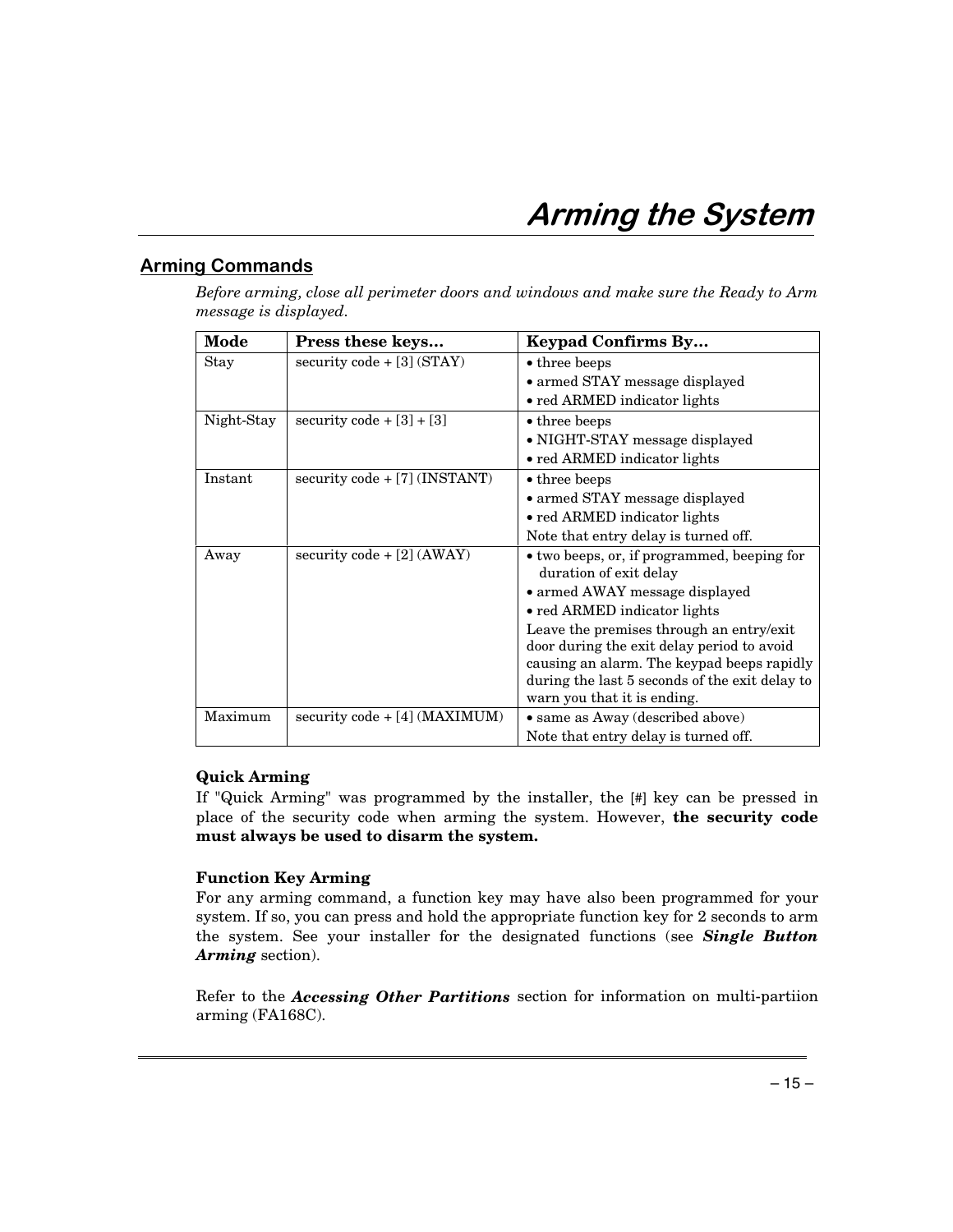## Arming the System

### <u>Single Button Arming</u>

The "A", "B", "C", and/or "D" keys on your keypad may have been programmed for single-button arming. Note that while it will not be necessary to use a security code for arming, a security code must always be used to disarm the system.

If Single-Button Arming is programmed:

- A function key has been assigned to a specific type of arming: STAY mode, Night-STAY mode, AWAY mode, or STEP-ARMING (see Step-Arming paragraph).
- You DO NOT need to enter your user code before pressing the function key (you always need your user code to DISARM the system).

*Before arming, close all perimeter doors and windows.*

1. Press and hold the assigned function key for 2 seconds (no code is required). Function keys are shown below.

| $\left[1 \text{ or } \right]$ $\left[2 \text{ and } \right]$ $\left[3 \text{ or } \right]$ |                                         |
|--------------------------------------------------------------------------------------------|-----------------------------------------|
| В<br>$4^{\circ}$                                                                           | $\frac{1}{5}$ Test $\frac{1}{6}$ bypass |
| С                                                                                          | $[7]$ instant) $[8]$ code $[9]$ check)  |
| $\star$ READY 0                                                                            | #<br>ADT3000-007-V0                     |

2. The keypad begins beeping and displays the armed message. The red ARMED indicator also lights.

**Alpha Display:**

DISARMED READY TO ARM

**Fixed-Word Display:** READY

**Alpha Display:**

| ARMED***AWAY***         |
|-------------------------|
| <b>900 MAY EXIT NOW</b> |

**Fixed-Word Display:** AWAY

### <u>Step Arming Feature</u>

Single-Button "Step" arming may have been programmed into one of the lettered keys (A, B, C, or D). Check with your installer to see if this has been done in your system.

If Step-Arming is programmed:

- The assigned key provides a choice of three levels of security.
- The selected key can be pressed once, twice, or three times, increasing the level of security with each press, as follows

| Key        | <b>First Press</b> | <b>Second Press</b> | <b>Third Press</b> |
|------------|--------------------|---------------------|--------------------|
|            |                    |                     |                    |
| A, B, C, D | Armed-STAY         | Armed Night-STAY    | Armed-AWAY         |
|            |                    | (if programmed)     |                    |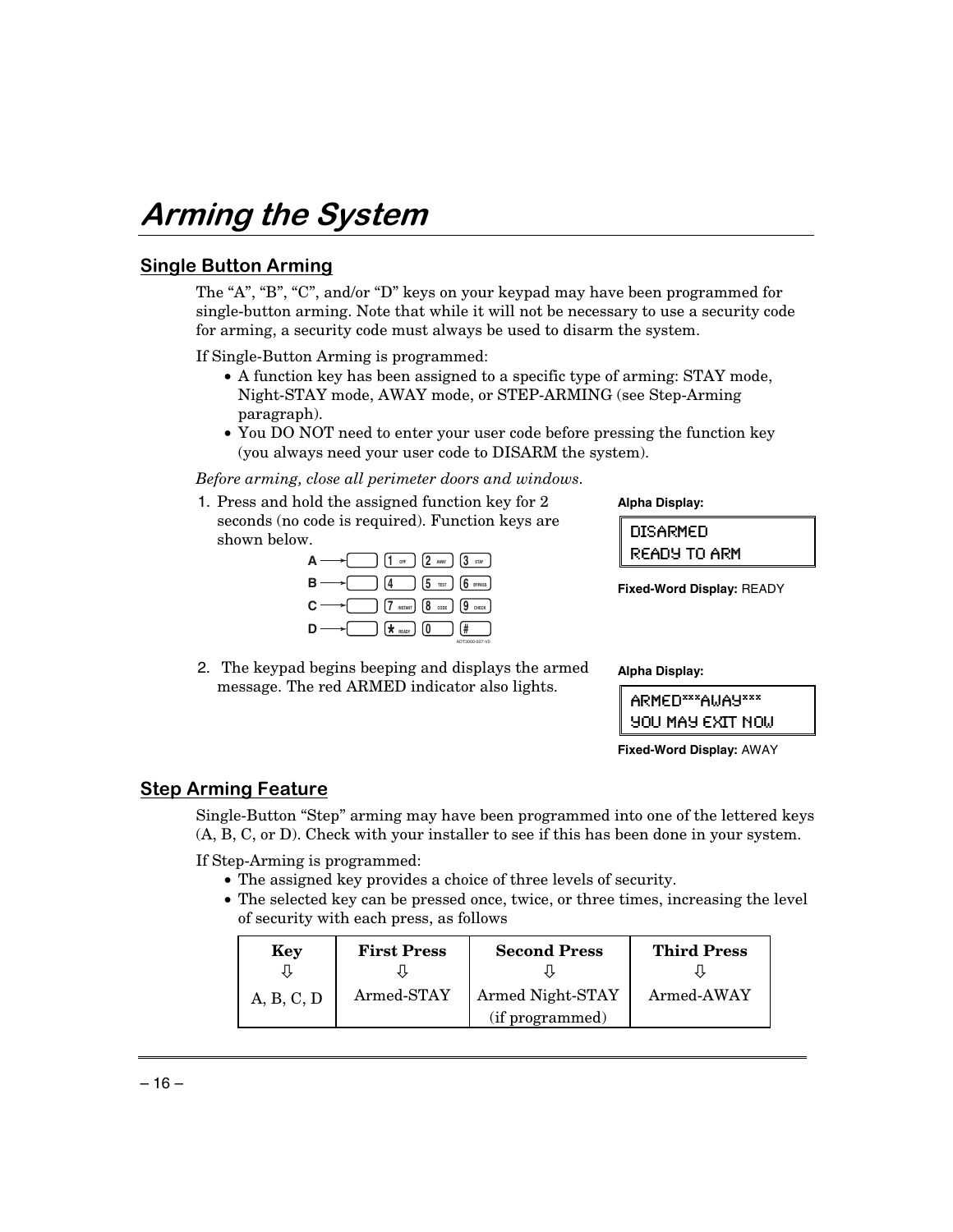### <u>Using the Keyswitch</u>

Your system may be equipped with a keyswitch for use when arming and disarming. Red and green lights on the keyswitch plate indicate the status of your system as follows:

- **Green Light:** Lights when the system is **disarmed and ready** to be armed (no open zones). If the system is disarmed and the green light is off, it indicates the system is not ready (one or more zones are open).
- **Red Light:** Lights or flashes when system is armed in AWAY or STAY mode. See your installer for the meanings of the lit red light:

Lit Steady = system armed AWAY or

system armed STAY and exit delay has expired

Flashing = system armed STAY and exit delay timer active

Rapid flashing = an alarm has occurred (memory of alarm).

*Before arming, close all perimeter doors and windows.*

#### **To arm in the AWAY mode:**

Turn the key to the right for 1/2 second and release. Keypads beep twice and the red indicator lights or flashes.

#### **To arm in the STAY mode:**

Turn the key to the right and hold for longer than 1 second, then release. Keypads beep three times and the red indicator lights or flashes.

#### **To disarm the system:**

Turn the key to the right and release. The red light turns off

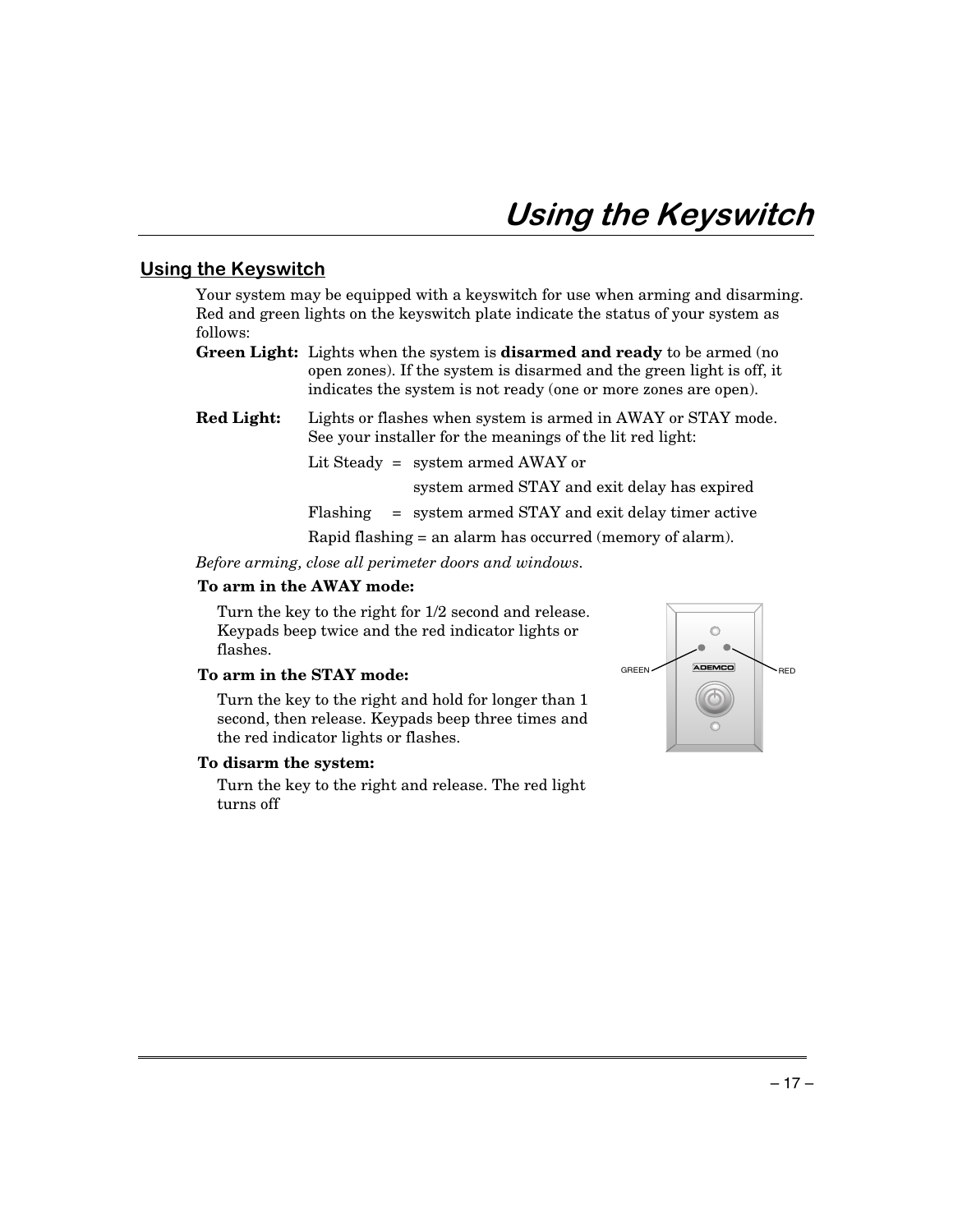## Disarming and Silencing Alarms

## Using the [OFF] key

The **OFF** key is used to disarm the system, silence alarm and trouble sounds, and clear alarm memories.

**IMPORTANT**: **If you return and the main burglary sounder is on,** DO NOT ENTER, but CONTACT THE POLICE from a nearby safe location.

If you return after an alarm has occurred and the main sounder has shut itself off, **the keypad will beep rapidly upon your entering, indicating that an alarm has occurred during your absence.**

LEAVE AT ONCE, and CONTACT THE POLICE from a nearby safe location.

1.  $\Box$ 

(Security Code) **OFF**

The "READY" indicator light will be lit if all zones are secure, and the keypad will emit a single tone to confirm that the system is disarmed.

**Alpha Display:**

DISARMED READY TO ARM

**Fixed-Word Display: READY**

#### 2. **To Silence a Burglary Alarm and Clear a Memory of Alarm**

Enter your **security code** and press the **OFF** key to silence the alarm (or warning tones of a Memory of Alarm).

Note the zone in alarm on the keypad display, and make that zone intact (close door, window, etc.). Now enter the security code plus OFF sequence *again* to clear the keypad's **Memory of Alarm** display.

#### 3. **To Silence a Fire Alarm and Clear Memory of Alarm**

Simply press the **OFF** key to silence the alarm. Then enter the **security code** plus **OFF** sequence to clear the keypad's **Memory of Alarm** display. See the *Fire Alarm System* section.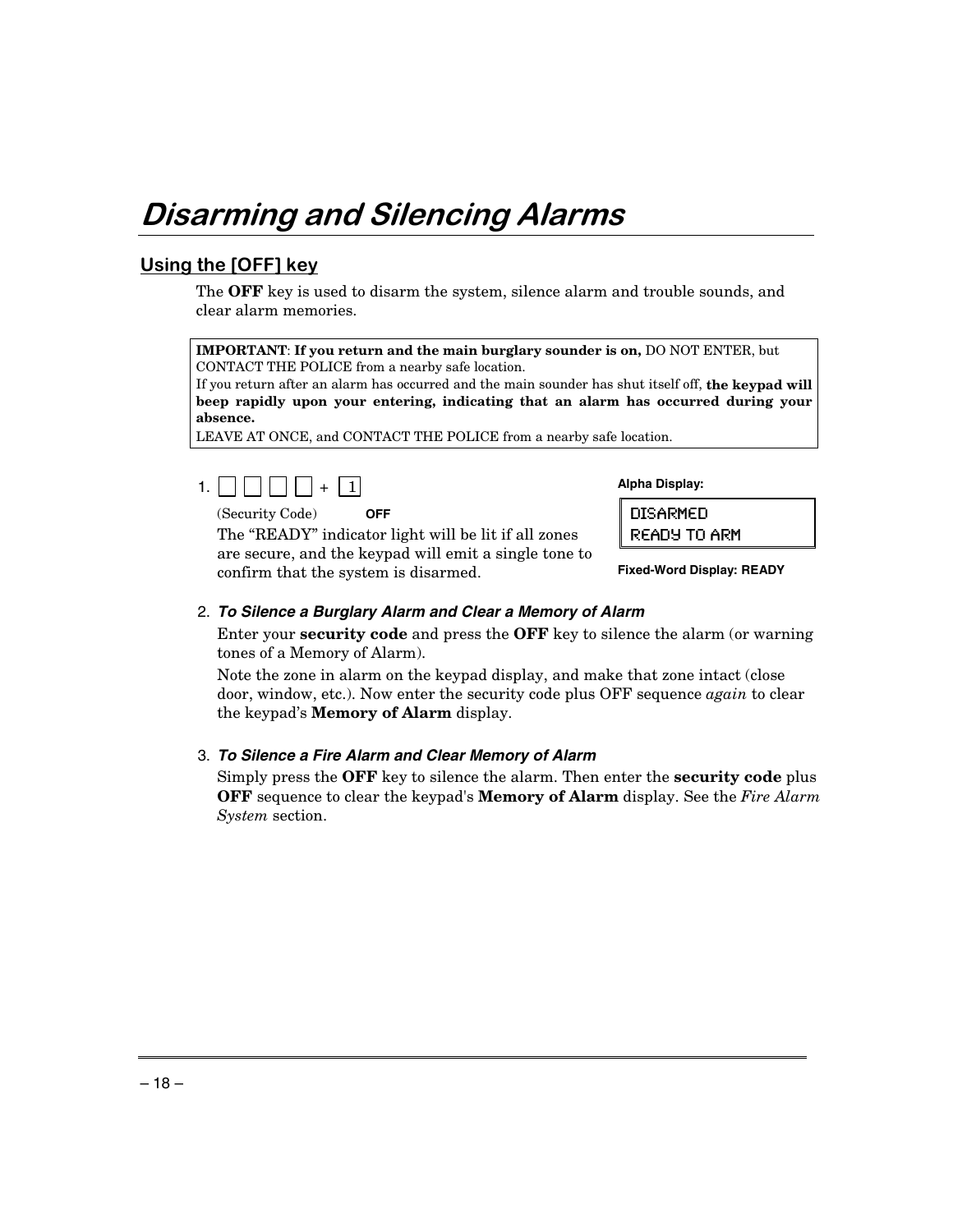### <u>Using the BYPASS Key</u>

Use this key when you want to arm your system with one or more zones intentionally unprotected.

**Vent Zones:** Your system may have certain windows set as "vent" zones, which are automatically bypassed if left open when arming the system (you do not need to manually bypass them). However, if a vent zone window is closed **after** arming, it becomes protected and will cause an alarm if opened again while the system is armed.

When bypassing zones:

- The system must be disarmed before you can bypass zones.
- Bypassed zones are unprotected and will not cause an alarm if violated.
- The system will not allow fire zones to be bypassed.
- Zones are automatically unbypassed when the system is disarmed.
- 1.  $\Box$

(Security Code) **BYPASS** Enter the 2-digit zone number(s) for the zone(s) to be bypassed (e.g., 06, 10, 13, etc.). Single digit zone numbers must be preceded by a zero (e.g. 05, 06).

2. When finished, the keypad will momentarily display a "Bypass" message for each bypassed zone number. Wait for all bypassed zones to be displayed.

Arm the system as usual. When armed, the arming message is displayed with "ZONE BYPASSED."

To display bypassed zones prior to arming, enter your security code and press the [6] BYPASS key.

#### **Alpha Display:**

| DISARMED - PRESS |  |
|------------------|--|
| * TO SHOW FAULTS |  |

**Fixed-Word Display:** NOT READY

#### **Alpha Display:**

DISARMED BYPASS READY TO ARM

**Fixed-Word Display:** BYPASS

ARMED: STAY ZONE BYPASSED

**Typical armed alpha display after bypassing zones.**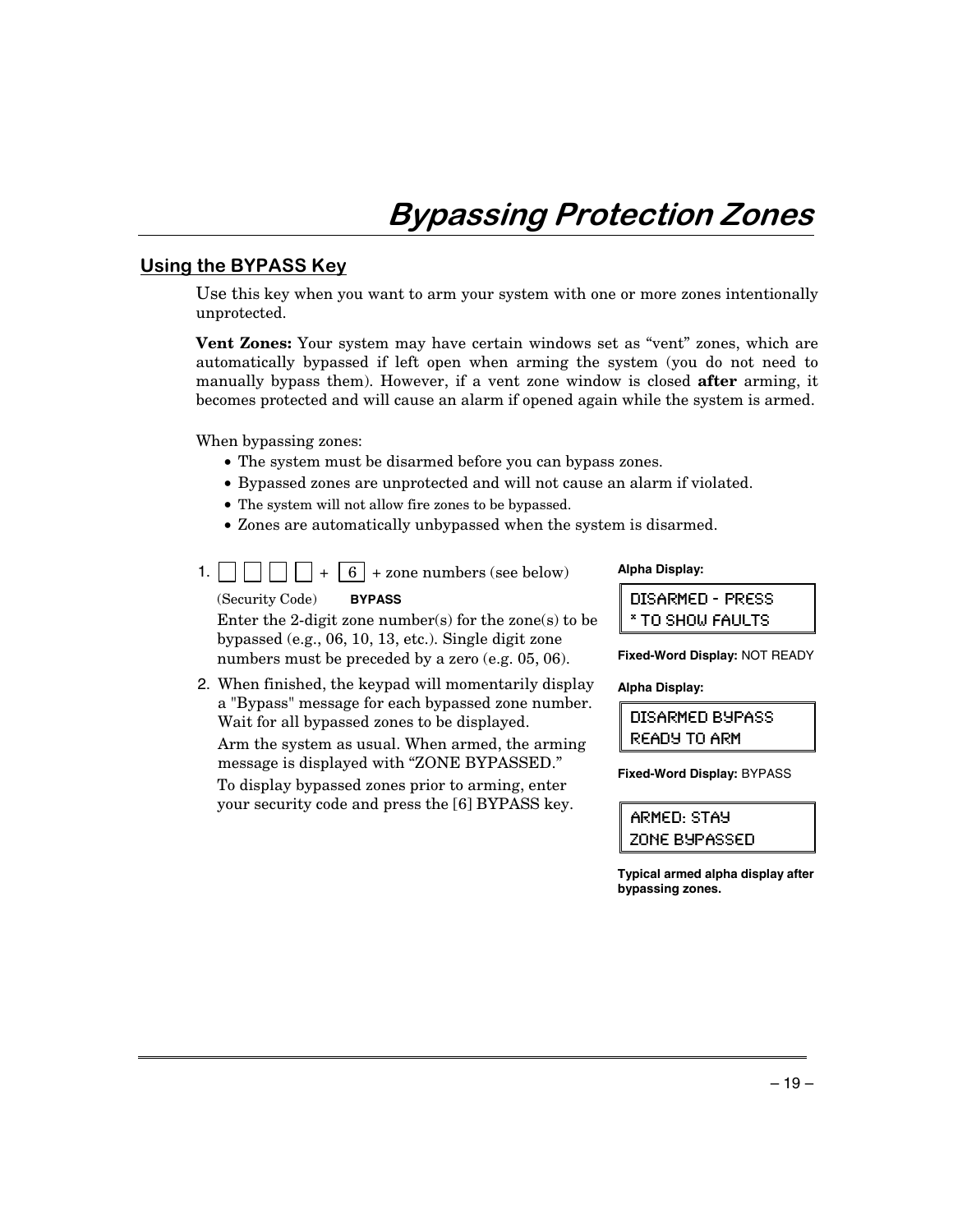## Bypassing Protection Zones

### **Quick Bypass**

If programmed, "Quick Bypass" allows you to easily bypass all open (faulted) zones without having to enter zone numbers individually. This feature is useful if, for example, you routinely leave certain windows open when arming at night.



(Security Code) **BYPASS**

In a few moments, all open zones will be displayed and automatically bypassed. Make sure that only those zones that you wish to leave unprotected are bypassed, and that there are no other zones unintentionally left open.

2. Wait for all bypassed zones to be displayed, then arm the system as desired.

Ask your installer if "Quick Bypass" is active for your system, and if so, check here:

## **Chime Mode**

CHIME mode alerts you to the opening of a perimeter door or window while the system is disarmed.

When Chime mode is activated:

- Three tones sound at the keypad whenever a perimeter door or window is opened.
- Interior zones do not produce a tone when they are faulted.
- Pressing the **READY** key will display the open protection points.
- Chime mode can be used only while the system is disarmed.

#### **To turn Chime Mode on:**



(Security Code) **CHIME**

 The CHIME message will appear. Perimeter zones will cause a tone when faulted.

### **To turn Chime Mode off:**

 $\Box \Box \Box \Box + 9$  again

(Security Code) **CHIME**

The CHIME message will disappear.

## **Alpha Display:**

**Alpha Display:**

**Alpha Display:**

DISARMED - PRESS \* TO SHOW FAULTS **Fixed-Word Display:** NOT READY

DISARMED BYPASS READY TO ARM

**Fixed-Word Display: BYPASS**

| DISARMED     |
|--------------|
| READY TO ARM |

**Fixed-Word Display:** READY

#### **Alpha Display:**

DISARMED CHIME READY TO ARM

**Fixed-Word Display:** CHIME

 $-20-$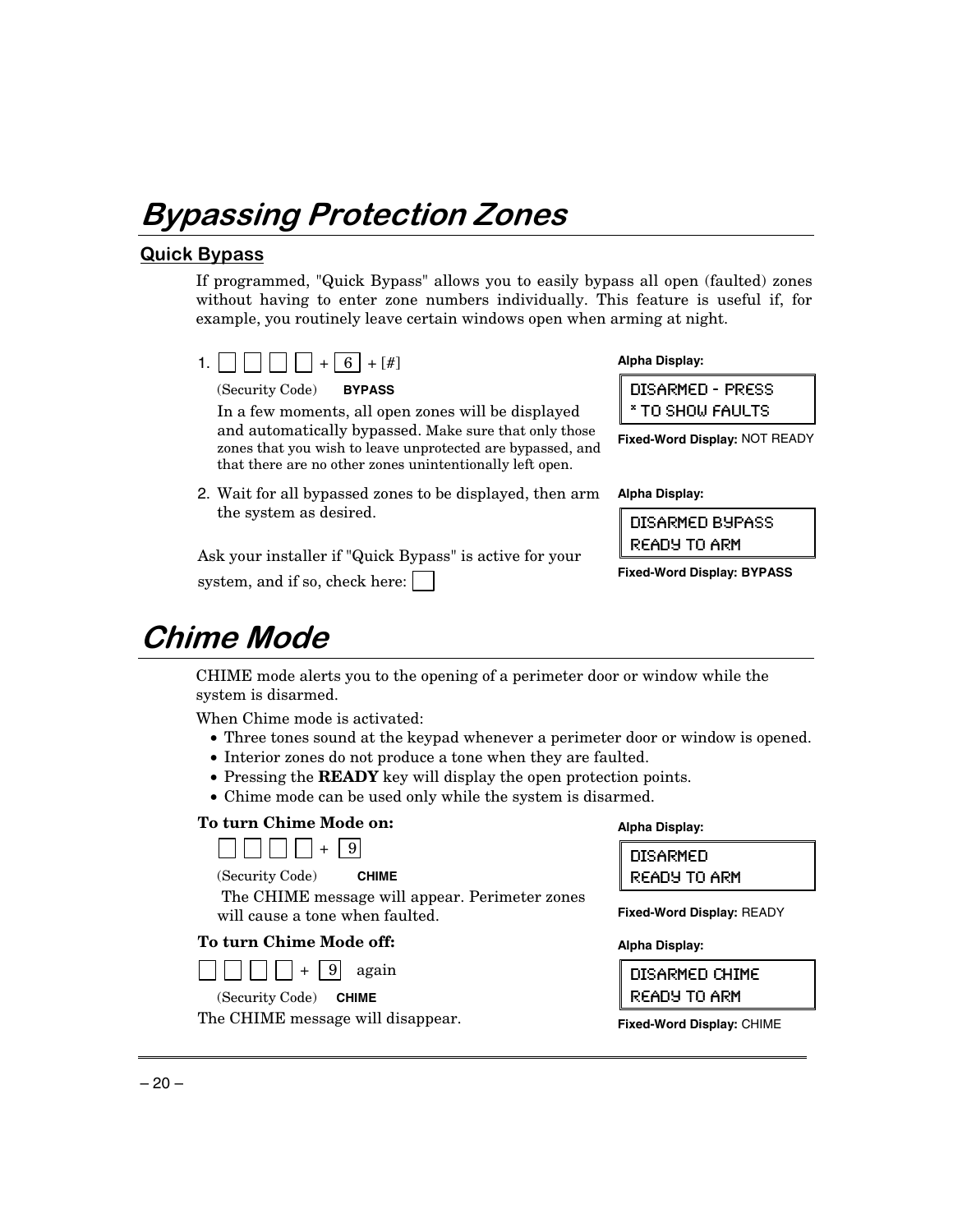## Viewing Current Date and Time

### <u>Viewing the Current Date and Time</u>

The system lets you view its time and date setting on alpha keypad.



(Security Code)

OR, press the function key (A, B, C, or D) for viewing current date and time, if programmed.

A typical time/date display is shown.

The display will remain on for about 30 seconds.



**Alpha Display:**

DISARMED READY TO ARM

| TIME/DATE        | SAT |
|------------------|-----|
| 12:05AM 05/09/00 |     |

If one of the above keys has been programmed for the date/time display feature, place a check mark in the box beneath that key.

### <u>Setting the Date and Time</u>

You can set the time and date by doing the following:

| $1.$ $\Box$ $\Box$ $\Box$ $\Box$ $+$ $[#]$ + $[6]$ $[3]$ |  |
|----------------------------------------------------------|--|
| (Security Code)                                          |  |

2. Press [∗] when the time/date is displayed. A cursor appears under the first digit of the hour.

*To move cursor ahead, press [*∗*]. To go back, press [#].*

- Enter the 2-digit hour setting.
- Enter the 2-digit minute setting.
- Press [1] for PM or [2] for AM.
- Enter the last two digits of the current year.
- Enter the 2-digit month setting.
- Enter the 2-digit day setting.
- 3. To exit, press [∗] when cursor is at the last digit, or wait 10 seconds.

#### **Alpha Display:**

DISARMED READY TO ARM

TIME/DATE SAT 04:04PM 10/17/00 **Current time display**

| TIME/DATE                 | SAT |
|---------------------------|-----|
| 04:04P2000/10/17          |     |
| Time/date editing display |     |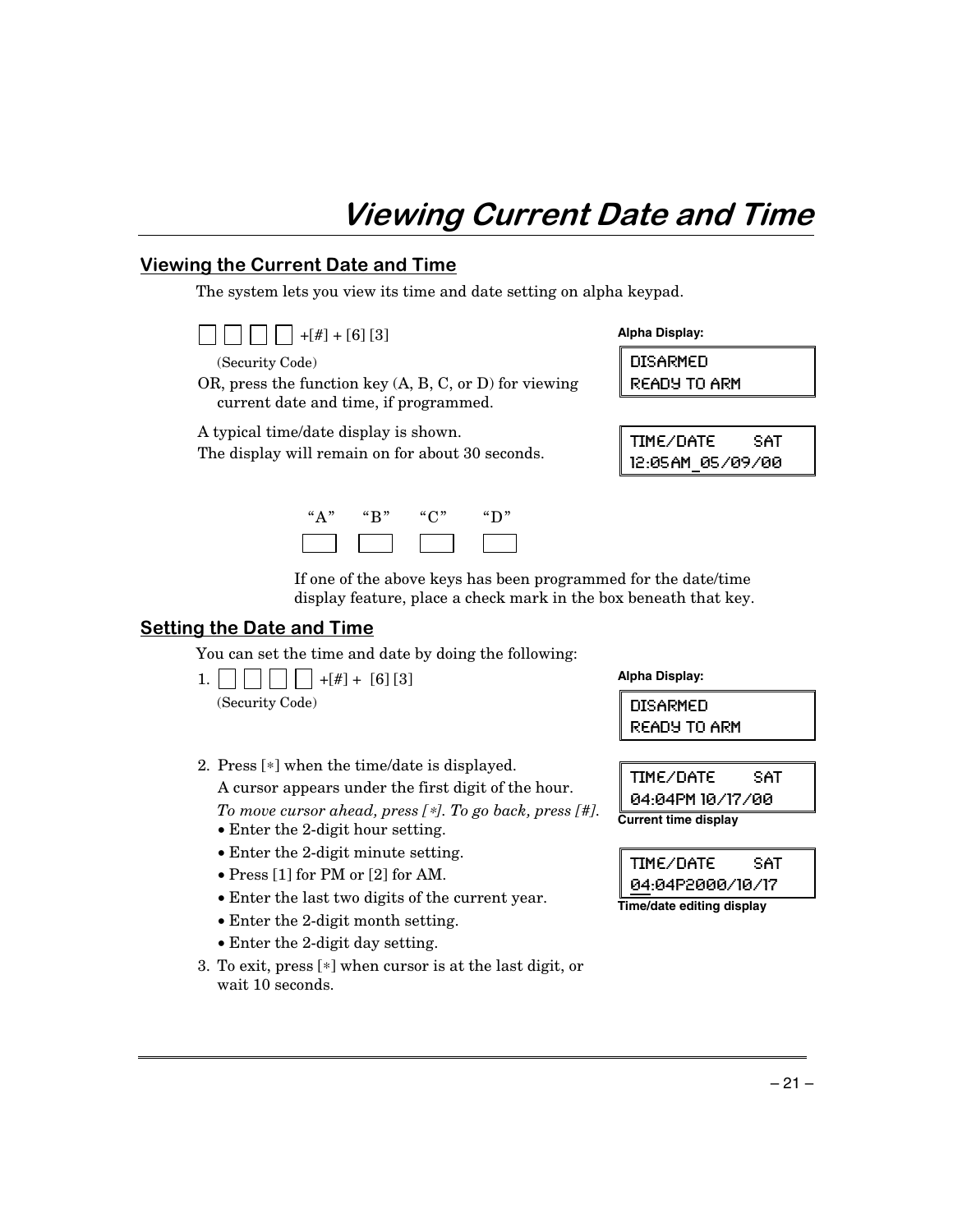## Panic Keys

## <u> Using Panic Keys</u>

OR

time.

Your system may have been programmed to use special keys to manually activate emergency (panic) functions as follows:

| <b>This Function</b> | Sends this signal* | With This Sounding                                                                              |
|----------------------|--------------------|-------------------------------------------------------------------------------------------------|
| Silent Alarm         | silent alarm       | no audible alarm or any visual display<br>indicating that a silent alarm has been<br>initiated. |
| Audible Alarm        | audible alarm      | a loud, steady alarm at keypad(s) and<br>at any external sounders that may be<br>connected.     |
| Personal Alarm       | auxiliary alarm    | steady alarm sound at keypad(s), but<br>not at external bells or sirens.                        |
| Fire Alarm           | fire alarm         | temporal (pulsing) sound at external<br>bells and sirens.                                       |

\*All panic functions send signals to the Central Monitoring Station, if connected.

#### **To active a Panic Function:**

Press and hold down for at least 2 seconds whichever lettered key on the keypad has been programmed for the desired emergency function.

Press both keys of the assigned key pair at the same

#### **Alpha Display:**

DISARMED READY TO ARM

**Fixed-Word Display:** READY

**Typical Panic Alpha Display:**

**ALARM 99** 



See your installer and use the chart provided in the *Features Programmed in Your System* section to note the functions that have been programmed for your system.

**Fixed-Word Display:** 99 and ALARM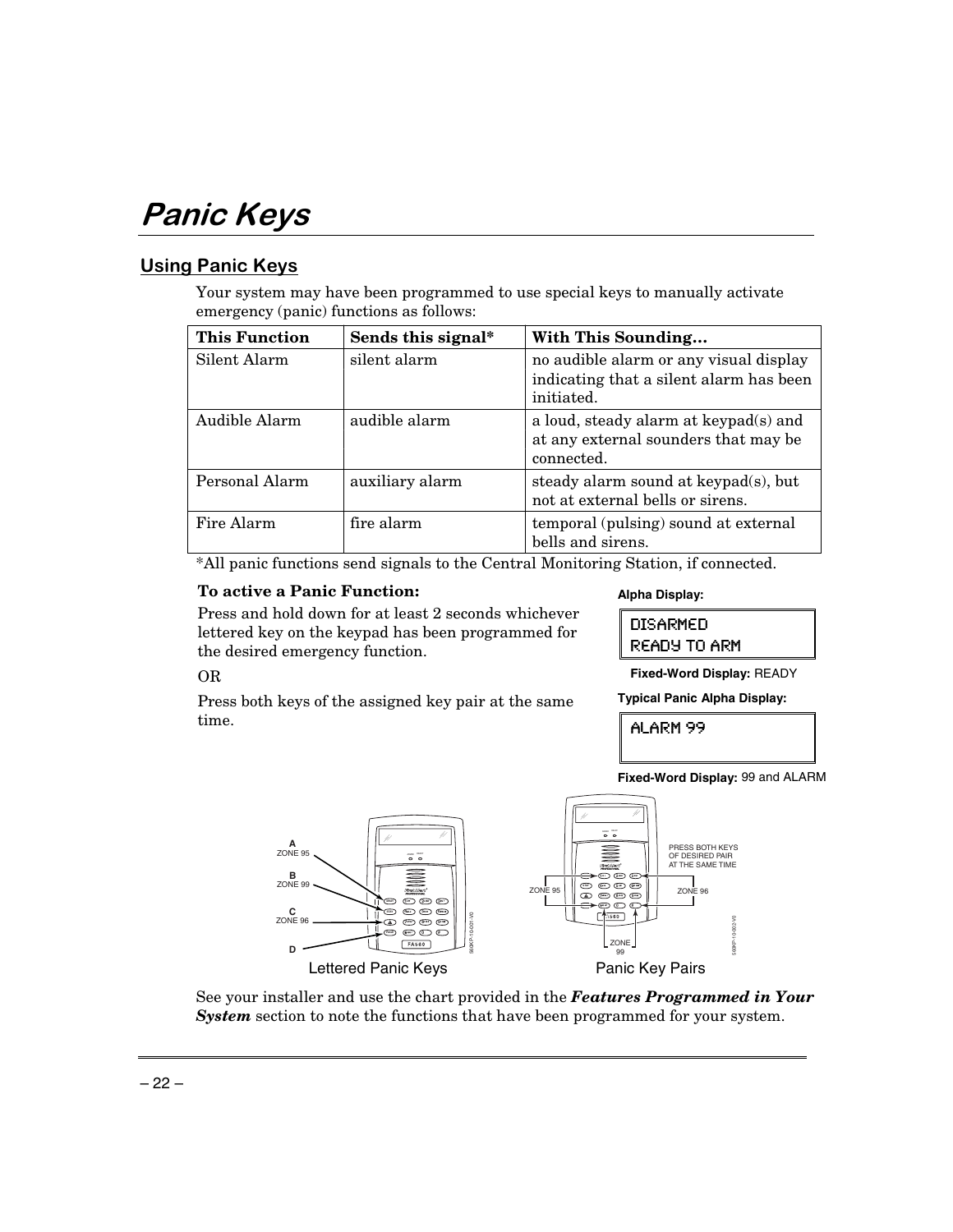## Macro Key Programming & Usage

### **About Macro Keys**

The "A", "B", "C" or "D" keys can be used to automatically activate a series of commands of up to 16 keystrokes, if programmed for this function. These keystrokes, as a group, are called "macros" and are stored in the system's memory.

- Typical macro functions can include:
	- Arming sequences: STAY, Night-STAY, INSTANT, or AWAY
	- Bypassing particular zone(s)
	- Activating relay(s) for turning on (or off) lights, fans, etc.
- Up to four (FA168C) or two (FA148CP) macros can be assigned but no more than one macro to a key.
- Macros can be activated only by users with authority levels authorized to perform the macro's function.
- Macros function only when the system is disarmed.

**NOTE:** The installer must activate the desired function key before macros can be assigned. See the chart at the back of this manual for the key(s) assigned for macros.

- 1. | | | | | | +  $\lceil \frac{4}{1} \rceil$  +  $\lceil 6 \rceil$  +  $\lceil 6 \rceil$ (Security Code)
- 2. Enter the macro number (1-4 for FA168C; 1-2 for FA148CP) to be programmed at the "Select Macro?" prompt. Remember, only one macro can be assigned to each key.
- 3. If a macro has been previously defined, the keystrokes are shown on the bottom line of the display, otherwise the display is blank.

To exit this mode (and keep the existing macro definition), press any key except the [∗] key. The system returns to normal mode.

To define a macro for the selected key, press [∗] and continue with the next prompt.

Enter the first of the series of desired commands, (do not include your user code), then press/hold the "D" key for at least two seconds to complete the first command. This key terminates each command, and appears as an "F" in the keypad display.

**Alpha Displays:**

DISARMED READY TO ARM

SELECT MACRO  $1 - 4$  0

MACRO DISPLAY

MACRO PGM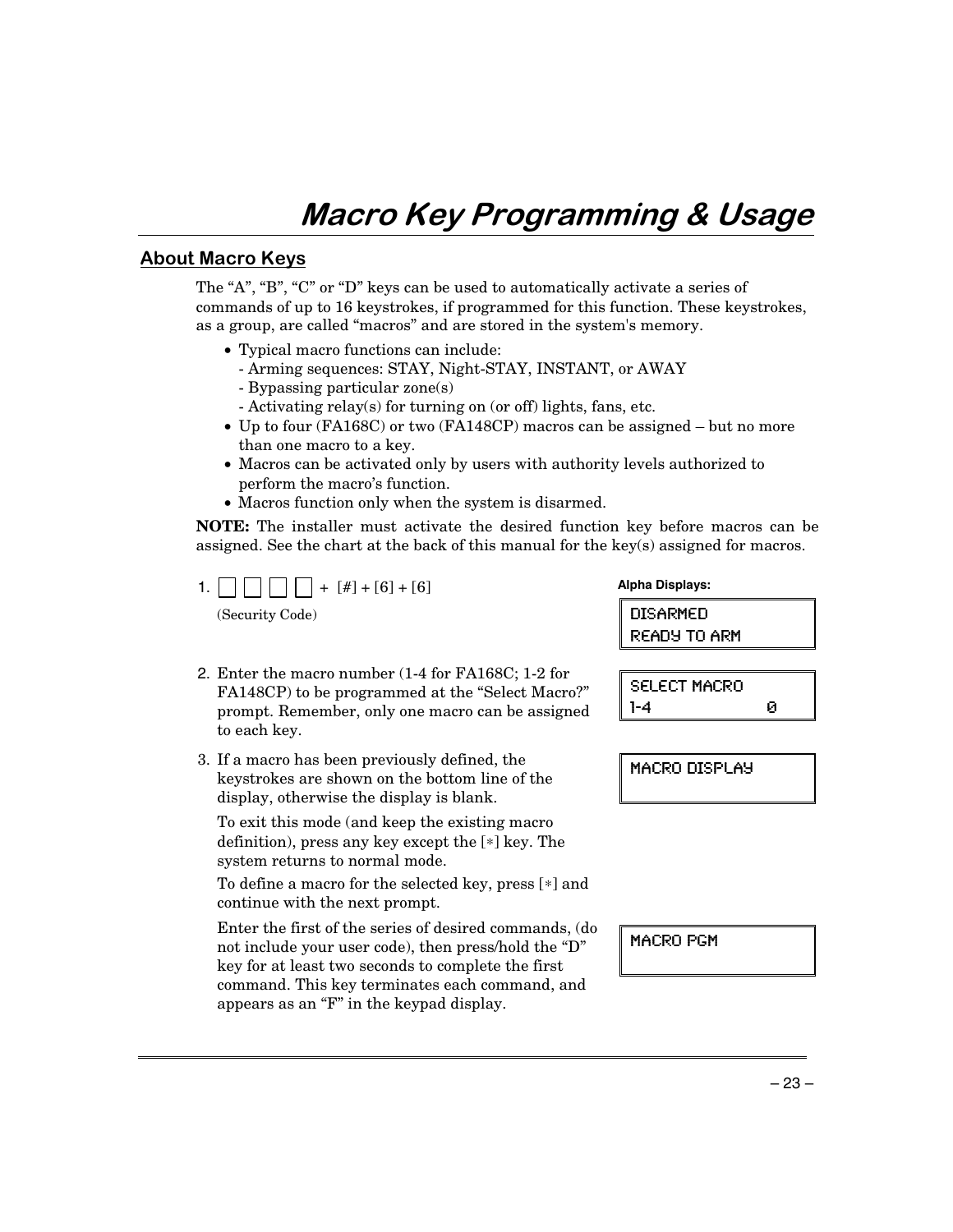## Macro Key Programming & Usage (cont.)

The keypad beep to acknowledge your input and displays the command you entered (followed by "F").

- 4. Enter the next command, followed by press/holding the "D" key for at least two seconds. The keypad beeps and displays the keystrokes entered so far.
- 5. Repeat until the all the desired commands (up to 16 characters including the "F"s) have been entered**.** Be sure to check your keystrokes before continuing. If you made a mistake, you must start over.
- 6. To exit, press/hold the "D" key for at least two seconds. The display returns to system status and indicates system is ready.

## **Typical Macro Alpha Display:**

MACRO PGM 60203F#101F2F

### **Example of Macro Programming**

Suppose you want to  $(1)$  bypass the two upstairs window zones, then  $(2)$  turn on an exterior light, and then (3) arm the security system in the AWAY mode. The procedures in the table that follows show you how you would program this macro:

| <b>Function</b>                  | <b>Keystrokes Required</b>                                                    | <b>Keypad Display</b> |
|----------------------------------|-------------------------------------------------------------------------------|-----------------------|
| 1. Bypass zones $02 \& 03$       | Press BYPASS [6] key, then<br>2-digit zone numbers $02 \& 03$ .               | 60203                 |
| 2. Insert terminator.            | Press the "D" key for at least 2 seconds.                                     | 60203F                |
| 3. Turn light on<br>(device 01). | Press [#] and 7 keys for "device ON", and<br>[01] key for selecting device 1. | 60203F#701            |
| 4. Insert terminator.            | Press the "D" key for at least 2 seconds.                                     | 60203F#101F           |
| 5. Arm system AWAY               | Press AWAY [2] key.                                                           | 60203F#701F2          |
| 6. Insert terminator.            | Press the "D" key for at least 2 seconds.                                     | 60203F#701F2F         |

### <u> Using a Programmed Macro Key</u>

*System must be disarmed before performing a macro function.*

DISARMED READY TO ARM 1. Press the Macro key programmed for the desired series of commands for at least 2 seconds. The "Enter User Code" prompt appears. The prompt remains displayed for up to 10 seconds. ENTER USER CODE  $\overline{x}$   $\overline{x}$   $\overline{x}$   $\overline{x}$ 2. Enter your 4-digit user code. The programmed macro sequence begins automatically after the user code is entered.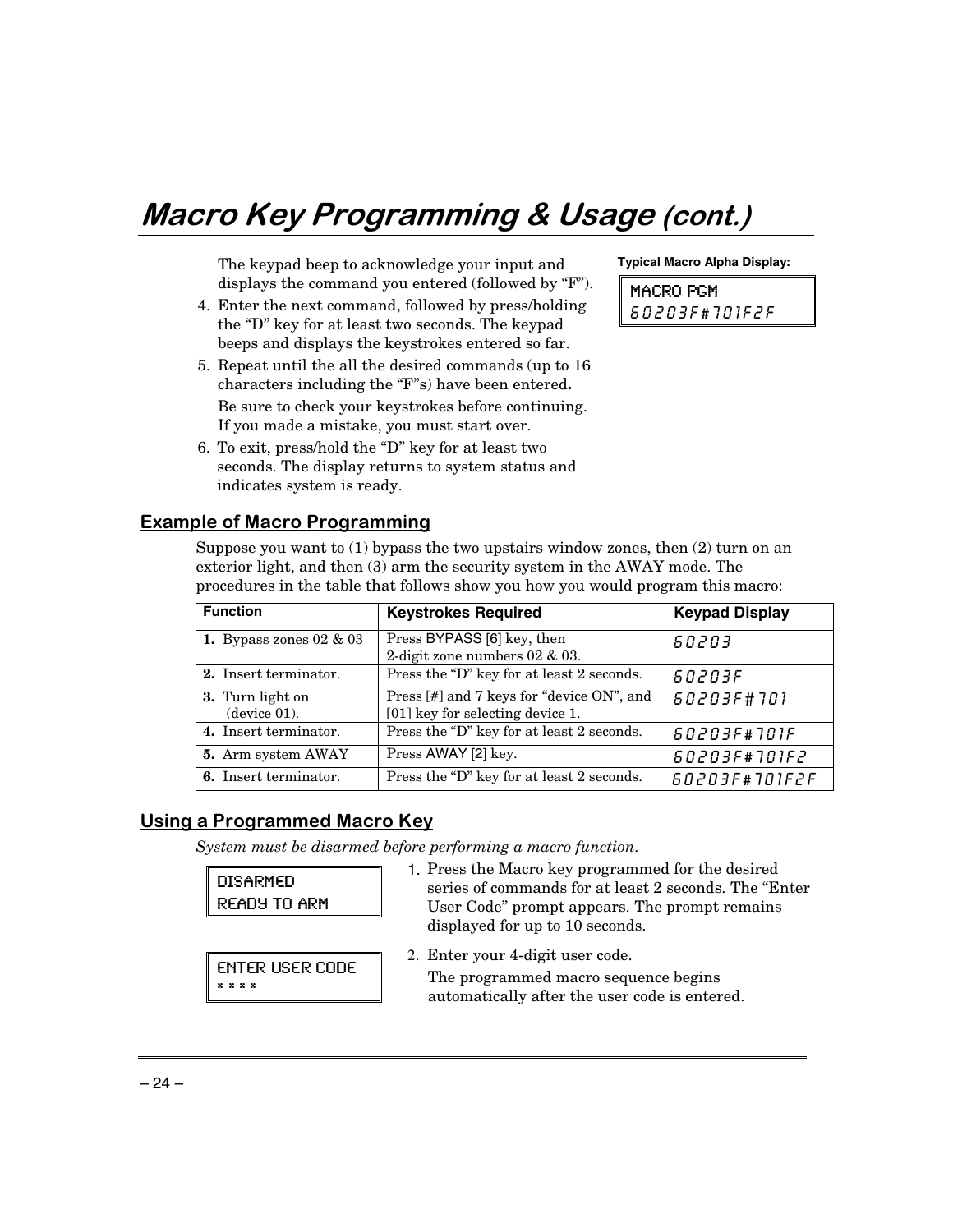## <u>About Device Commands</u>

Your system may be set up so that it can control certain lights or other devices.

- Some devices may be automatically turned on or off by the system.
- You may be able to override automatically controlled devices using the commands described below.
- Some devices can be manually turned on or off using the commands described below.
- See your installer for a list of devices that may be set up for your system. A list of these devices is provided at the back of this manual for you to fill out.

#### **To Activate Devices:**



(Security Code)

Devices associated with that device number activate.

#### **To Deactivate Devices:**

 $| \cdot | \cdot | \cdot |$   $| \cdot |$   $| + [#] + [8] + 2$ -digit device number

(Security Code)

Devices associated with that device number deactivate.

#### **Alpha Display:**

DISARMED READY TO ARM

**Fixed-Word Display:** READY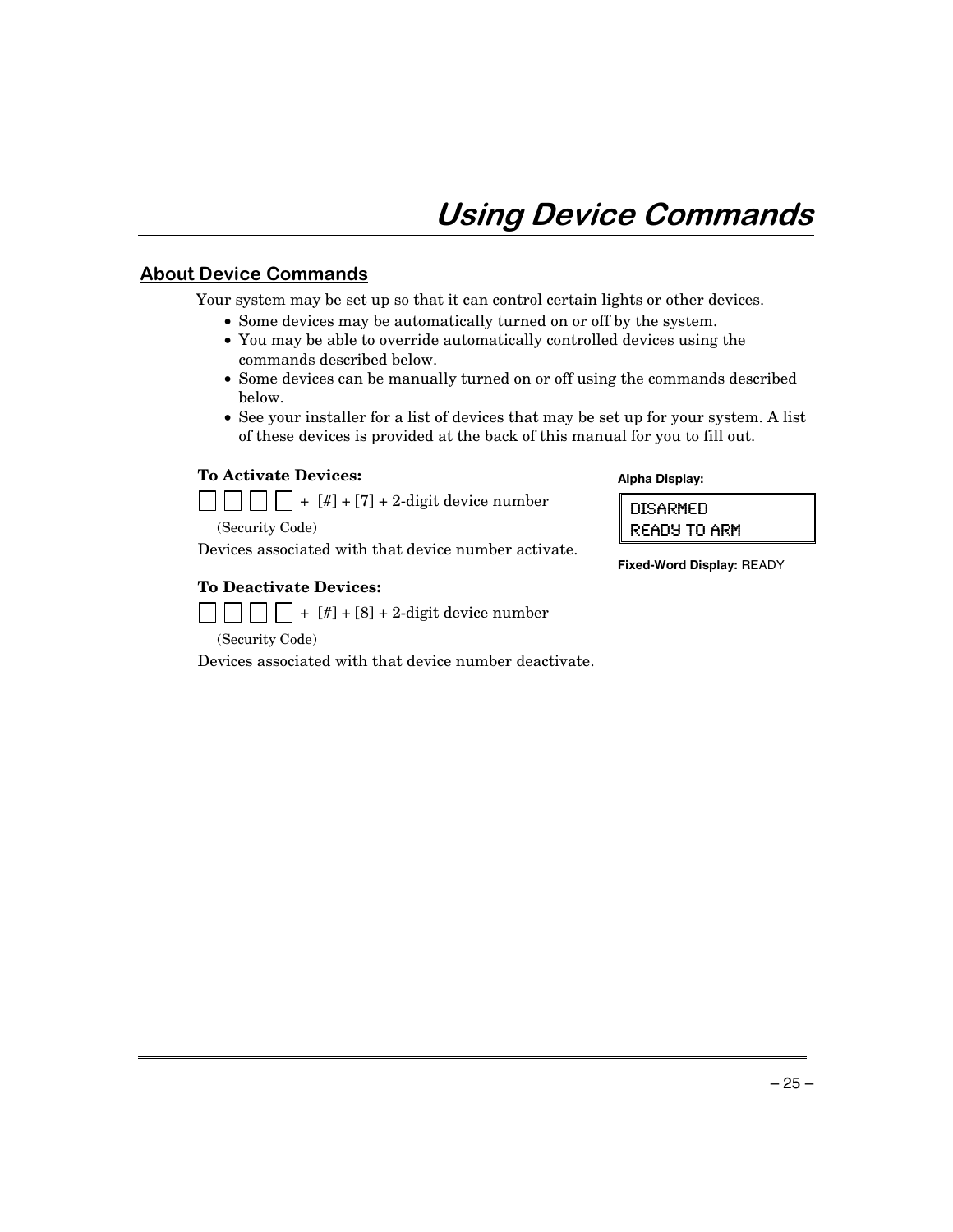## Paging Feature

## <u>About Automatic Paging</u>

Your system may be set up to automatically send alert messages to several pagers (up to four for FA168C, up to two for FA148CP) as certain conditions occur in your system.

- The following events can be programmed by your installer to be sent to the pagers: arming and disarming†, alarms, and trouble conditions. († reports when arming/disarming from a keypad using a security code; auto-arming/disarming, arming with assigned button, and keyswitch arming do not send pager messages.)
- You can also program the system to send an automatic pager message to alert you in the event that someone has not arrived home (disarmed the system) within a defined period of time (see the *Scheduling* section for details on programming a "latch key report").
- Your installer programs the pager phone numbers and reporting events.
- The pager message consists of a 7-digit system status code that indicates the type of condition that has occurred.
- An optional, predefined 16-digit character string can precede the 7-digit system status code; these characters can consist of a PIN no., subscriber account no., or any additional data that you may wish to have sent to the pager.
- The pager display format is as follows:

## 3-digit Event Code È

#### Optional 16 digits  $\rightarrow$  **AAAAAAAAAAAAAAAA** – **BBB** – **CCCC**  $\leftarrow$  4-digit User or Zone No.

| $A =$                                                                                                                            | $\mathbf{R} =$                                                                                                            | $C =$                                                                                                                                                                                                                                                                                                                                                                 |
|----------------------------------------------------------------------------------------------------------------------------------|---------------------------------------------------------------------------------------------------------------------------|-----------------------------------------------------------------------------------------------------------------------------------------------------------------------------------------------------------------------------------------------------------------------------------------------------------------------------------------------------------------------|
| Optional 16-digits for<br>Account numbers,<br>PIN numbers, or any<br>other data;<br>programmed by the<br>installer, if required. | A 3-digit code that<br>describes the event<br>that has occurred<br>in your system<br>(see for event<br>codes table below) | A 4-digit User or Zone number, depending on the type of<br>event that has occurred, where:<br>• alarms and troubles display zone number<br>• arming/disarming (opens/closes) display user number<br>The first 2 digits are always " $00$ " (e.g., 0004 represents<br>zone or user number 4), and, single-digit user or zone<br>numbers are always preceded by a zero. |

The 3-digit Event Codes (BBB) that can be displayed are:

| $911 =$                 | $811 =$                 | $101 =$                | $102 =$                      |
|-------------------------|-------------------------|------------------------|------------------------------|
| Alarms.                 | Troubles.               | Open                   | <b>Close</b>                 |
| The 4-digit number      | The 4-digit number      | (system disarmed).     | (system armed).              |
| (CCCC) following this   | (CCCC) following this   | The 4-digit number     | The 4-digit number           |
| code is the zone number | code is the zone number | (CCCC) that follows    | (CCCC) that follows          |
| that has caused the     | that has caused the     | this code is the user  | this code is the user        |
| alarm.                  | trouble.                | <i>number</i> that has | <i>number</i> that has armed |
|                         |                         | disarmed the system.   | the system.                  |

Examples of typical 7-digit pager displays follow.

*Ex. 1.*  $\vert$  911-0004  $\vert$  = Reporting of an alarm (911) caused by a fault on zone 4 (0004).

 $Ex. 2.$  |  $102 \cdot 0005$  | = Reporting of a closing-system arming  $(102)$ - by user 5 (0005).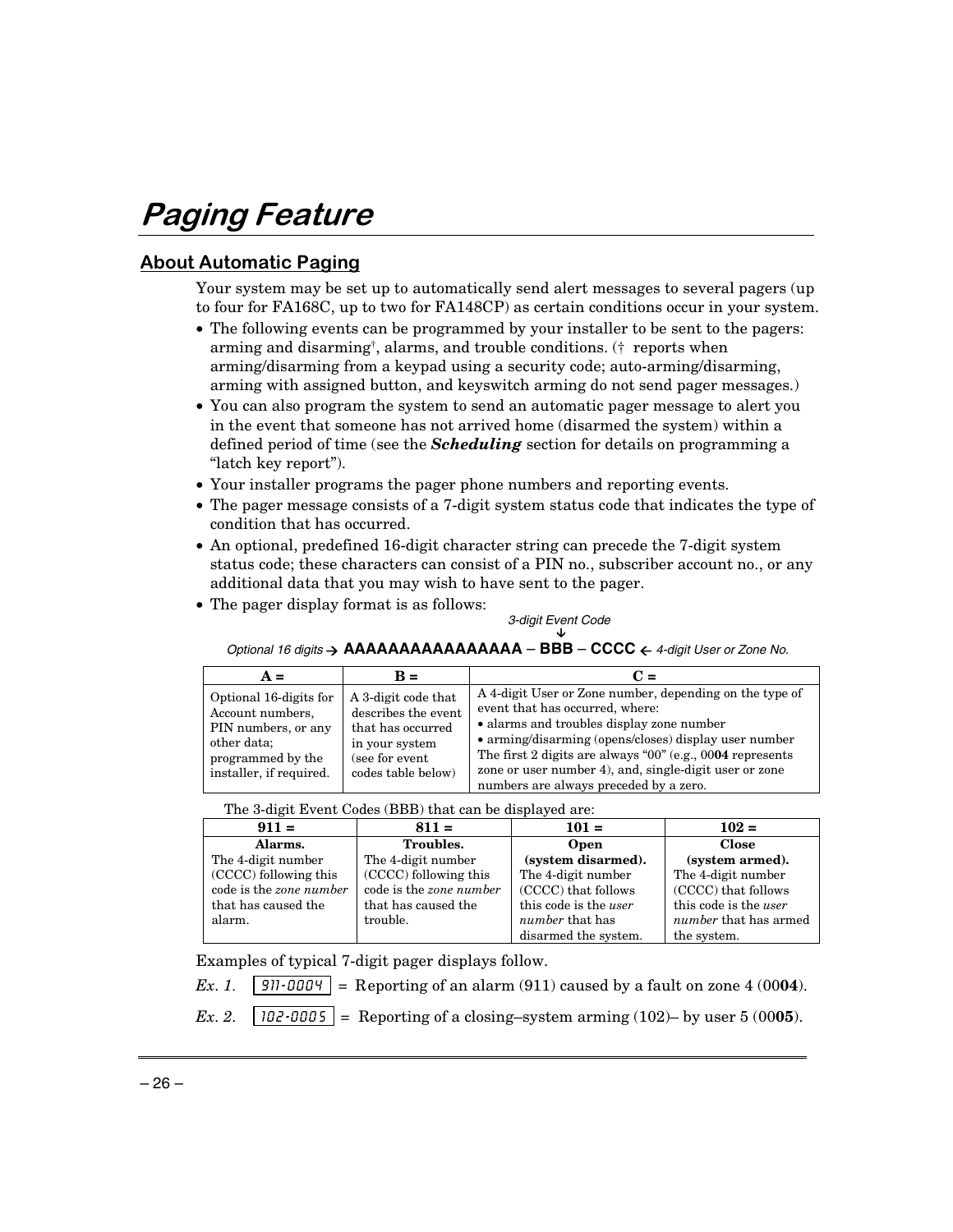## Paging Feature

### <u>Manual Paging</u>

Your system may be set up so you can manually send a message to up to four (FA168C) or two (FA148CP) pagers.

- Your installer programs the paging function key and the pager phone numbers.
- Pressing the paging keys sends the message  $\boxed{999-9999}$  to the selected pager.
- This message could mean "call home", "call your office", or any other prearranged meaning.
- See the Paging chart at the back of this manual for details of the paging setup for your system.
- 1. Hold pager key 2 seconds then press pager no. (1-4). Press and hold the programmed Paging Key for at least 2 seconds (wait for beep), then press the pager number\* representing the pager intended to receive the message.
- 2. The recipient, on seeing the 999–9999 message, will understand the prearranged meaning of this signal.

\* *If no number is pressed, the message is sent to pager 1*.

#### **Alpha Display:**

DISARMED READY TO ARM

**English Display:** READY

999-9999 **Pager Display**

#### **Latch Key Paging**

You can program a schedule that causes a pager report to be sent if the system is not DISARMED by the scheduled time (see *Scheduling* section, event "03"). For example, a working parent might want a message to be sent to a pager if their child did not arrive home from school and disarm the system by a certain time.

If programmed, the message that is sent is:  $\boxed{777-7777}$ .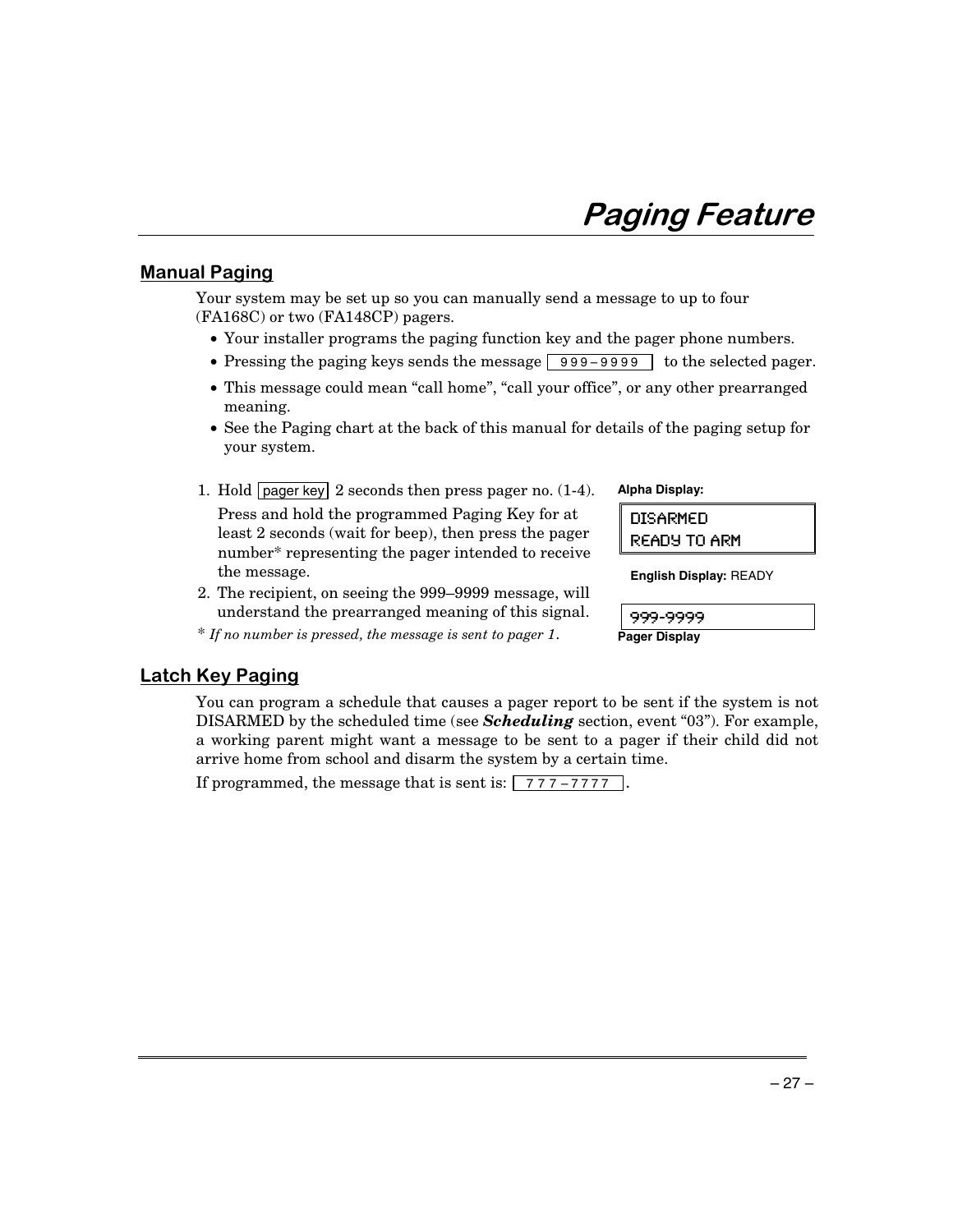## Security Codes & Authority Levels

## **<u>About Security Codes</u>**

Your installer assigned a master code that is used to perform all system functions. In addition, you can assign different security codes for use by other users (FA168C provides 46 additional codes; FA148CP provides 30 additional codes).

- Only the System Master and Partition Master can assign user codes to users.
- Users are identified by 2-digit user numbers and are pre-assigned to either partition 1 or partition 2 (FA168C).
- Only the Installer or System Master can change user partitions.
- In addition to a security code, each user is assigned various system attributes.
- User codes can be used interchangeably within a partition when performing system functions (a system armed with one user's code can be disarmed by another user's code), with the exception of the guest code described below.
- User code programming involves these steps:
	- 1. Choose a user number from the set of users assigned to the partition in which the user will be operating, and assign a 4-digit security code.
	- 2. Assign an authority level to that user.
	- 3. Assign other attributes as necessary (see attributes on the next page).

**NOTE:** The factory settings are designed to meet most normal user situations. Therefore, the only step you usually need to do when adding users is assign a user number (from the partition's pre-assigned user numbers) and a security code.

### <u>Authority Level Definitions</u>

Authority levels define the system functions a particular user can/cannot perform.

|                | Level Title          | <b>Explanation</b>                                                                                                                                                                                                                                                                                                                                     |
|----------------|----------------------|--------------------------------------------------------------------------------------------------------------------------------------------------------------------------------------------------------------------------------------------------------------------------------------------------------------------------------------------------------|
| N/A            | <b>System Master</b> | Reserved for user 02; Can perform all system functions and assign codes in<br>both partitions; can change its own code as follows:<br>Master code + $[8]$ + 02 + new master code + new master code again                                                                                                                                               |
| $\theta$       | Standard User        | Can only perform security functions in assigned partition.<br>Cannot perform other system functions.                                                                                                                                                                                                                                                   |
|                | Arm Only             | Can only arm the system. Cannot disarm or do other functions.                                                                                                                                                                                                                                                                                          |
| $\mathcal{D}$  | Guest                | Can arm the system in assigned partitions, but cannot disarm the system<br><b>unless</b> the system was armed with this code. This code is typically assigned to<br>someone (e.g., babysitter or cleaner) who has a need to arm/disarm the system<br>only at certain times. The user of this code should <b>not</b> use the "Quick Arming"<br>feature. |
| 3              | Duress Code          | Intended for use when you are forced to disarm or arm the system under<br>threat. When used, the system will act normally, but can silently notify the<br>Central Monitoring Station of your situation, if that service has been provided.                                                                                                             |
| $\overline{4}$ | Partition Master     | (FA168C) Can do everything a standard user can do, and<br>can assign user codes to users in their partition.                                                                                                                                                                                                                                           |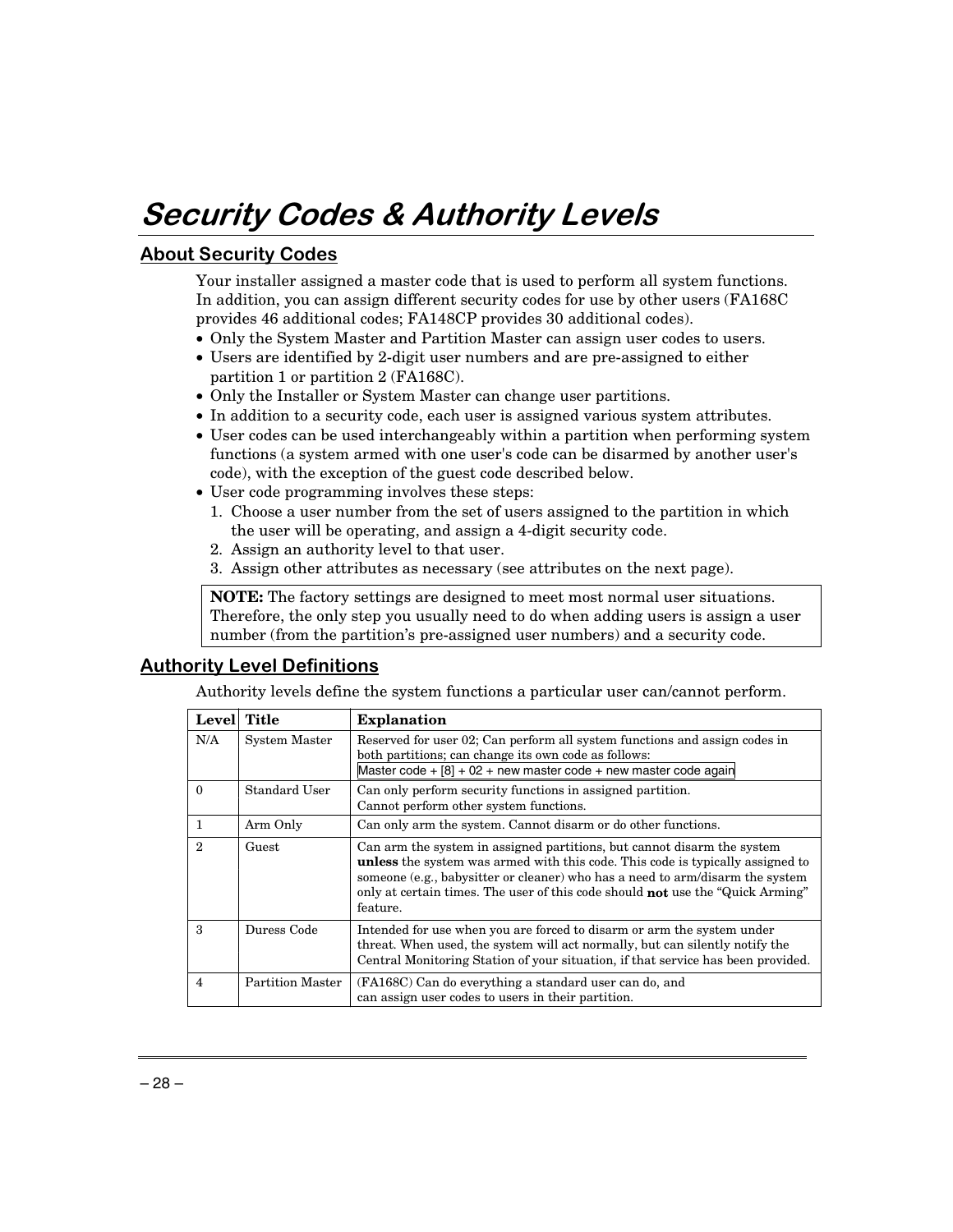## Security Codes & Authority Levels (Cont.)

## <u>How to Assign User Codes and Attributes</u>

The following lists the various command strings for adding user codes and attributes. **Refer to the User Setup chart at the back of this manual for factory assignments of user attributes and to keep a record of user programming. NOTE:** Partition Master codes (FA168C only) apply only to those user numbers previously assigned (by the system master/installer) to the partition master's partition.

| System/Partition Master code $+$ [8] $+$ user no. $+$ new user's code                                                                                                                             |  |  |  |
|---------------------------------------------------------------------------------------------------------------------------------------------------------------------------------------------------|--|--|--|
| User $01$ = installer<br>User $03$ = partition 1 master                                                                                                                                           |  |  |  |
| User $02$ = master<br>User $33$ = partition 2 master                                                                                                                                              |  |  |  |
| The Keypad beeps once to confirm that new user was added.                                                                                                                                         |  |  |  |
| System/Partition Master code + $[8]$ + [user no.] + $[#]$ [0]                                                                                                                                     |  |  |  |
| The user code and all attributes* programmed for this user number,<br>including any associated RF keys, are erased from the system.<br>(*except assigned partition)                               |  |  |  |
| System/Partition Master code + $[8]$ + [user no.] + $[#]$ [1]+ auth. level                                                                                                                        |  |  |  |
| Authority Levels (see definitions on previous page):                                                                                                                                              |  |  |  |
| $3 = \text{duress}$<br>$0 =$ standard user                                                                                                                                                        |  |  |  |
| $1 = arm only$<br>$4 =$ partition master (FA168C only)<br>$2 =$ guest                                                                                                                             |  |  |  |
| System/Partition Master Code + $[8]$ + [user no.] + $[#]$ [2]+ group (1-8)                                                                                                                        |  |  |  |
| You can assign users to a group, then set an access schedule that<br>defines the times this group of users can operate the system. The<br>system ignores these users outside the scheduled times. |  |  |  |
|                                                                                                                                                                                                   |  |  |  |
| System Master Code + $[8]$ + [user no.] + $[#]$ [3] + $[0]$ + partition(s) + $[#]$                                                                                                                |  |  |  |
| This command assigns the partitions the user can access. If more                                                                                                                                  |  |  |  |
| than one, enter partition numbers sequentially, then press $[\#]$ to end.                                                                                                                         |  |  |  |
| E.g., master code + [8] + [user no.] + [#] [3] + [0] + [1] [2] + [#] gives                                                                                                                        |  |  |  |
| the user access to partitions 1 and 2 and the common partition.                                                                                                                                   |  |  |  |
| Partition Entries: $1 =$ partition 1 and common                                                                                                                                                   |  |  |  |
| $2 =$ partition 2 and common                                                                                                                                                                      |  |  |  |
| $3 =$ common partition only                                                                                                                                                                       |  |  |  |
| Master/Part. Prog. Code + $[8]$ + [user no.] + $[#]$ [4] + zone no.                                                                                                                               |  |  |  |
| Use this command to assign a wireless button device (keyfob) to this                                                                                                                              |  |  |  |
| user (keyfob must be enrolled in system first; see installer).                                                                                                                                    |  |  |  |
| Zone number: enter the zone number assigned to a button on the<br>keyfob that will be used for arming/disarming by this user.                                                                     |  |  |  |
| Master/Part. Prog. Code + $[8]$ + [user no.] + [#] [5] + 0 or 1                                                                                                                                   |  |  |  |
| You can program a user so that a message is sent to a pager                                                                                                                                       |  |  |  |
| whenever this code is used to arm or disarm the system.                                                                                                                                           |  |  |  |
|                                                                                                                                                                                                   |  |  |  |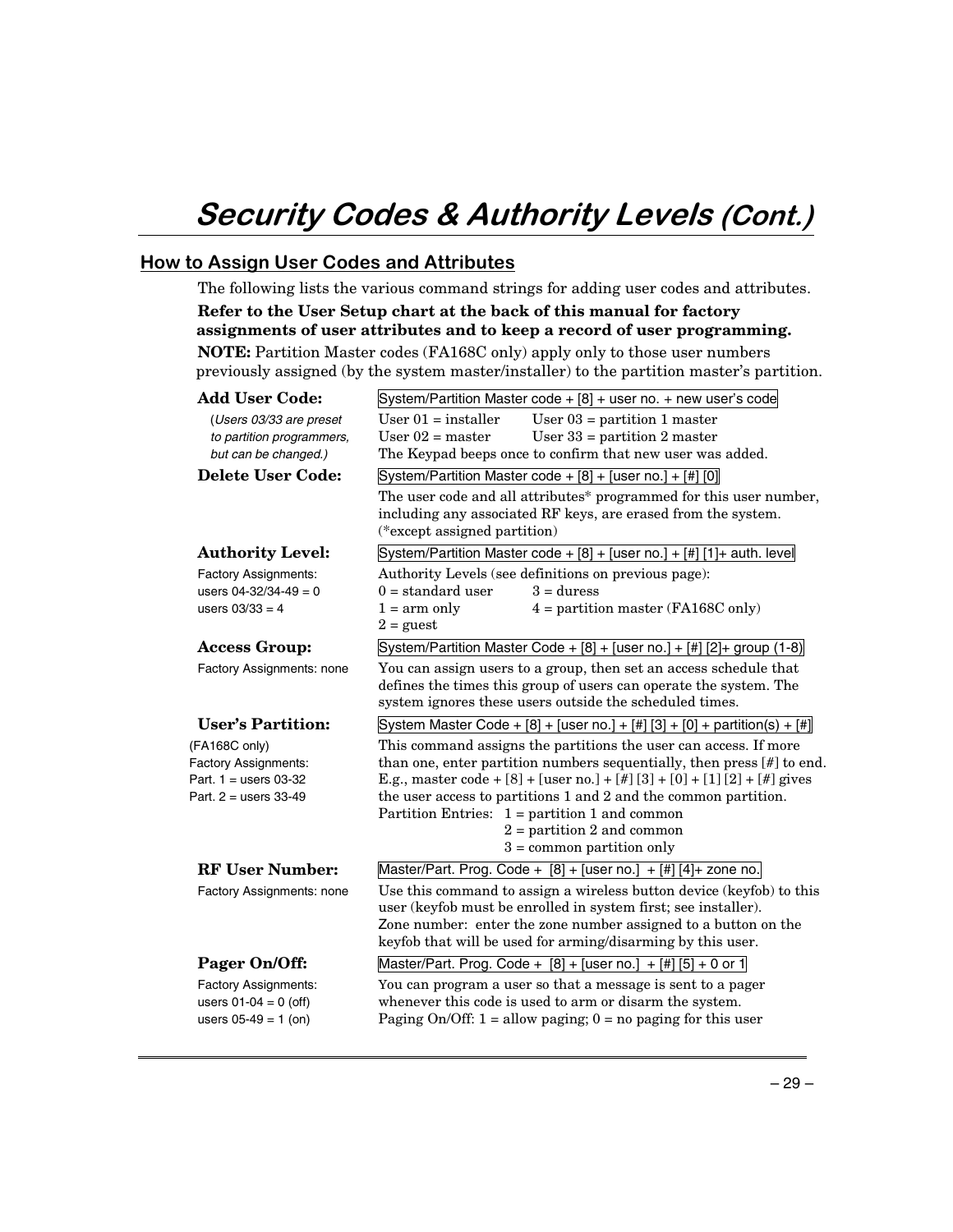## Accessing Other Partitions (FA168C) (GOTO Command and Multi-Partition Arming)

### <u>About Accessing Partitions</u>

Armed Partition 1

**Only**

Each keypad is assigned a default partition for display purposes, and will show only that partition's information.

- If the user is authorized, a keypad in one partition can be used to perform system functions in the other partition by using the **GOTO** command. Refer to the GOTO section.
- If the user is authorized, that user can arm other partitions. Refer to the Multi-Partition Arming section.

**PARTITION 1 PARTITION 2 COMMON ZONE (LOBBY, etc.) Arming State Keypad Status Arming State Keypad Status Arming State Keypad Status** Disarmed Partition 1 **Only** Disarmed Partition 2 **Only** Disarmed Common Zone **Only** Disarmed Partition 1 and Common Zone Armed Partition 2 **Only** Disarmed Common Zone **Only** Armed Partition 1 **Only** Disarmed Partition 2 and Common Zone Disarmed Common Zone **Only Condition 1**  $\Rightarrow$ **Condition 2**  $\Rightarrow$ **Condition 3**  $\Rightarrow$ 

The following table shows the relationship of the keypads in each partition when system is armed and disarmed.

When both partitions are disarmed, the keypad in each partition displays zone status for its partition only. The common zone keypad shows the status in that zone only. See Condition 1 above.

**Only**

Armed Common Zone

**Only**

Armed Partition 2

When partition 1 is disarmed and partition 2 is armed, the keypad in partition 1 shows the status of partition 1 **and** the common zone. Partition 2 will display the status of partition 2 **only.** See Condition 2 above.

When partition 1 is armed and partition 2 is disarmed, the keypad in partition 1 shows the status of partition 1 **only**. Partition 2 will display the status of partition 2 **and** the common zone**.** See Condition 3 above.

As long as any one of the two partitions is disarmed, the common zone will always be disarmed. The common zone will be armed only when both partition 1 and 2 are armed. See Condition 4 above.

**Condition 4**  $\Rightarrow$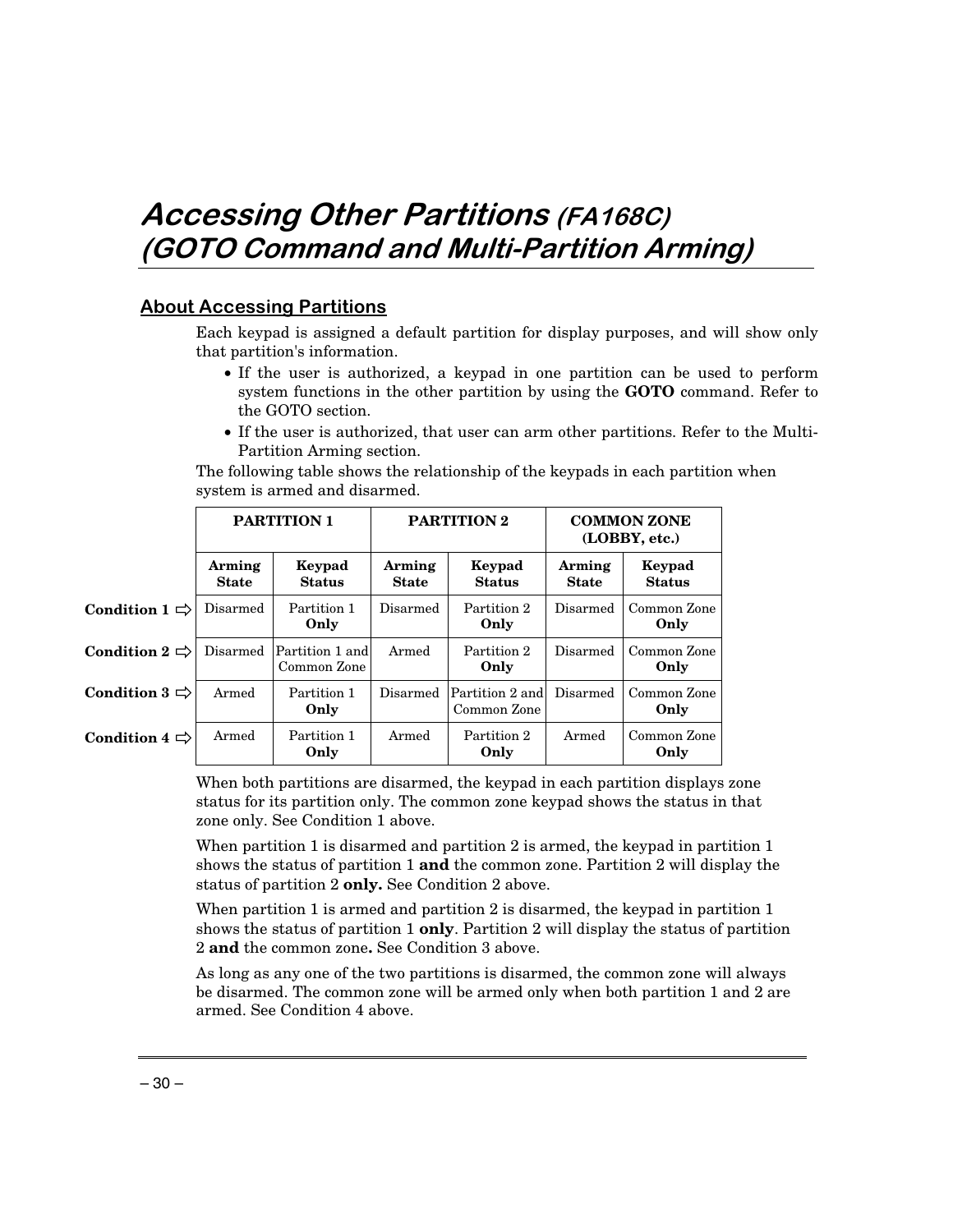## Accessing Other Partitions (Continued)

## Using the GoTo Command

If the user is authorized, a keypad in one partition can be used to perform system functions in the other partition by using the **GOTO** command.

- You must use an Alpha keypad to access another partition.
- Keypads automatically return to their original partition after 2 minutes with no keypad activity.
- 1.  $\vert \vert \vert \vert \vert \vert \vert + [*] +$  partition number (0,1,2,3) (Security Code)

 $0 =$  return to keypad's original partition.  $1 =$  partition 1;  $2 =$  partition 2;  $3 =$  common zone The keypad beeps to confirm the partition change.

2. The keypad remains in the new partition until directed to go to another partition, or until it automatically returns to the original partition. The active partition number is displayed in the upper left portion of screen, if the option is programmed.

#### **Alpha Display:**

| 1 DISARMED   |  |
|--------------|--|
| READY TO ARM |  |

**Fixed-Word Display:** Green LED lit

**Alpha Display:**

| READY TO ARM | 2 DISARMED |
|--------------|------------|
|              |            |

**Fixed-Word Display:** Green LED lit

### <u> Multi-Partition Arming</u>

Some users can be given Multi-Partition arming ability by being assigned to both partitions when programming user attributes.

When attempting to arm multi-partitions:

- You must use an Alpha keypad.
- The system arms only if all partitions are "ready to arm."
- If any partition is "not ready," the system does not arm at all.
- You can use the GOTO command to bypass open zones before arming.
- If any partition is already armed when global arming is attempted, that partition remains in its existing armed state.

+ [0] + arm command (see list below)

(Security Code)

#### **Multi-Partition Arming Commands**

- 2 = arms all partitions AWAY
- 3 = arms all partitions STAY
- 33 = arms all partitions NIGHT-STAY
- 4 = arms all partitions MAXIMUM
- 7 = arms all partitions INSTANT
- $1 =$  disarms all partitions



1DISARMED READY TO ARM

**Fixed-Word Display:** Green LED lit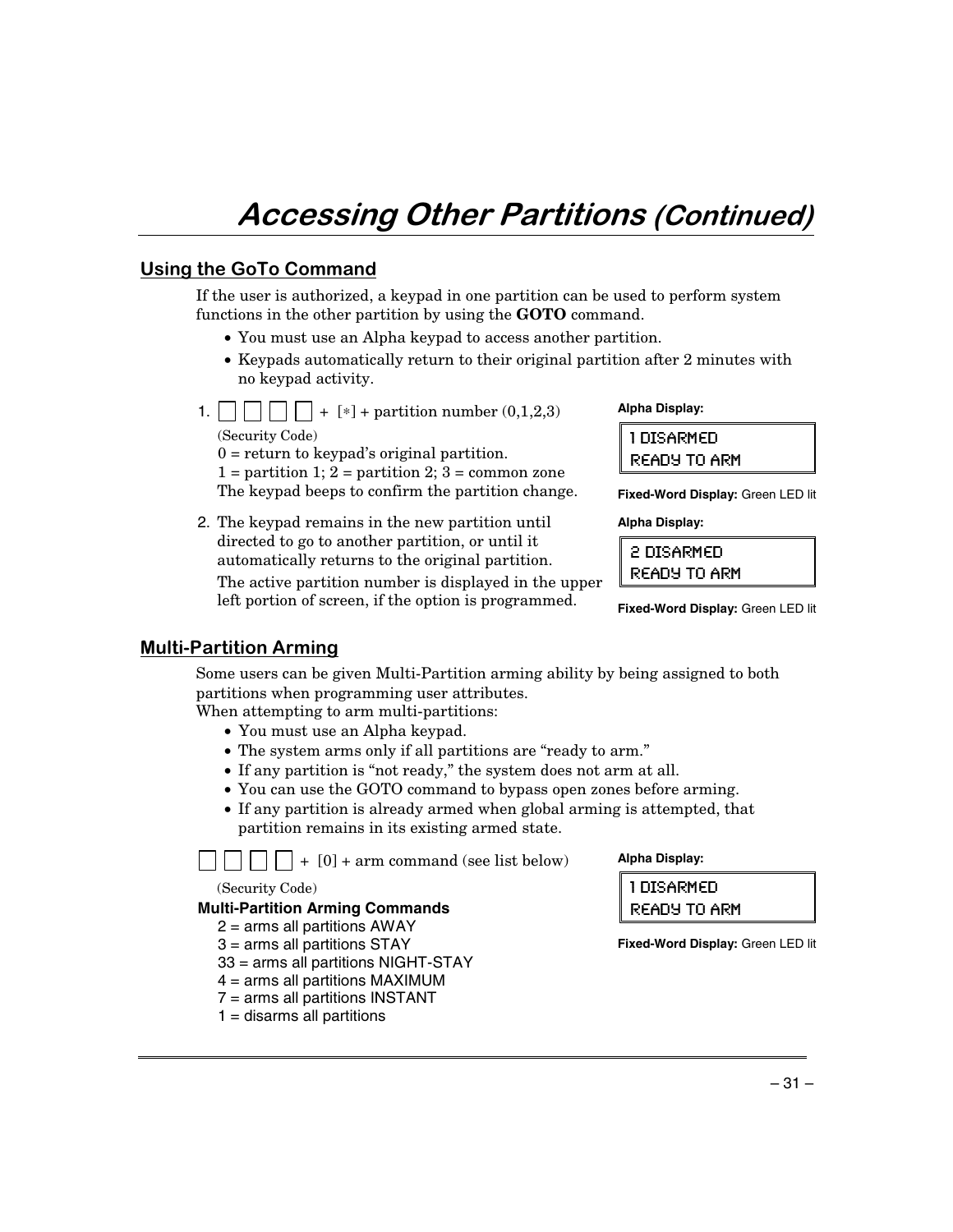## Accessing Other Partitions (Continued)

## <u>Common Zone Operation</u>

Ask your installer if a "common zone" was assigned. If so, check this box

Your system may have been set up to use a common zone, which is an area shared by users of both partitions, such as a foyer or lobby. If so, please note the following:

- The common zone will sound and report alarms only when **both** partitions are armed. If only one partition is armed, the system ignores faults on the common zone.
- Either partition may arm its system if the common zone is faulted, but once armed, the other partition **will not** be able to arm unless the common zone is first bypassed or the fault is corrected.
- Faults on the common zone are displayed on common zone keypads, and will also appear on another partition's keypad when that partition is armed.
- Either partition can clear and restore the common zone after an alarm.
- Entry/exit time for the common zone is the same as for partition 1.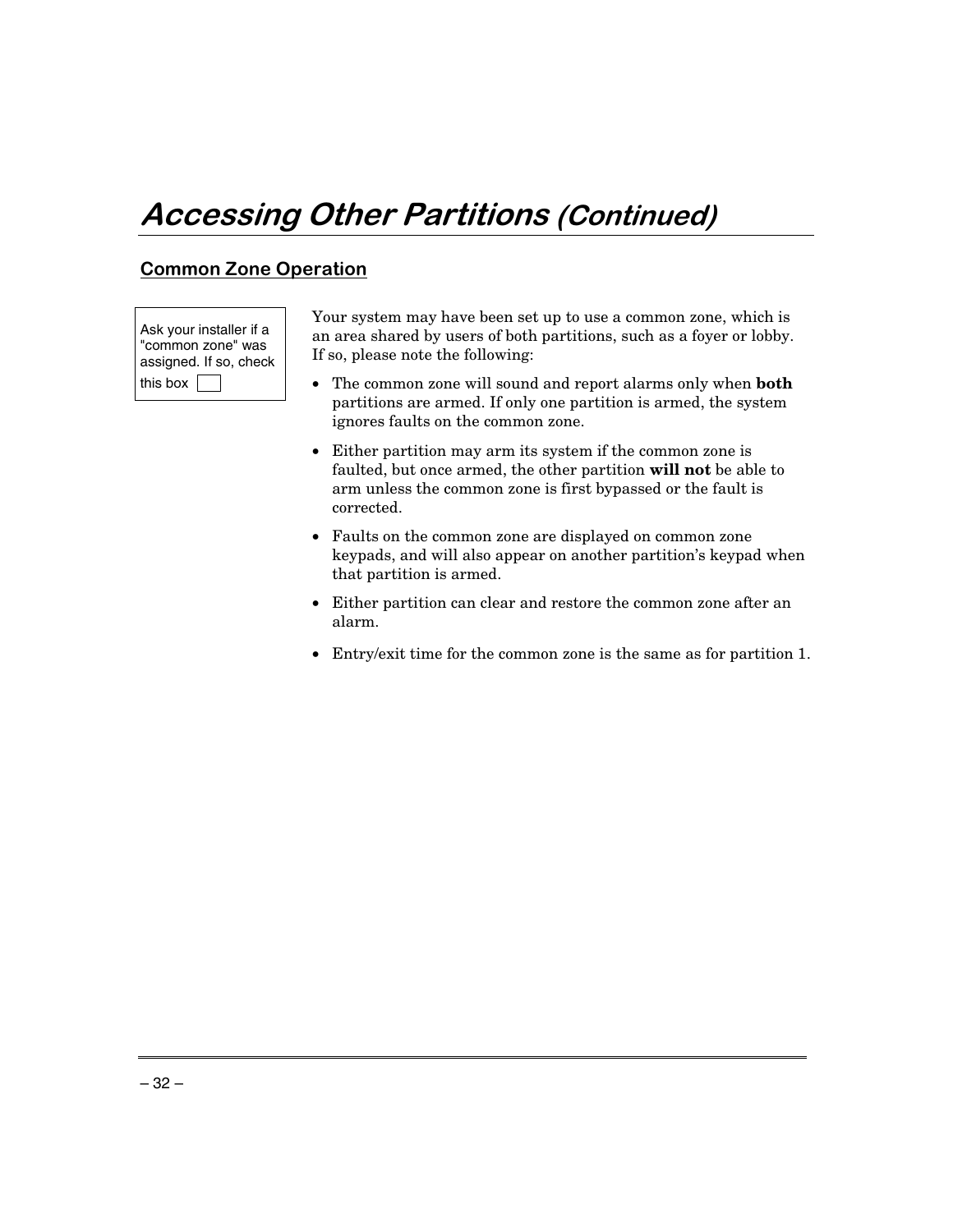## Scheduling

### **About Scheduling**

The system provides end-user schedules (programmable by master/installer only), which can control various types of events.

- Each schedule causes a defined event to start and stop (when appropriate) at a specified time.
- Schedules can be set to automatically repeat at various intervals.
- Schedules can be set for random starting, if desired.
- FA168C provides up to 16 user schedules; FA148CP provides up to 4 user schedules.

### <u>Creating Schedules</u>

| 1.1<br>$+$ [#] + [6] [4]                                                                                   | <b>Alpha Displays:</b>                       |
|------------------------------------------------------------------------------------------------------------|----------------------------------------------|
| (Master Code)                                                                                              | 1 DISARMED<br><b>READY TO ARM</b>            |
| 2. Enter a 2-digit schedule number from:<br>01-16 (FA168C) or 01-04 (FA148CP).<br>Press $[*]$ to continue. | <b>ENTER SCHED NO.</b><br>$00 = 0$ UIT<br>ЙЙ |

- 3. Enter the desired 2-digit event number from the following list.
	- 00 = clear the scheduled event
	- $01 =$  turn a programmed output on or off (see *Using Device Commands* section for a list of output device numbers used in your system)
	- $02$  = set a user access schedule for one or more users (see *Security Codes* section for an explanation of access groups)
	- $03 =$  send a "latch-key" report to a pager if the system is not disarmed by a specified time; message sent is "777-7777."
	- 04 = automatically arm the system in STAY mode at a specified time
	- 05 = automatically arm the system in AWAY mode at a specified time
	- 06 = automatically disarm the system at a specified time
	- 07 = Display the word "REMINDER" at a specified time

Press [∗] to continue.

4. For event number "01," enter the output number associated with this schedule. Otherwise, this prompt is skipped. Press [∗] to continue to the "Start" prompt below.

DEUICE NUMBER XX.

**ENTER EVENT**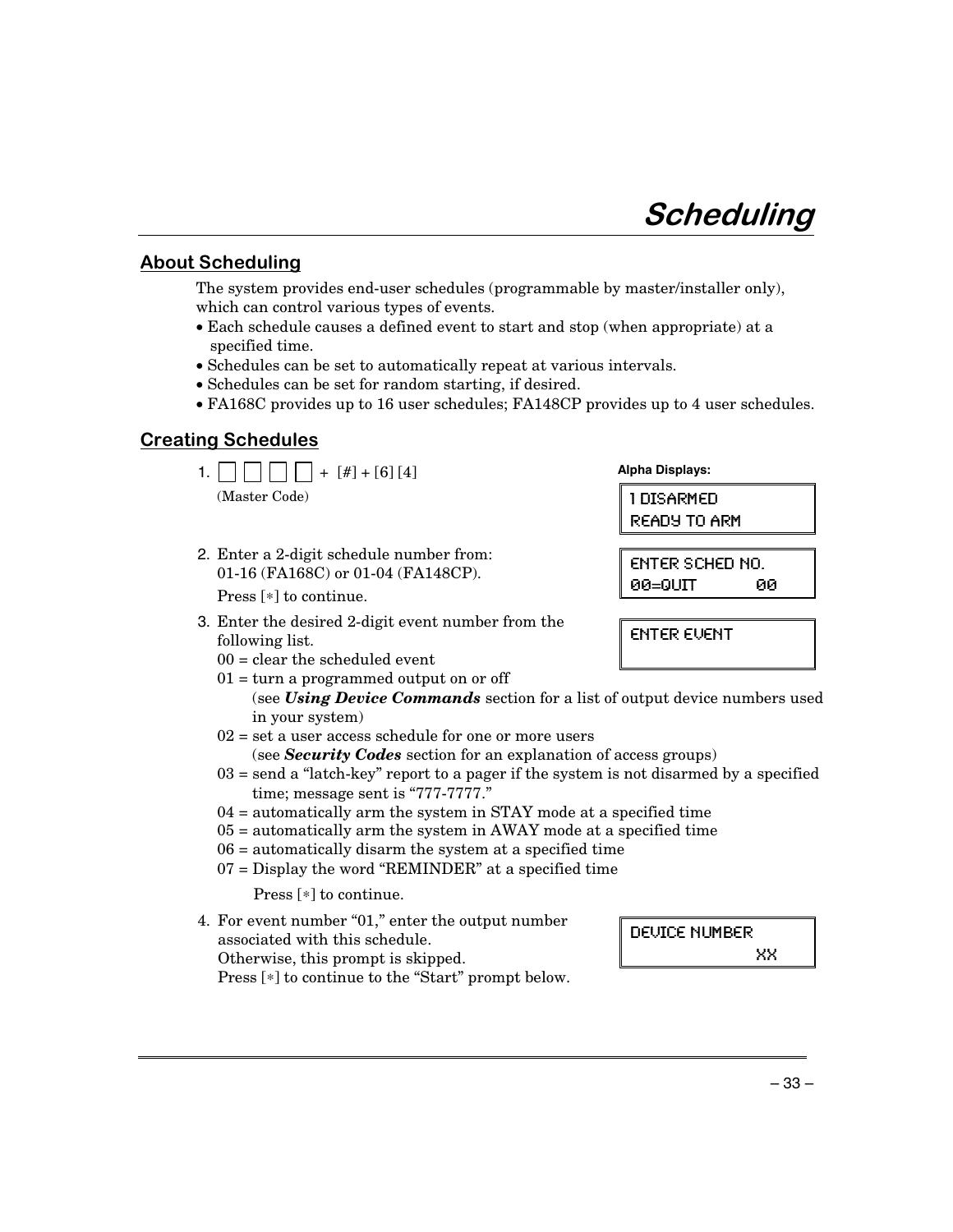# Scheduling (continued)

| 5. | For event number "02," enter the access group<br>number. Otherwise, this prompt is skipped.<br>Press [*] to continue to the "Start" prompt below.                                                                                                                                                                                                                                                                                            | <b>GROUP NUMBER</b><br>Χ                              |
|----|----------------------------------------------------------------------------------------------------------------------------------------------------------------------------------------------------------------------------------------------------------------------------------------------------------------------------------------------------------------------------------------------------------------------------------------------|-------------------------------------------------------|
| 6. | For event numbers "03-07," enter the partition<br>number to be armed or disarmed.<br>$0 = \text{arm all}; 1 = \text{partition 1}; 2 = \text{partition 2};$<br>$3 = arm common$<br>Otherwise, this prompt is skipped.<br>Press [*] to continue to the "Start" prompt.                                                                                                                                                                         | PARTITION<br>Χ                                        |
| 7. | Enter the event's start time and days of week.<br>Hour = $00-23$ ; minute = $00-59$<br>$AM = 0$ ; $PM = 1$<br>Days = Position the cursor under the desired days<br>using the $[*]$ key to move forward, then press "1" to<br>select the day.<br>Press [*] to continue.                                                                                                                                                                       | <b>START</b><br><b>SMTWTFS</b><br>HH: MMAM<br>1000000 |
| 8. | Enter the event's stop time, AM/PM and days of<br>week.<br>Refer to step 7 for available entries.<br>Press $[*]$ to continue.                                                                                                                                                                                                                                                                                                                | <b>STOP</b><br><b>SMTWTFS</b><br>1000000<br>HH MMAM   |
| 9. | Enter the desired repeat option.<br>$0 = no$ repeat<br>$1 =$ repeat schedule weekly<br>$2$ = repeat schedule biweekly (every other week)<br>$3$ = repeat schedule every third week<br>$4$ = repeat schedule every fourth week<br>e.g., To make a schedule that happens everyday you<br>would select all days with a repeat count of 1. To<br>make a schedule that runs for one week then stops,<br>select everyday with a repeat count of 0. | <b>REPEAT OPTION</b><br>$0 - 4$<br>Χ                  |
|    | 10. Select the randomize option, if desired.<br>$0 = no$ ; $1 = yes$<br>If selected, the schedule times will vary within 60<br>minutes of the "hour" time. For example, if a<br>schedule is set to start at 6:15pm, it will do so the<br>first time 6:15pm arrives, but on subsequent days it<br>will start anytime between 6:00 and 6:59 p.m.                                                                                               | RANDOMIZE<br>0=NO 1=9ES<br>Χ                          |

Press [∗] to continue.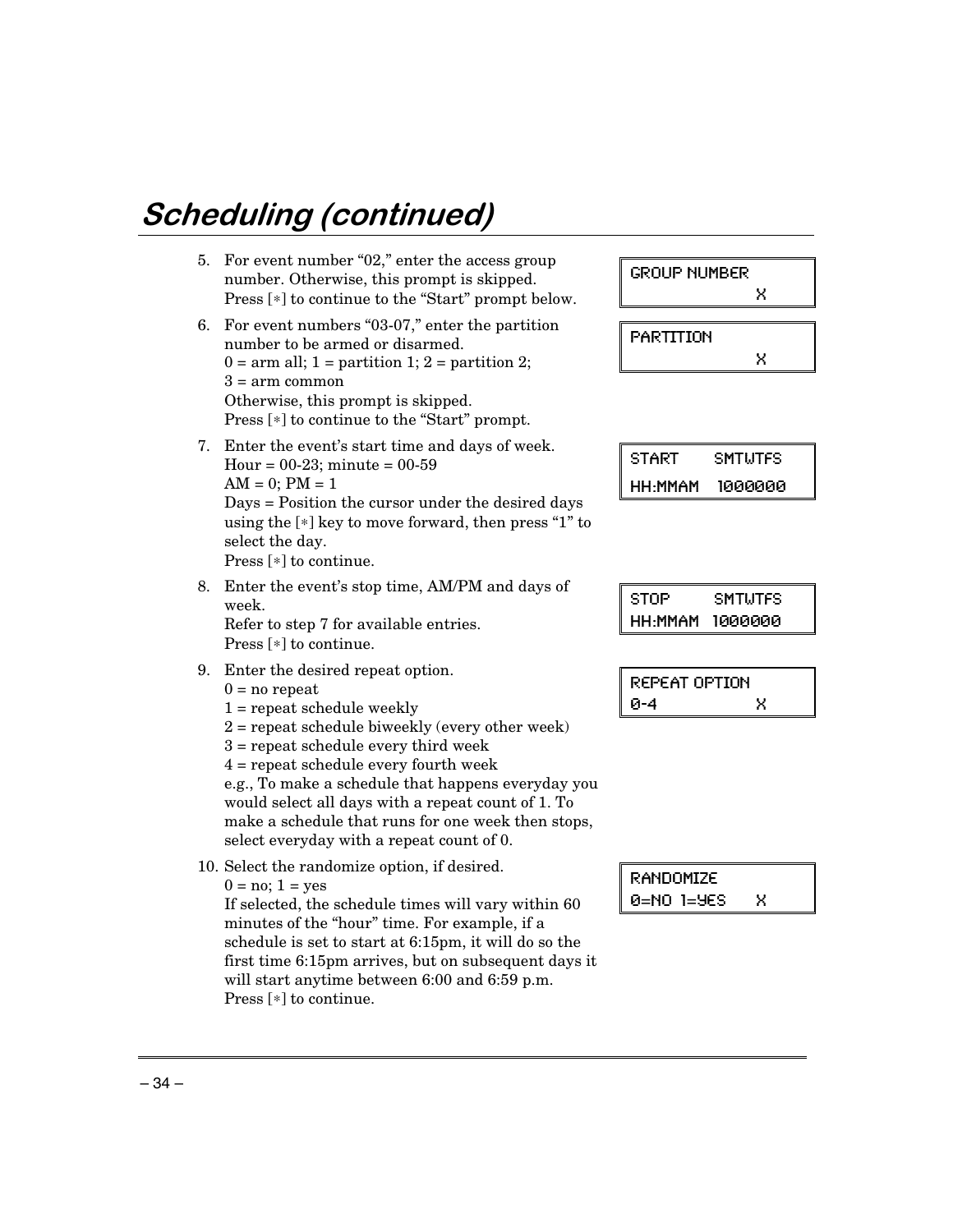## Event Logging Procedures

### <u>About Event Logging</u>

The system records various events in a history log, which can be viewed by the master user using an Alpha Display keypad.

- The Event Log holds up to 100 (FA168C) or 50 (FA148CP) events.
- Events are displayed in chronological order, from most recent to oldest.
- When the log is full, the oldest event is replaced by the logging of any new event.

### <u>Viewing the Event Log</u>

1.  $\Box$  $\Box$  $\Box$  $+$  $[$ # $]$  $+$  $\Box$  $\Box$  $+$  $\Box$ (Master Code)

**Alpha Displays:**

DISARMED READY TO ARM

- 2. The system displays the most recent event as follows:
	- event number
	- type of event, identified by its corresponding code (see your installer for the meaning of each code)
	- zone or user number (depending on type of event)
	- partition in which event occurred
	- time and date of the event's occurrence.
- 3. Pressing [∗] displays previous events (back in time).

Pressing [#] displays events forward in time.

4. Exit the event log by pressing any key other than [∗] or  $[#]$ .

001 E441 U001 P1 12:34AM 01/02/00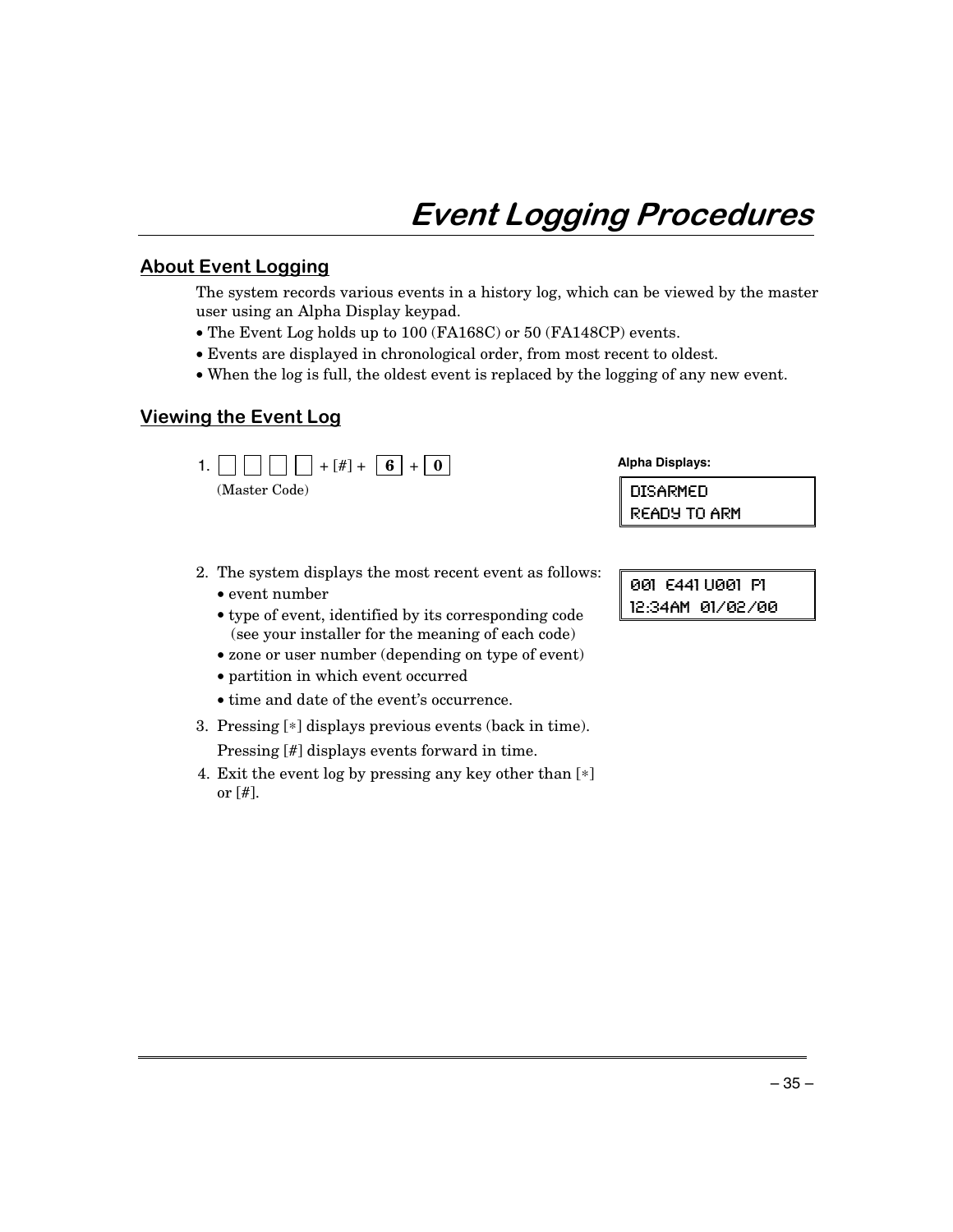## Testing the System (To Be Conducted Weekly)

### **About Testing the System**

The **TEST** key puts your system into the Test mode, which allows each protection point to be checked for proper operation.

- The keypad sounds a single beep every 40 seconds as a reminder that the system is in the Test mode.
- Alarm messages are not sent to your Central Station while Test mode is on.
- 1 Disarm the system and close all protected windows, doors, etc. The READY indicator light should come on if all zones are intact (i.e., all protected windows, doors, etc. are closed.
- 2.  $\vert \vert \vert \vert \vert \vert \vert + \vert 5 \vert$  then  $[0]$  (walk) (Security Code) **TEST** *The Dial test (option "1") is intended for the installer and should not be used unless directed to do so by your Security System Representative.*
- DISARMED

**Alpha Displays:**

READY TO ARM

- $1 = DIAL$  $0 = \text{WALK}$
- 3. Listen. The external sounder should sound for 1 second and then turn off. If the sounder does not sound, CALL FOR SERVICE.
- **TEST IN** PROGRESS
- 4. Fault zones. Open each protected door and window in turn and listen for three beeps from the keypad. Identification (zone number or zone description) of each faulted protection point should appear on the display. The display clears when the door or window is closed.
- 5. Walk in front of any interior motion detectors (if used) and listen for three beeps. The identification of the detector should appear on the display when it is activated. The display clears when no motion is detected.

*Note that if wireless motion detectors are used, there is a 3-minute delay between activations. This is to conserve battery life.*

6. Test all smoke detectors, following the manufacturer's instructions. The identification of each detector should appear on the display when each is activated. If a problem is experienced with any protection point (no confirming sounds, no display), call for service immediately.

When all protection points have been checked and are intact (closed), there should be no zone identification numbers displayed on the keypad.

7. Exit test mode:  $\Box$   $\Box$  + [1]

(Security Code)

If the test mode is inadvertently left active, it automatically turns off after 4 hours.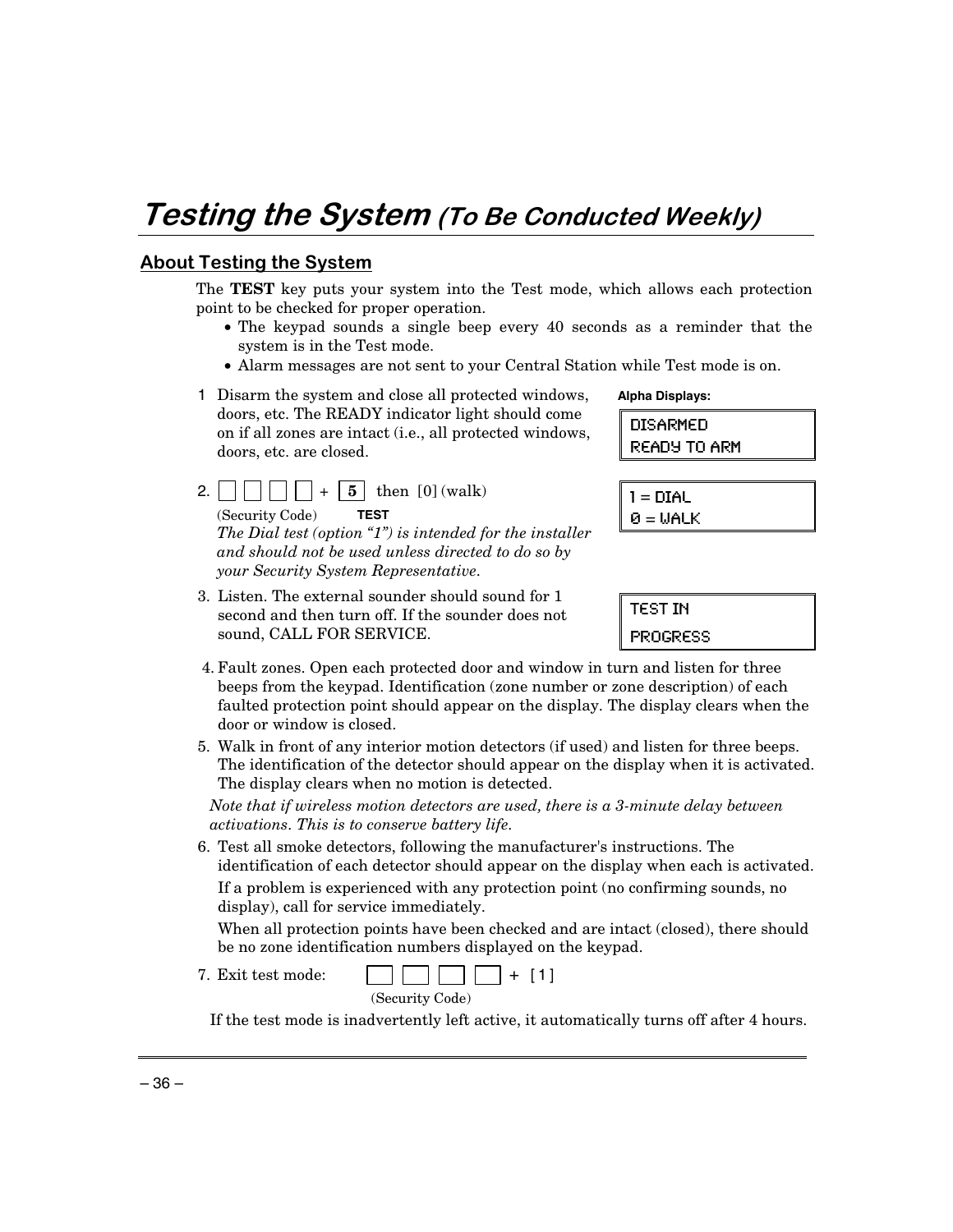## Trouble Conditions

### **"Check" and "Battery" Displays**

The word **CHECK** on the keypad's display, accompanied by a "beeping" at the keypad, indicates a trouble condition in the system.

**To silence the beeping for these conditions, press any key.**

1. **A display of "CHECK" and one or more zone numbers** indicates that a problem exists with the displayed zone(s) and requires your attention. Determine if the zone(s) displayed are intact and make them so if they are not. If the problem has been corrected, the display can be cleared if you enter the OFF sequence (security code plus OFF key) twice. If the display persists, CALL FOR SERVICE*.*

**Note:** A display of **CHECK 70** on Alpha Display keypads indicates that the wiring connection to the external sounder is at fault (opened or shorted), and you should CALL FOR SERVICE. See "BELL FAILURE" on next page. A display of **CHECK 90** indicates that RF interference may be impeding the operation of wireless sensors\* in the system. See "**Rcvr Jam**" on next page.

2. **If there are wireless sensors\* in your system,** the **CHECK** condition may also be caused by some change in the environment that prevents the wireless receiver from hearing a particular sensor. CALL FOR SERVICE if this occurs.

### **IF YOU CANNOT CORRECT A "CHECK" DISPLAY, CALL FOR SERVICE**.

**TYPICAL "CHECK" DISPLAYS**

**06** CHECK AC

CHECK 06 BEDROOM UINDOU

**FIXED-WORD DISPLAY KEYPAD**

**ALPHA DISPLAY KEYPAD**

 \* Not all systems use wireless sensors.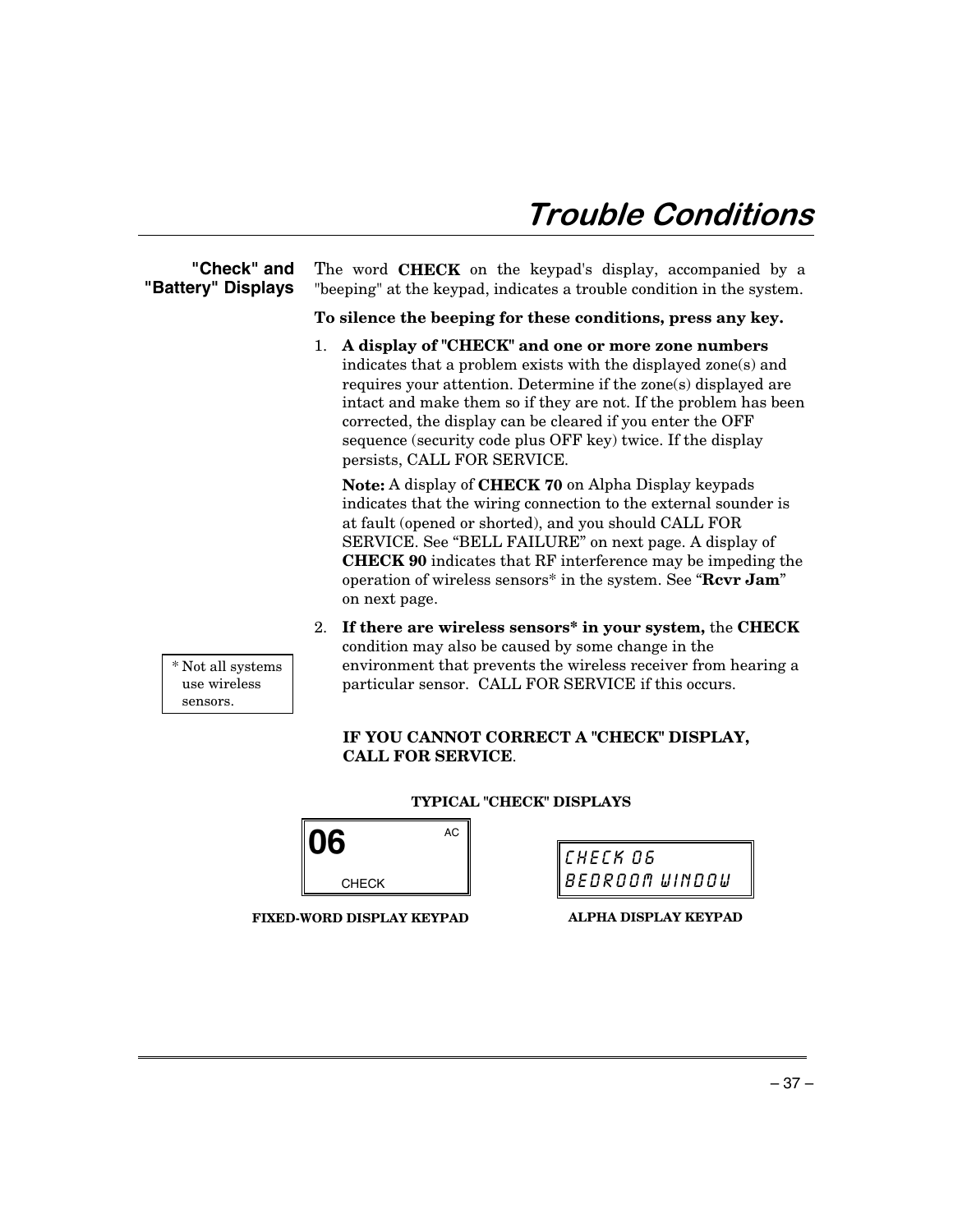Words or letters in parentheses  $(\phantom{a})$  are those that are displayed on Alpha Display keypads.

| <b>Other Trouble</b><br><b>Displays</b><br>∗<br>Any "beeping" that                                                                                                                         | <b>COMM. FAILURE</b><br>(or FC)                                        | Indicates that a failure has occurred in<br>the telephone communication portion of<br>your system.<br>CALL FOR SERVICE.                                                                                                                                                                                                                              |
|--------------------------------------------------------------------------------------------------------------------------------------------------------------------------------------------|------------------------------------------------------------------------|------------------------------------------------------------------------------------------------------------------------------------------------------------------------------------------------------------------------------------------------------------------------------------------------------------------------------------------------------|
| accompanies a trouble<br>display can be stopped<br>by depressing any key<br>on the keypad or by<br>entering an OFF<br>sequence (code + OFF)<br>** Not all systems use<br>wireless sensors. | <b>SYSTEM LO BAT</b><br>(or <b>BAT</b> with no<br>zone No.)            | Indicates that a low system battery<br>condition exists. Display is<br>accompanied by "beeping"* at the<br>keypad. If this condition persists for<br>more than one day (with AC present),<br>CALL FOR SERVICE.                                                                                                                                       |
|                                                                                                                                                                                            | <b>LO BAT</b><br>+ zone descriptor<br>(or <b>BAT</b> with<br>zone No.) | Indicates that there is a low battery<br>condition in the wireless transmitter**<br>number displayed (00 is RF keypad).<br>Accompanied by a single "beep"* (once<br>every 40 seconds) at the keypad.<br>Either replace the battery yourself, or<br>CALL FOR SERVICE. If the battery is<br>not replaced within 30 days, a CHECK<br>display may occur. |
|                                                                                                                                                                                            | <b>Revr Jam</b><br>$(or$ CHECK $90)$                                   | Wireless part of the system is experiencing<br>RF interference which may impede<br>reception from wireless sensors.**                                                                                                                                                                                                                                |
|                                                                                                                                                                                            | <b>MODEM COMM</b><br>(or CC)                                           | Indicates that the control is on-line with<br>the Central Monitoring Station's remote<br>computer.<br>The control will not operate while on-line.<br>Wait a few minutes - the display should<br>disappear.                                                                                                                                           |
|                                                                                                                                                                                            | <b>BELL FAILURE</b><br>$(or$ CHECK 70 $)$                              | Indicates that the wiring connection to<br>the external sounder is at fault (open or<br>shorted). Accompanied by "beeping" at<br>the keypad. CALL FOR SERVICE.                                                                                                                                                                                       |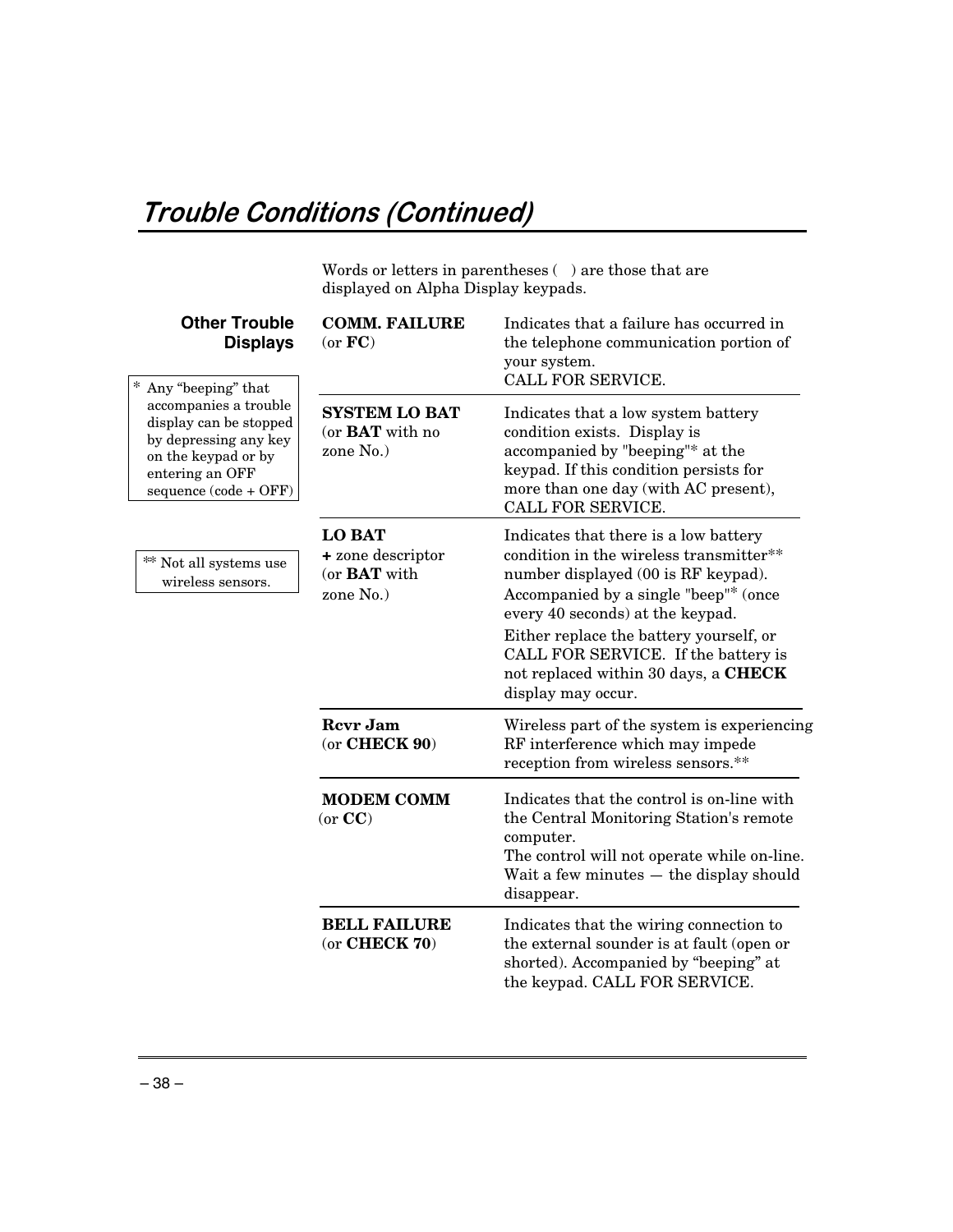## Trouble Conditions (Continued)

| <b>Other Trouble</b><br>Displays<br>(Continued) | <b>AC LOSS</b><br>(or $NO AC$ )       | The system is operating on battery power<br>only due to an AC power failure.<br>If only some lights are out on the premises,<br>check circuit breakers and fuses and<br>reset or replace as necessary.<br>If AC power cannot be restored and a<br>"low system battery" message appears<br>(see previous page), <b>CALL FOR</b><br><b>SERVICE.</b> |
|-------------------------------------------------|---------------------------------------|---------------------------------------------------------------------------------------------------------------------------------------------------------------------------------------------------------------------------------------------------------------------------------------------------------------------------------------------------|
|                                                 | <b>Busy-Standby</b><br>$(or \, dI)$   | If this message remains displayed for more<br>than 1 minute, system is disabled. <b>CALL</b><br>FOR SERVICE.                                                                                                                                                                                                                                      |
|                                                 | <b>OPEN CIRCUIT</b><br>(or OC)        | The keypad is not receiving signals from<br>the control. CALL FOR SERVICE.                                                                                                                                                                                                                                                                        |
|                                                 | Long Rng Trbl<br>(or bF)              | If part of your system, back-up Long<br>Range Radio communication has failed.<br>CALL FOR SERVICE.                                                                                                                                                                                                                                                |
|                                                 | <b>TELCO FAULT</b><br>$(or$ CHECK 94) | The telephone line has a problem.<br>CALL FOR SERVICE.                                                                                                                                                                                                                                                                                            |

**Total Power Failure If there is no keypad display at all, and the READY indicator is not lit,** operating power (from AC and back-up battery) for the system has stopped and the system is inoperative. **CALL FOR SERVICE.**

### **In The Event Of Telephone Operational Problems**

In the event of telephone operational problems, disconnect the control from the phone line by removing the plug from the phone wall jack. We recommend that your installer demonstrate this disconnection on installation of the system. Do not attempt to disconnect the phone connection inside the control. Doing so will result in the loss of your phone lines. If the regular phones work correctly after the control has been disconnected from the phone wall jack, the control has a problem and you should immediately call for service. If upon disconnection of the control, there is still a problem on the phone line, notify the Telephone Company that they have a problem and request prompt phone repair service. The user may not under any circumstances attempt any service or repairs to the security system. Repairs must be made only by authorized service (see the LIMITED WARRANTY statement for information on how to obtain service).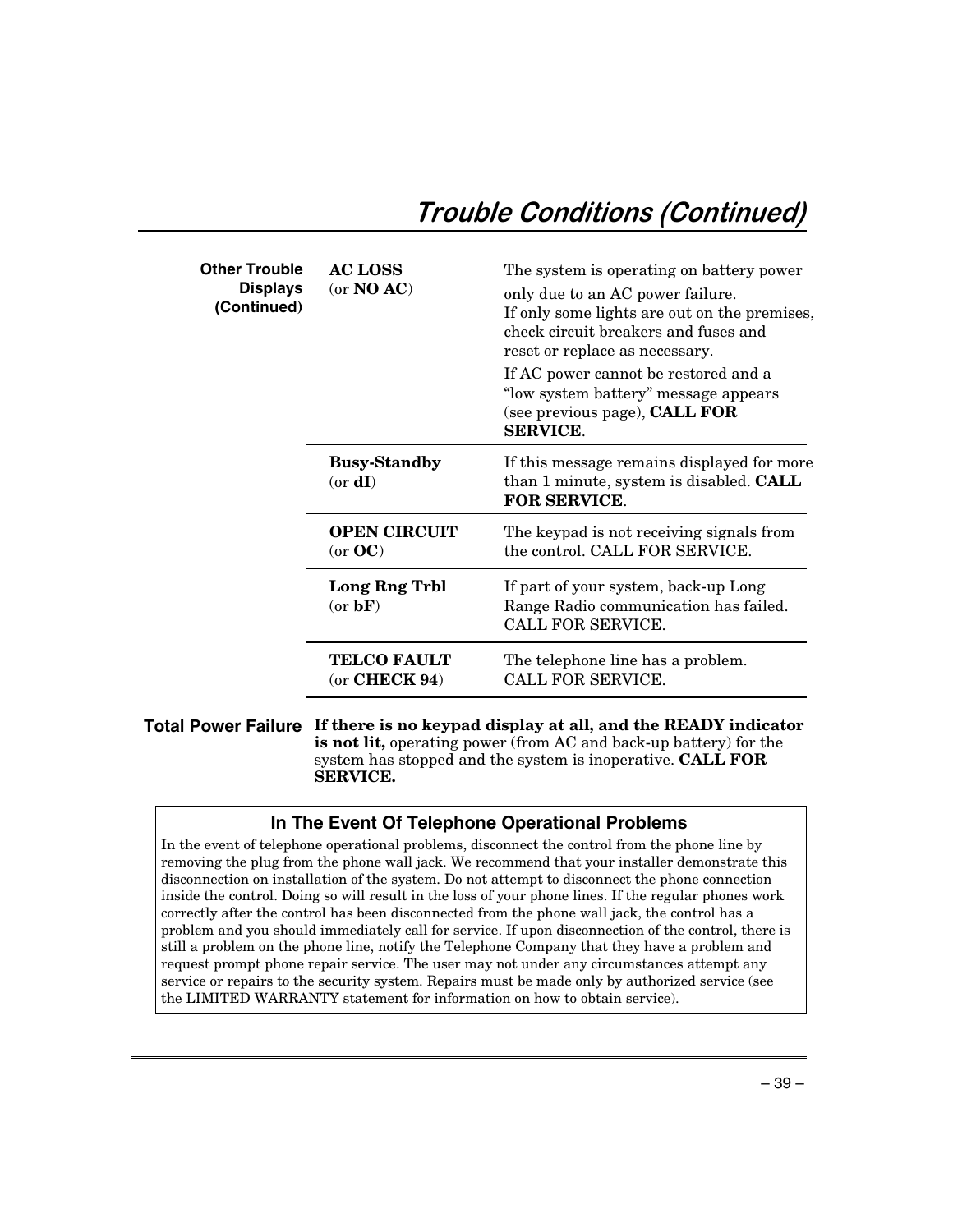## **Maintaining Your System**

#### **Taking Care of Your System**

The components of your security system are designed to be as maintenance-free as possible. However, to make sure that your system is in reliable working condition, do the following:

- 1. Test your system weekly.
- 2. Test your system after any alarm occurs.

### **Silencing Low Battery Warning Tones at the Keypad**

You can silence the keypad's warning tones by pressing the OFF key**,** but the keypad's low battery message display will remain on as a reminder that you have a low battery condition in one or more of your wireless sensors. When you replace the weak battery with a fresh one, the sensor sends a "good battery" signal to the control as soon as the sensor is activated (opening/closing of door, window, etc.), causing the low battery display to turn off. If the sensor is not activated, the display will automatically clear within approximately 1 hour.

#### **Replacing Batteries in Wireless Sensors**

Wireless sensors may not have been used in your security system

**IMPORTANT:** Use only batteries recommended by your installer as replacement.

Each wireless sensor in your system has a 9-volt or 3-volt battery. The system detects a low battery in wireless sensors, including smoke detectors, the personal emergency transmitter, and the portable wireless keypad and displays a low battery message\*. (A low battery in a portable wireless keypad is detected as soon as one of its keys is pressed, and displayed as **00**.). Battery-operated smoke detectors with a low battery also emit a single "chirp" sound approximately once every 20–30 seconds.

Alkaline batteries provide a minimum of 1 year of operation, and in most units and applications, provide 2–4 years of service. 3-volt lithium batteries provide up to 4 or more years of operation. Actual battery life will depend on the environment in which the sensor is used, the number of signals that the transmitter in the sensor has had to send, and the specific type of sensor. Factors such as humidity, high or low temperatures or large swings in temperature, may all lead to the reduction of actual battery life in an installation.

\* The low battery message comes on as a warning that battery replacement in indicated sensor(s) is due within 30 days. In the meantime, a sensor causing a low battery indication is still fully operational.

- **Routine Care •** Treat the components of your security system as you would any other electrical equipment. Do not slam sensor-protected doors or windows.
	- **•** Keep dust from accumulating on the keypad and all protective sensors, particularly on motion sensors and smoke detectors.
	- **•** The keypad and sensors should be cleaned carefully with a dry soft cloth. **Do not spray water or any other fluid on the units.**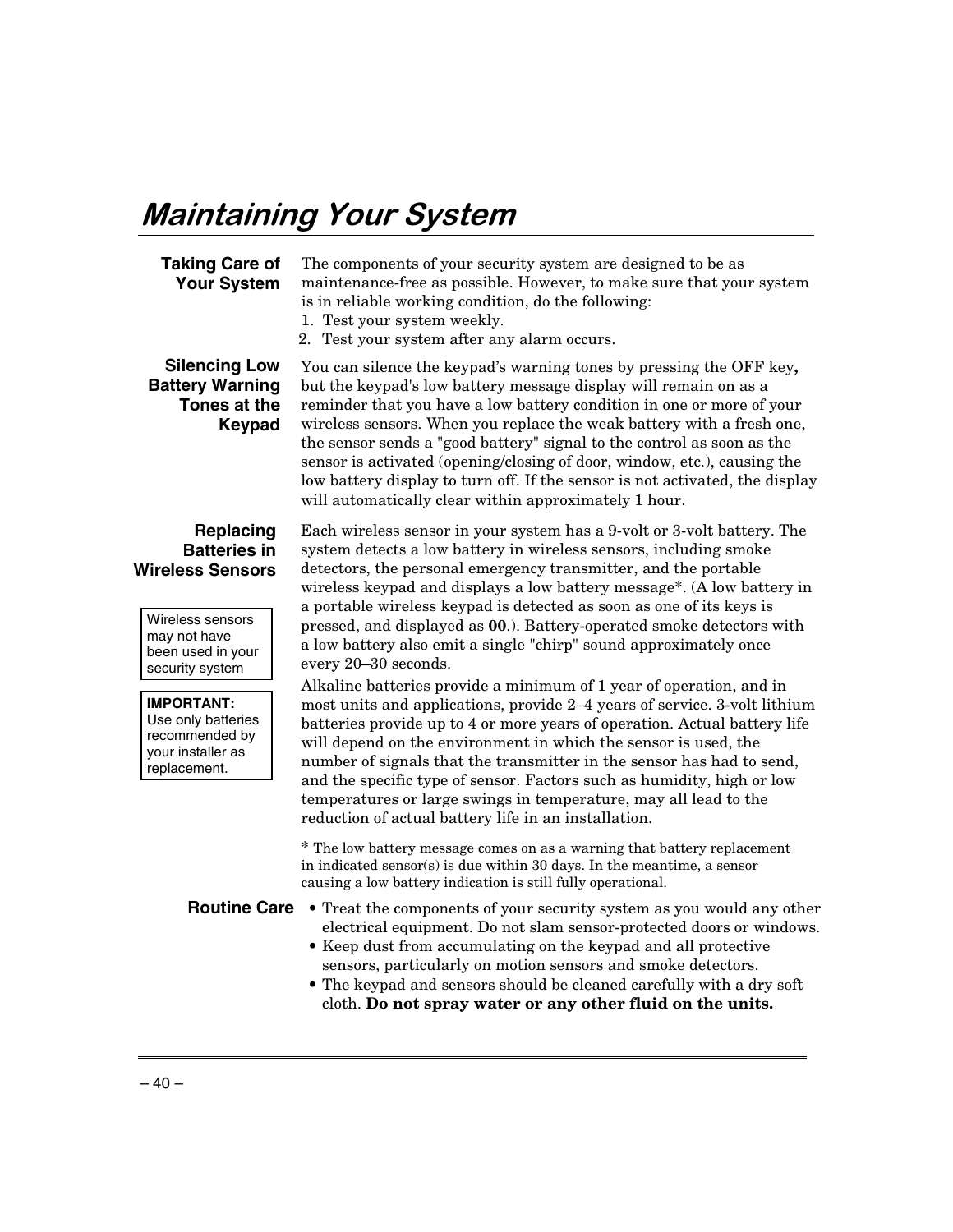## Fire Alarm System (If Installed)

### **THIS SECTION APPLIES ONLY TO RESIDENTIAL SYSTEMS**

| General | Your fire alarm system (if installed) is on 24 hours a day, for<br>continuous protection. In the event of an emergency, the strategically<br>located smoke and heat detectors will sound their alarms and<br>automatically send signals to your system, triggering a loud, |
|---------|----------------------------------------------------------------------------------------------------------------------------------------------------------------------------------------------------------------------------------------------------------------------------|
|         | interrupted pulsed sound* from the Keypad(s) and any external<br>sounders. A FIRE message will appear at your Keypad and remain on<br>until you silence the alarm (see below for silencing fire alarms).                                                                   |
|         | * Temporal pulse sounding is produced for Fire alarms, as follows:                                                                                                                                                                                                         |
|         | 3 pulses-pause-3 pulses-pause-3 pulses-pause, repeated.                                                                                                                                                                                                                    |
|         | TYPICAL FIRE EMERGENCY DISPLAYS                                                                                                                                                                                                                                            |



### **Silencing Fire Alarms and Clearing Memory of Alarm**

1. You can silence the alarm at any time by pressing the **OFF** key (the security code is not needed to silence fire alarms). To clear the display, enter your code and press the **OFF** key again (to clear Memory of Alarm).

- 2. If the Keypad's FIRE display does not clear after the second OFF sequence, smoke detectors may still be responding to smoke or heat producing objects in their vicinity. Investigate, and should this be the case, eliminate the source of heat or smoke.
- 3. If this does not remedy the problem, there may still be smoke in the detector. Clear it by fanning the detector for about 30 seconds. When the problem has been corrected, clear the display by entering your code and pressing the **OFF** key.

#### **Smoke Detector Reset** Depending on the type of smoke detectors in your system, it may be necessary to "reset" the smoke detectors after a fire alarm has been turned off. Check with your installer. This "reset" is accomplished at a keypad, as follows:

Enter User Code\*, then press the [**1**] key (\* except "arm only" user).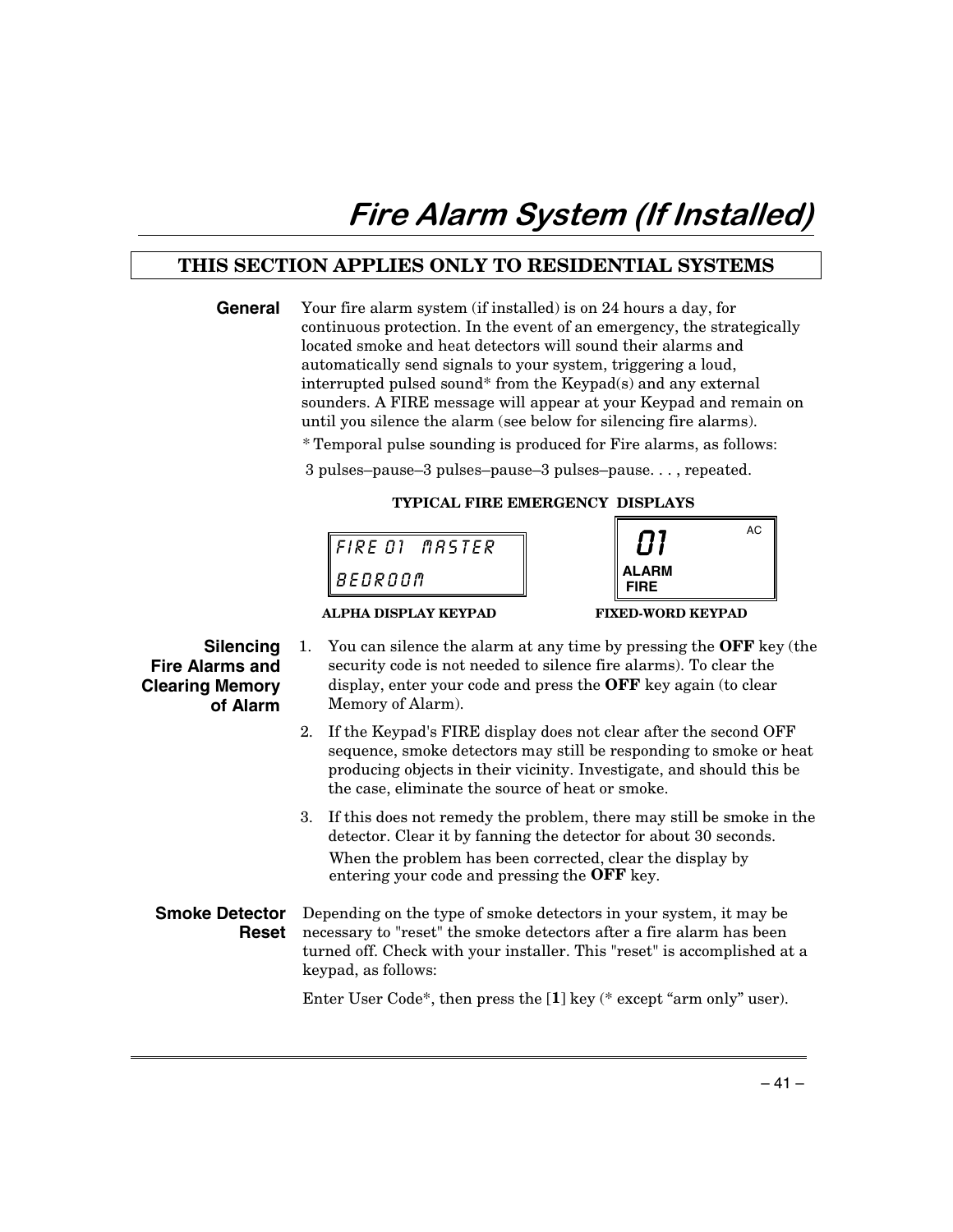## Fire Alarm System (Continued)

## **THIS SECTION APPLIES ONLY TO RESIDENTIAL SYSTEMS**

| <b>Manually</b><br>Initiating<br>a Fire Alarm                             | 1. | Should you become aware of a fire emergency before your smoke or<br>heat detectors sense the problem, go to your nearest keypad and<br>manually initiate an alarm by pressing the panic key assigned for<br>FIRE emergency for 2 seconds. If a key pair has been assigned for<br>fire, press both keys at the same time. See the Using the Panic Keys<br>section below for further details. |  |  |  |  |  |
|---------------------------------------------------------------------------|----|---------------------------------------------------------------------------------------------------------------------------------------------------------------------------------------------------------------------------------------------------------------------------------------------------------------------------------------------------------------------------------------------|--|--|--|--|--|
|                                                                           | 2. | Evacuate all occupants from the premises.                                                                                                                                                                                                                                                                                                                                                   |  |  |  |  |  |
|                                                                           | 3. | If flames and/or smoke are present, leave the premises and notify<br>your local Fire Department immediately.                                                                                                                                                                                                                                                                                |  |  |  |  |  |
|                                                                           | 4. | If no flames or smoke are apparent, investigate the cause of the<br>alarm. The zone number(s) of the zone(s) in an alarm condition will<br>be displayed at the keypad.                                                                                                                                                                                                                      |  |  |  |  |  |
| <b>Using the Panic</b><br>Key(s) Assigned<br>for FIRE<br><b>Emergency</b> |    | A key or key pair may have been assigned for manually initiating a<br>FIRE alarm. See the Panic Keys section for key assignments.<br>For convenience, indicate the key or key pair assigned for fire below.<br><b>Individual Keys</b><br>$\mathbf{A}$<br>B<br>$\mathcal{C}$<br>Press the individual key assigned for fire for 2<br>seconds.<br>OR<br><b>Key Pairs</b>                       |  |  |  |  |  |
|                                                                           |    | and $*_{\texttt{READV}}$<br>1 OFF<br><b>X</b> READY<br>#<br>and<br>Press the key pair assigned<br>for fire at the same time.<br>1#<br>3 STAY<br>and                                                                                                                                                                                                                                         |  |  |  |  |  |
|                                                                           |    | DISPLAYS FOLLOWING MANUAL INITIATION OF A FIRE ALARM                                                                                                                                                                                                                                                                                                                                        |  |  |  |  |  |
|                                                                           |    | AC<br>FIRE 95<br>FIRE                                                                                                                                                                                                                                                                                                                                                                       |  |  |  |  |  |

 **ALPHA DISPLAY KEYPAD FIXED-WORD KEYPAD**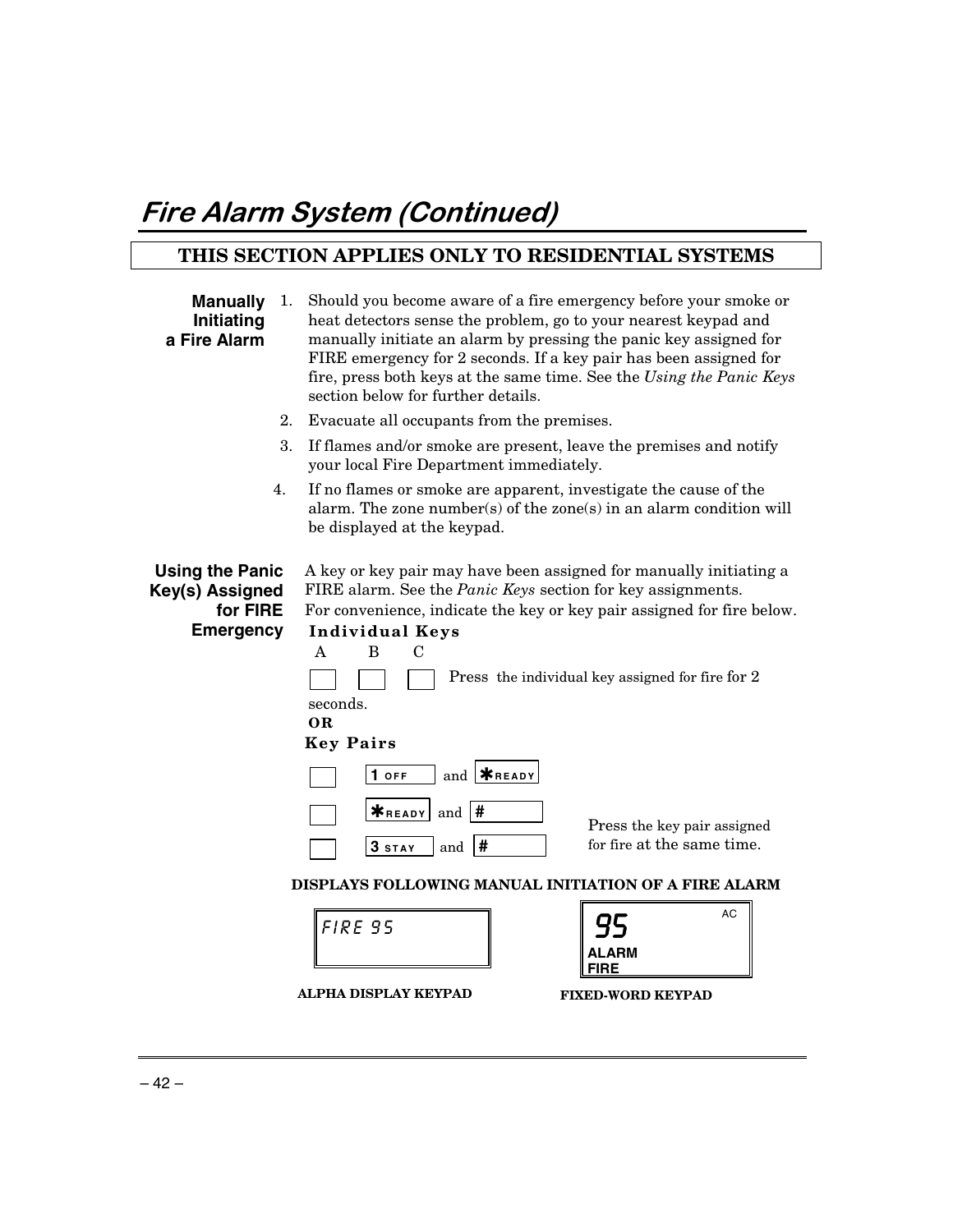## **THIS SECTION APPLIES ONLY TO RESIDENTIAL SYSTEMS**

## **National Fire Protection Association** Recommendations on Smoke Detectors

With regard to the number and placement of smoke/heat detectors, we subscribe to the recommendations contained in the National Fire Protection Association's National Fire Alarm Code (NFPA 72) noted below.

Early warning fire detection is best achieved by the installation of fire detection equipment in all rooms and areas of the household as follows: A smoke detector installed outside of each separate sleeping area, in the immediate vicinity of the bedrooms and on each additional story of the family living unit, including basements and excluding crawl spaces and unfinished attics.

In addition, the NFPA recommends that you install heat or smoke detectors in the living room, dining room, bedroom(s), kitchen, hallway(s), attic, furnace room, utility and storage rooms, basements and attached garages.

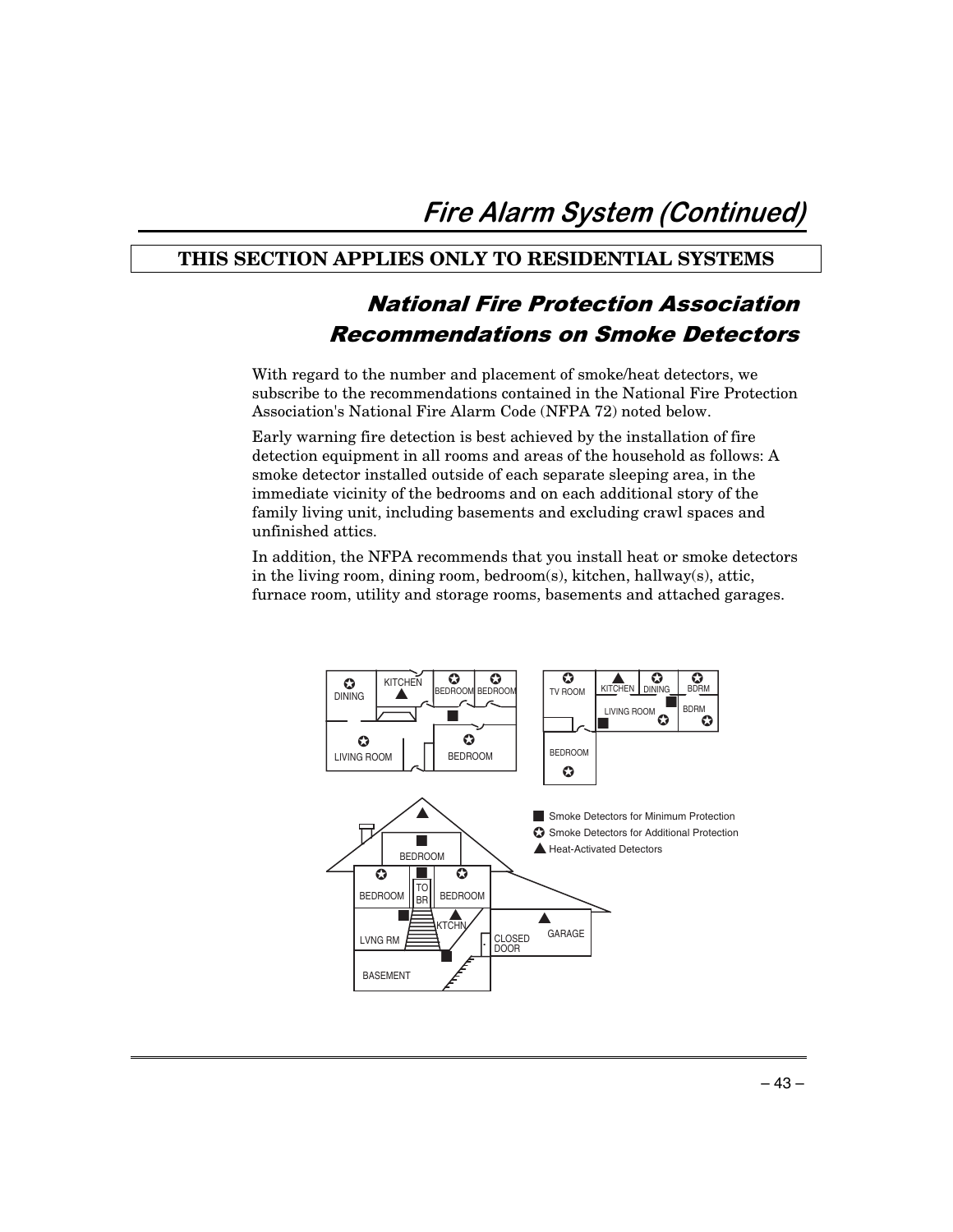## Fire Alarm System (Continued)

## **THIS SECTION APPLIES ONLY TO RESIDENTIAL SYSTEMS**

## **Emergency Evacuation**



Establish and regularly practice a plan of escape in the event of fire. The following steps are recommended by the National Fire Protection Association:

- 1. Position your detector or your interior and/or exterior sounders so that they can be heard by all occupants.
- 2. Determine two means of escape from each room. One path of escape should lead to the door that permits normal exit from the building. The other may be a window, should your path be unpassable. Station an escape ladder at such windows if there is a long drop to the ground.
- 3. Sketch a floor plan of the building. Show windows, doors, stairs and rooftops that can be used to escape. Indicate escape routes for each room. Keep these routes free from obstruction and post copies of the escape routes in every room.
- 4. Assure that all bedroom doors are shut while you are asleep. This will prevent deadly smoke from entering while you escape.
- 5. Try the door. If the door is hot, check your alternate escape route. If the door is cool, open it cautiously. Be prepared to slam the door if smoke or heat rushes in.
- 6. When smoke is present, crawl on the ground. Do not walk upright, since smoke rises and may overcome you. Clearer air is near the floor.
- 7. Escape quickly; don't panic.
- 8. Establish a common meeting place outdoors, away from your house, where everyone can meet and then take steps to contact the authorities and account for those missing. Choose someone to assure that nobody returns to the house — many die going back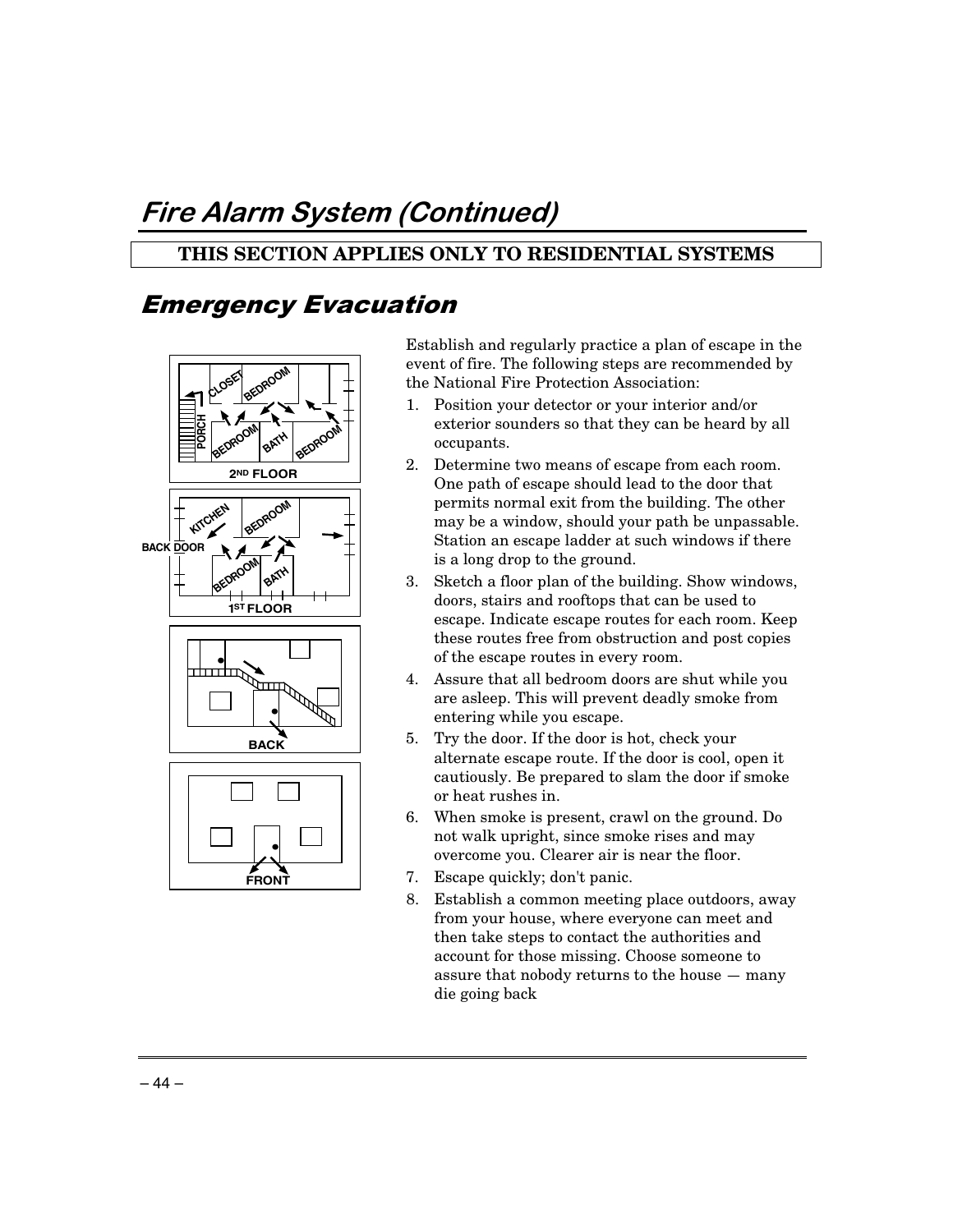## **Quick Guide to Basic System Functions**

| <b>FUNCTION</b>                                           | <b>PROCEDURE</b>                                                                               | <b>COMMENTS</b>                                                                                                                                                       |
|-----------------------------------------------------------|------------------------------------------------------------------------------------------------|-----------------------------------------------------------------------------------------------------------------------------------------------------------------------|
| <b>Check Zones</b>                                        | Press READY key.                                                                               | View faulted zones when system not<br>ready.                                                                                                                          |
| Arm System                                                | Enter code. Press arming key desired:<br>(AWAY, STAY, NIGHT-STAY,<br>MAXIMUM, INSTANT)         | Arms system in mode selected.                                                                                                                                         |
| <b>Quick Arm</b><br>(if programmed)                       | Press #. Press arming key desired:<br>(AWAY, STAY, MAXIMUM, INSTANT)                           | Arms system in mode selected, quickly<br>and without use of a code.                                                                                                   |
| <b>Bypass Zone(s)</b>                                     | Enter code. Press BYPASS key.<br>Enter zone number(s) to be bypassed<br>(use 2-digit entries). | Bypassed zones are unprotected and<br>will not cause an alarm if violated.                                                                                            |
| <b>Quick Bypass</b><br>(if programmed)                    | Enter code. Press BYPASS key + [#].                                                            | Bypasses all faulted zones<br>automatically.                                                                                                                          |
| <b>Silence Sounders</b>                                   |                                                                                                |                                                                                                                                                                       |
| <b>Burglary:</b>                                          | Enter code. Press OFF key.                                                                     | Also disarms system. Memory of alarm<br>remains until cleared.                                                                                                        |
| Fire:                                                     | Press OFF key.                                                                                 | Memory of Alarm remains until cleared.                                                                                                                                |
| "Check":                                                  | Press any key.                                                                                 | Determine cause.                                                                                                                                                      |
| <b>Disarm System</b>                                      | Enter code. Press OFF key.                                                                     | Also silences sounders. Memory of<br>alarm remains until cleared.                                                                                                     |
| <b>Clear Alarm</b><br><b>Memory</b>                       | After disarming, enter code again.<br>Press OFF key again.                                     | Keypad beeps rapidly on entry if alarm<br>has occurred while absent. Alarm<br>display will remain upon disarming<br>until cleared.                                    |
| Duress (if active<br>and connected to<br>Central Station) | Arm or disarm "normally", but<br>use your 4-digit Duress code to do so.                        | Performs desired action and sends<br>silent alarm to Central Station.                                                                                                 |
| <b>Panic Alarms</b><br>(as programmed)                    | Press key [A], [B], or [C] for at least 2<br>seconds.                                          | See the Panic Keys section for<br>emergency functions programmed for<br>your system. Note: Keys "A", "B", and<br>"C" may have been programmed for<br>other functions. |
| <b>Chime Mode</b>                                         | To turn ON or OFF: Enter code. Press<br>CHIME key.                                             | The keypad will sound if doors or<br>windows are violated while system is<br>disarmed and chime mode is ON.                                                           |
| <b>Test Mode</b>                                          | To turn ON: Enter code. Press TEST key.<br>To turn OFF: Enter code. Press OFF key.             | Tests alarm sounder and allows sensors<br>to be tested.                                                                                                               |
| <b>Phone Access</b><br>if applicable                      | Consult Phone Access User's Guide that<br>accompanies the Phone Module.                        | Permits system access remotely, via<br>Touch-tone phone.                                                                                                              |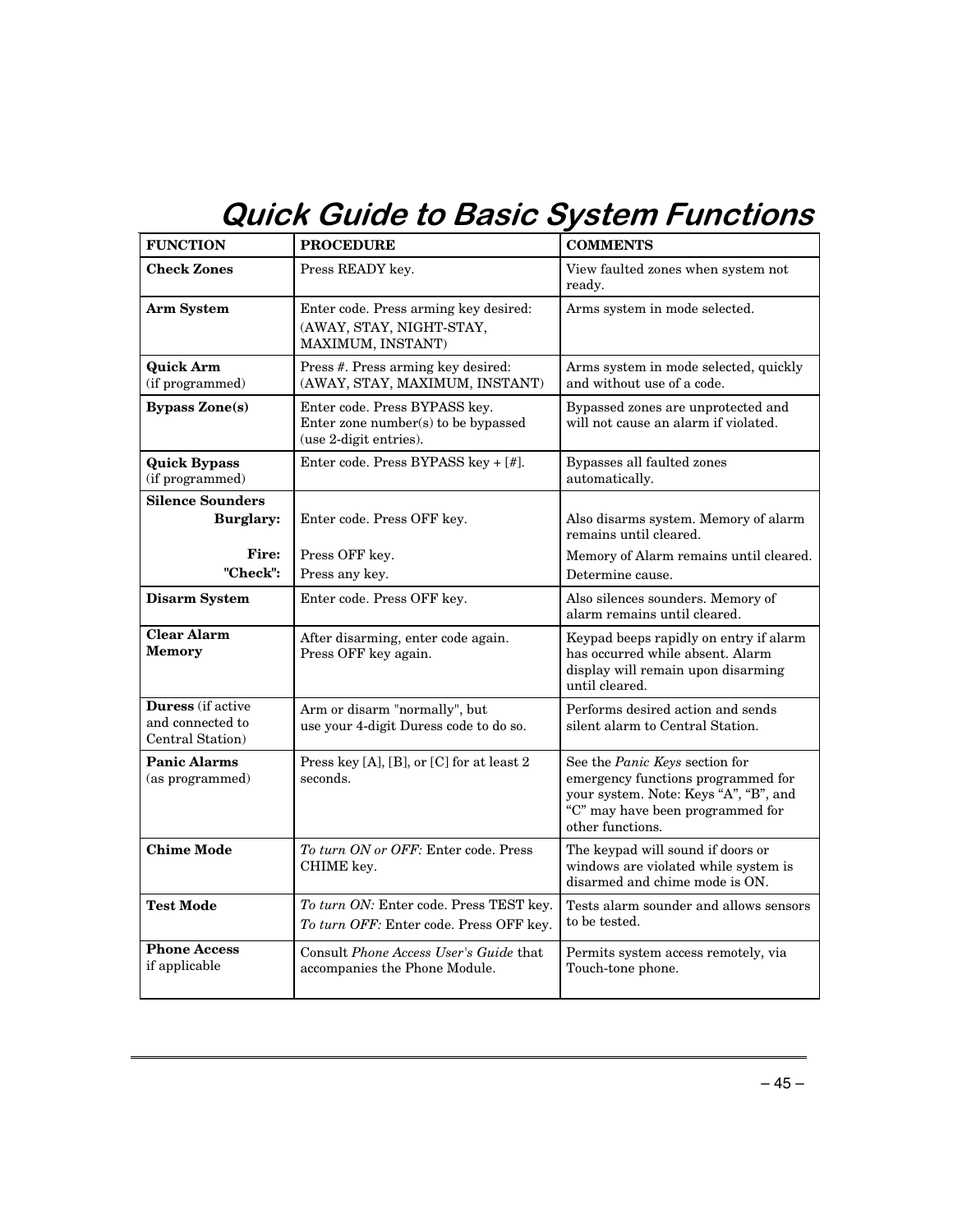## Summary of Audible/Visual Notifications

| <b>SOUND</b>                          | <b>CAUSE</b>                                      | <b>DISPLAY</b>                                                                                                                                          |
|---------------------------------------|---------------------------------------------------|---------------------------------------------------------------------------------------------------------------------------------------------------------|
| LOUD,<br>INTERRUPTED*                 | FIRE ALARM                                        | FIRE is displayed; zone number of zone in<br>alarm is displayed. If a fire alarm is manually<br>activated, zone number 95 will be displayed.            |
| Keypad & Ext.                         |                                                   |                                                                                                                                                         |
| LOUD,<br>CONTINUOUS*<br>Keypad & Ext. | <b>BURGLARY/AUDIBLE</b><br><b>EMERGENCY ALARM</b> | ALARM is displayed. Zone number of zone in<br>alarm is also displayed.                                                                                  |
| <b>ONE SHORT BEEP</b>                 | a. SYSTEM DISARM                                  | a. READY indicator light comes on.                                                                                                                      |
| (not repeated)<br>Keypad only         | b. SYSTEM ARMING ATTEMPT<br>WITH AN OPEN ZONE.    | b. Number of the open protection zone displayed.                                                                                                        |
|                                       | c. BYPASS VERIFY                                  | c. Zone numbers of the bypassed protection<br>zones are displayed (one beep is heard for<br>each zone displayed). Subsequently, BYPASS<br>is displayed. |
| <b>ONE SHORT BEEP</b>                 | a. SYSTEM IS IN TEST MODE                         | a. Opened zone numbers will appear.                                                                                                                     |
| (once every 40 secs)<br>Keypad only   | b. LOW BATTERY AT A<br><b>TRANSMITTER</b>         | b. <b>BAT</b> displayed with zone number of<br>transmitter.                                                                                             |
| <b>TWO SHORT BEEPS</b>                | ARM AWAY or MAXIMUM                               | AWAY is displayed. Red ARMED indicator is lit.                                                                                                          |
| Keypad only                           |                                                   |                                                                                                                                                         |
| <b>THREE SHORT</b><br><b>BEEPS</b>    | a. ARM STAY, NIGHT-STAY, OR<br><b>INSTANT</b>     | a. STAY or INSTANT is displayed. Red<br>ARMED indicator is lit.                                                                                         |
| Keypad only                           | b. ZONE OPENED WITH<br>SYSTEM IN CHIME MODE.      | b. CHIME displayed; zone number of open<br>protection zone will be displayed if the $[\ast]$<br>key is pressed.                                         |
| <b>RAPID BEEPING</b><br>Keypad only   | a. TROUBLE                                        | a. CHECK displayed. Zone number of troubled<br>protection zone is displayed.                                                                            |
|                                       | <b>b. MEMORY OF ALARM</b>                         | b. FIRE or ALARM is displayed; zone number<br>of zone in alarm is displayed                                                                             |
|                                       | c. SYSTEM LOW BATTERY                             | c. BAT displayed with no zone ID number.                                                                                                                |
|                                       | d. EXT. SOUNDER WIRING FAIL                       | d. CHECK 70 is displayed.                                                                                                                               |
| <b>SLOW BEEPING</b>                   | a. EXIT DELAY WARNING                             | a. AWAY is displayed.                                                                                                                                   |
| Keypad only                           | b. ENTRY DELAY WARNING                            | b. Exceeding the entry delay time without<br>disarming causes alarm.                                                                                    |

## **Fixed-Word Display Keypads**

\* If a bell is used as external sounder, fire alarm is *pulsed ring;* burglary/audible emergency is *steady ring*.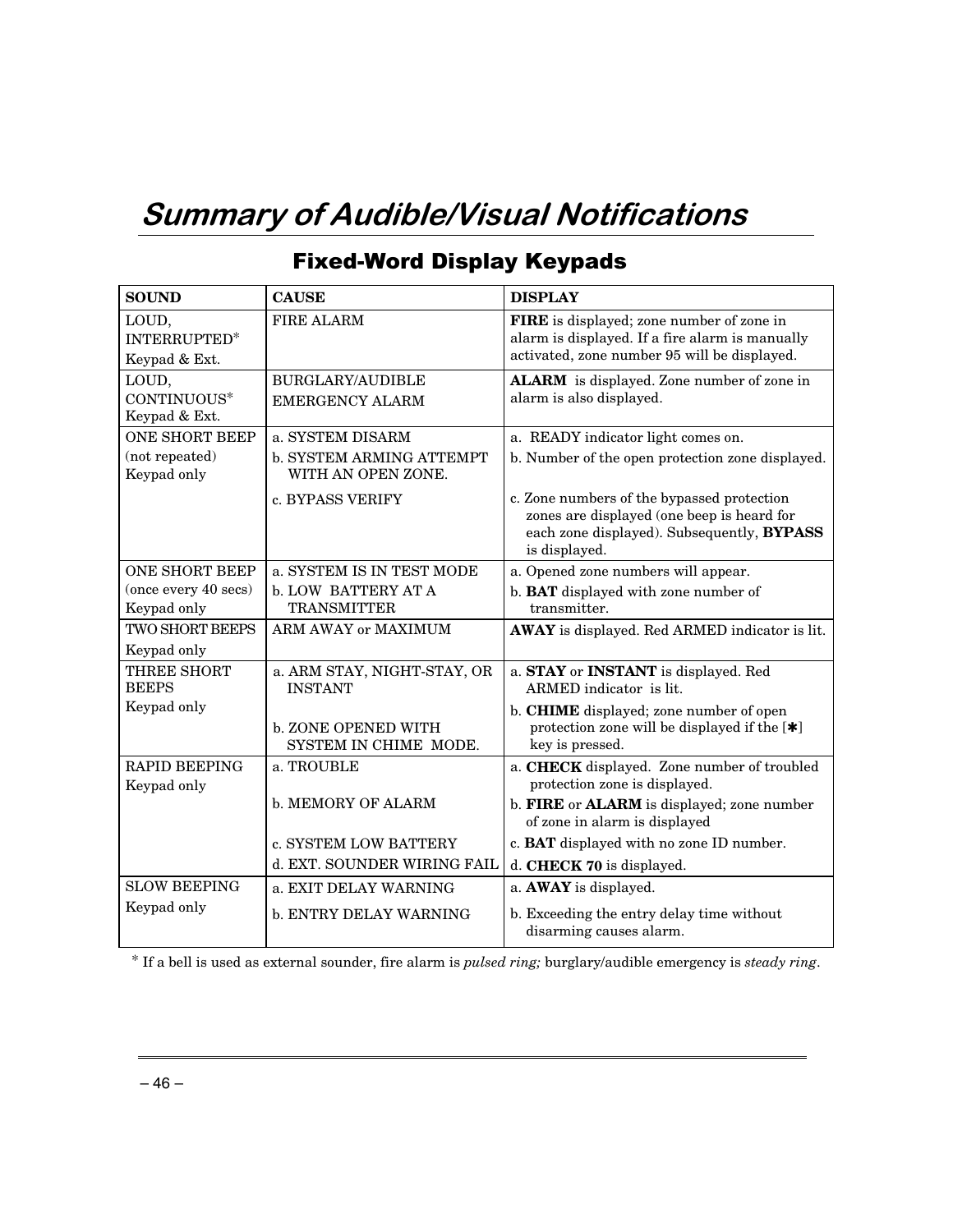## Summary of Audible/Visual Notifications

| <b>SOUND</b>                                  | <b>CAUSE</b>                                         | <b>DISPLAY</b>                                                                                                                                                                                |
|-----------------------------------------------|------------------------------------------------------|-----------------------------------------------------------------------------------------------------------------------------------------------------------------------------------------------|
| LOUD.<br><b>INTERRUPTED*</b><br>Keypad & Ext. | FIRE ALARM.                                          | FIRE is displayed; descriptor of zone in alarm is<br>displayed. If a fire alarm is manually activated, zone<br>number 95 will be displayed.                                                   |
| LOUD,<br>CONTINUOUS*<br>Keypad & Ext.         | <b>BURGLARY/AUDIBLE</b><br>EMERGENCY ALARM.          | ALARM is displayed. If programmed, descriptor of<br>zone in alarm is also displayed                                                                                                           |
| <b>ONE SHORT BEEP</b>                         | a. SYSTEM DISARM.                                    | a. DISARMED/READY TO ARM is displayed.                                                                                                                                                        |
| (not repeated)<br>Keypad only                 | <b>b. SYSTEM ARMING ATTEMPT</b><br>WITH AN OPENZONE. | b. Number and descriptor of open protection zone is<br>displayed.                                                                                                                             |
|                                               | c. BYPASS VERIFY.                                    | c. Numbers and descriptors of the bypassed zones<br>are displayed (One beep is heard for each<br>zone displayed). Subsequently, the following is<br>displayed: DISARMED BYPASS /Ready to Arm. |
| <b>ONE SHORT BEEP</b>                         | a. SYSTEM IS IN TEST MODE.                           | a. Opened Zone identifications will appear.                                                                                                                                                   |
| (once every 40 secs)<br>Keypad only           | b, LOW BATTERY AT A<br>TRANSMITTER.                  | b. LO BAT displayed with description of transmitter.                                                                                                                                          |
| <b>TWO SHORT BEEPS</b><br>Keypad only         | ARM AWAY or MAXIMUM.                                 | <b>ARMED AWAY or MAXIMUM</b> displayed. Red<br>ARMED indicator lit.                                                                                                                           |
| <b>THREE SHORT</b><br><b>BEEPS</b>            | a. ARM STAY, NIGHT-STAY,<br>OR INSTANT.              | a. ARMED STAY or ARMED INSTANT displayed.<br>Red ARMED indicator lit.                                                                                                                         |
| Keypad only                                   | <b>b. ZONE OPENED WHILE</b><br>SYSTEM IS DISARMED.   | b. CHIME displayed, descriptor of open protection<br>zone will be displayed if the [*] key is pressed.                                                                                        |
| <b>RAPID BEEPING</b><br>Keypad only           | a. TROUBLE.                                          | a. CHECK displayed. Descriptor of troubled<br>protection zone is displayed.                                                                                                                   |
|                                               | b. MEMORY OF ALARM.                                  | b. FIRE or ALARM is displayed; descriptor of zone<br>in alarm is displayed.                                                                                                                   |
|                                               | c. SYSTEM LOW BATTERY.                               | c. SYSTEM LO BAT displayed.                                                                                                                                                                   |
|                                               | d. EXT. SOUNDER WIRE FAIL.                           | d. BELL FAILURE is displayed.                                                                                                                                                                 |
| <b>SLOW BEEPING</b>                           | a. EXIT DELAY WARNING                                | a. ARMED AWAY OR MAXIMUM is displayed                                                                                                                                                         |
| Keypad only                                   | (if programmed).                                     | along with You May Exit Now.                                                                                                                                                                  |
|                                               | b. ENTRY DELAY WARNING.                              | b. DISARM SYSTEM OR ALARM WILL OCCUR<br>is displayed. Exceeding the delay time without<br>disarming causes an alarm.                                                                          |

## Alpha Display Keypads

\* If a bell is used as external sounder, fire alarm is *pulsed ring;* burglary/audible emergency is *steady ring*.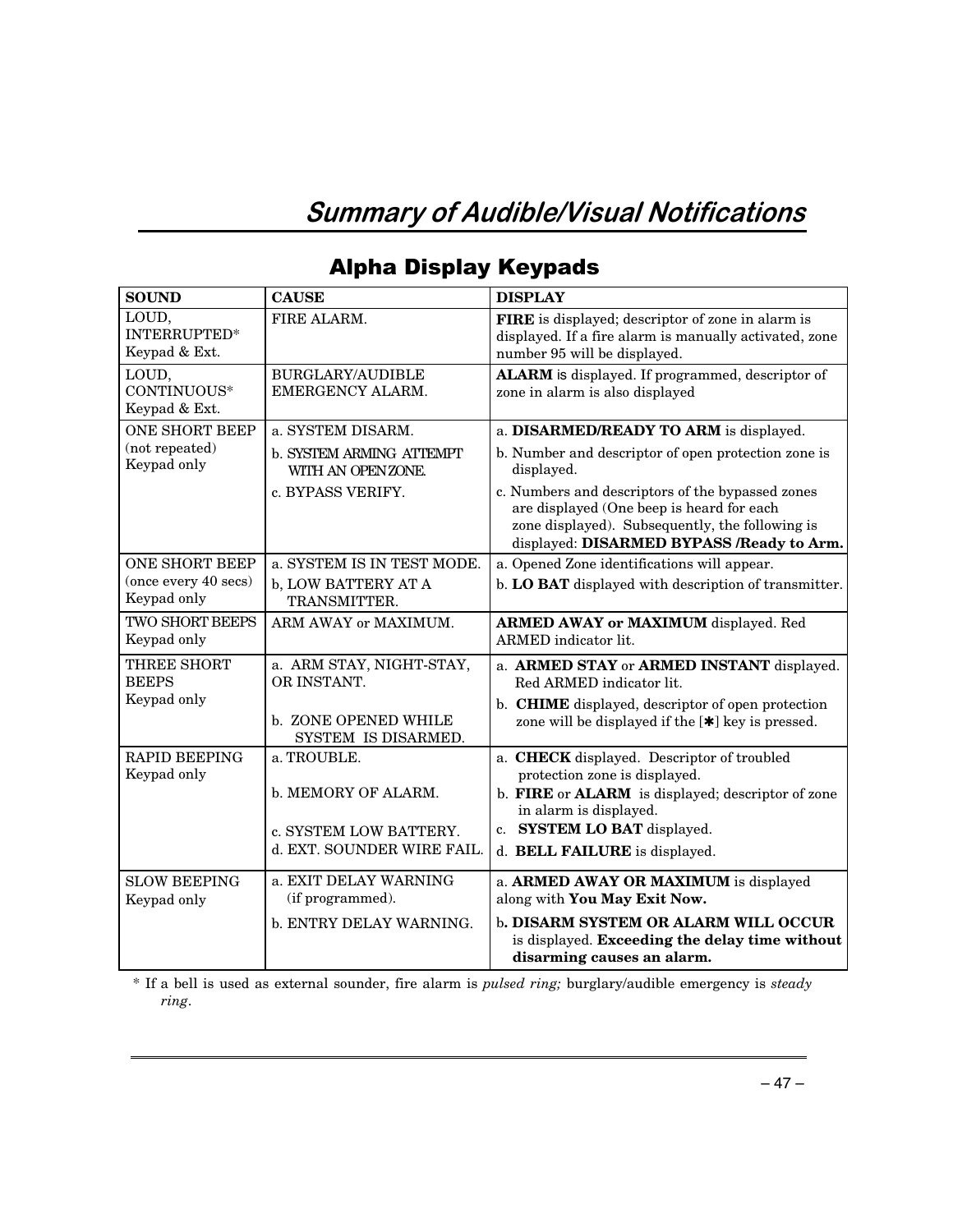## Regulatory Statements and Warnings

**NOTE: This is a "Grade A" Residential System**

#### **RADIO FREQUENCY EMISSIONS**

#### **Federal Communications Commission (FCC) Part 15**

This device complies with part 15 of the FCC rules. Operation is subject to the following two conditions: (1) This device may not cause harmful interference, and (2) this device must accept any interference received, including interference that may cause undesired operation.

#### **Industry Canada**

This Class B digital apparatus complies with Canadian ICES-003. Cet Appareil numérique de la classe B est conforme à la norme NMB-003 du Canada.

### **TELEPHONE/MODEM INTERFACE**

#### **FCC Part 68**

This equipment complies with Part 68 of the FCC rules. On the front cover of this equipment is a label that contains the FCC registration number and Ringer Equivalence Number (REN). You must provide this information to the telephone company when requested.

This equipment uses the following USOC jack: RJ31X

This equipment may not be used on telephone-company-provided coin service. Connection to party lines is subject to state tariffs. This equipment is hearing-aid compatible.

#### **Industry Canada**

**NOTICE:** The Industry Canada Label identifies certified equipment. This certification means that the equipment meets telecommunications network protective, operational and safety requirements as prescribed in the appropriate Terminal Equipment Technical Requirements document(s). The Department does not guarantee the equipment will operate to the user's satisfaction.

Before installing this equipment, users should ensure that it is permissible to be connected to the facilities of the local telecommunications company. The equipment must also be installed using an acceptable method of connection. The customer should be aware that compliance with the above conditions may not prevent degradation of service in some situations.

Repairs to certified equipment should be coordinated by a representative designated by the supplier. Any repairs or alterations made by the user to this equipment, or equipment malfunctions, may give the telecommunications company to request the user to disconnect the equipment.

Users should ensure for their own protection that the electrical ground connections of the power utility, telephone lines and internal metallic water pipe system, if present, are connected together, This precaution may be particularly important in rural areas.

**Caution:** Users should not attempt to make such connections themselves but should contact appropriate electric inspection authority, or electrician, as appropriate.

#### **Ringer Equivalence Number Notice:**

The **Ringer Equivalence Number** (REN) assigned to each terminal device provides an indication of the maximum number of terminals allowed to be connected to a telephone interface. The termination on an interface may consist of any combination of devices subject only to the requirement that the sum of the Ringer Equivalence Numbers of all the devices does not exceed 5.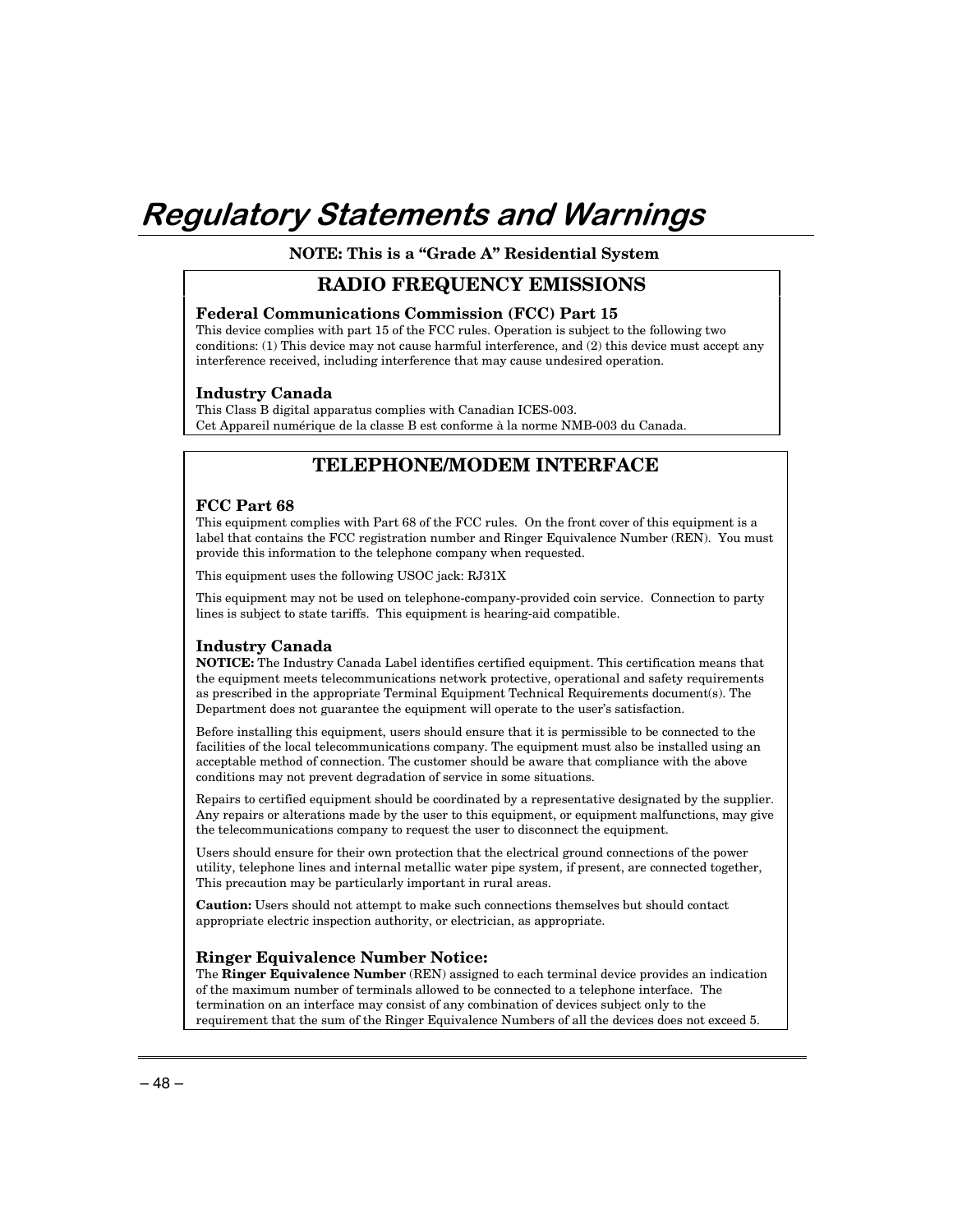#### **Industrie Canada**

**AVIS:** l'étiquette d'Industrie Canada identifie le matériel homologué. Cette étiquette certifie que le matériel est conforme aux normes de protection, d'exploitation et de sécurité des réseaux de télécommunications, comme le prescrivent les documents concernant les exigences techniques relatives au matériel terminal. Le Ministère n'assure toutefois pas que le matériel fonctionnera à la satisfaction de l'utilisateur.

Avant d'installer ce matériel, l'utilisateur doit s'assurer qu'il est permis de le raccorder aux installations de l'enterprise locale de télécommunication. Le matériel doit également être installé en suivant une méthode acceptée da raccordement. L'abonné ne doit pas oublier qu'il est possible que la conformité aux conditions énoncées ci-dessus n'empêche pas la dégradation du service dans certaines situations.

Les réparations de matériel nomologué doivent être coordonnées par un représentant désigné par le fournisseur. L'entreprise de télécommunications peut demander à l'utilisateur da débrancher un appareil à la suite de réparations ou de modifications effectuées par l'utilisateur ou à cause de mauvais fonctionnement.

Pour sa propre protection, l'utilisateur doit s'assurer que tous les fils de mise à la terre de la source d'energie électrique, de lignes téléphoniques et des canalisations d'eau métalliques, s'il y en a, sont raccordés ensemble. Cette précaution est particulièrement importante dans les régions rurales.

**Avertissement :** L'utilisateur ne doit pas tenter de faire ces raccordements lui-même; il doit avoir racours à un service d'inspection des installations électriques, ou à un électricien, selon le cas.

**AVIS : L'indice d'équivalence de la sonnerie** (IES) assigné à chaque dispositif terminal indique le nombre maximal de terminaux qui peuvent être raccordés à une interface. La terminaison d'une interface téléphonique peut consister en une combinaison de quelques dispositifs, à la seule condition que la somme d'indices d'équivalence de la sonnerie de tous les dispositifs n'excède pas 5.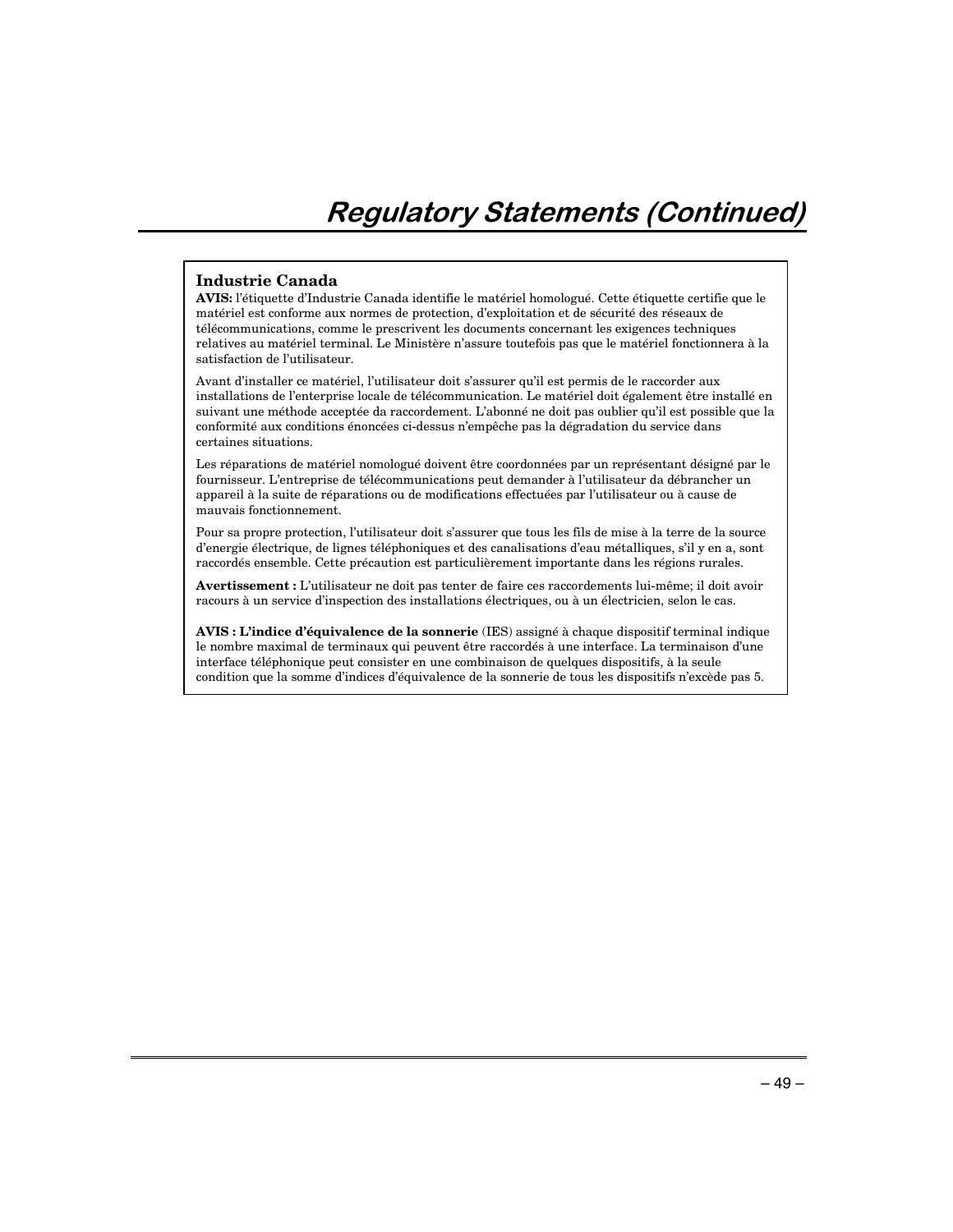## **Charts of Your System's Features**

| <b>Features</b>                               | <b>Comments</b> |                     |             |        |                       |
|-----------------------------------------------|-----------------|---------------------|-------------|--------|-----------------------|
| <b>Exit Delay</b>                             | Part. 1:        |                     |             |        | Part. $2^{\dagger}$ : |
| Entry Delay 1                                 | Part. 1:        |                     |             |        | Part. $2^{\dagger}$ : |
| Entry Delay 2                                 | Part. 1:        |                     |             |        | Part. $2^{\dagger}$ : |
| Night-Stay Zones                              | Zones:          |                     |             |        |                       |
| Quick Arm                                     | yes<br>no       |                     |             |        |                       |
| <b>Quick Bypass</b>                           | yes             |                     |             |        | no                    |
| <b>Automatic Paging</b>                       | yes             |                     |             |        | no<br>users:          |
| <b>Keyswitch Arming</b>                       |                 | Arm AWAY:           |             | steady | flash                 |
| (circle type of LED lighting)                 |                 | Arm STAY:           |             | steady | flash                 |
| <b>Function Keys</b>                          | $\mathbf A$     | $\bf{B}$            | $\mathbf C$ | D      | <b>Comments</b>       |
| • Single-Button Arming                        |                 |                     |             |        |                       |
| • Step Arming                                 |                 |                     |             |        |                       |
| · Paging (see Paging chart)                   |                 |                     |             |        |                       |
| • Time/Date Display                           |                 |                     |             |        |                       |
| • Macro Key 1                                 |                 |                     |             |        |                       |
| • Macro Key 2                                 |                 |                     |             |        |                       |
| • Macro Key $3^{\dagger}$                     |                 |                     |             |        |                       |
| • Macro Key $4^{\dagger}$                     |                 |                     |             |        |                       |
| • Emergency Key <sup>††</sup> : Personal      |                 |                     |             |        |                       |
| • Emergency Key <sup>††</sup> : Silent Alarm  |                 |                     |             |        |                       |
| • Emergency Key <sup>††</sup> : Audible Alarm |                 |                     |             |        |                       |
| • Emergency Key <sup>††</sup> : Fire          |                 |                     |             |        |                       |
| • Device Activation                           |                 |                     |             |        | Device:               |
| 计 Emergency Keys:<br>$A = [1] / [*]$          |                 | $B = [ * ] / [ # ]$ |             |        | $C = [3]/[#]$         |

† Features marked with a dagger apply to the FA168C only.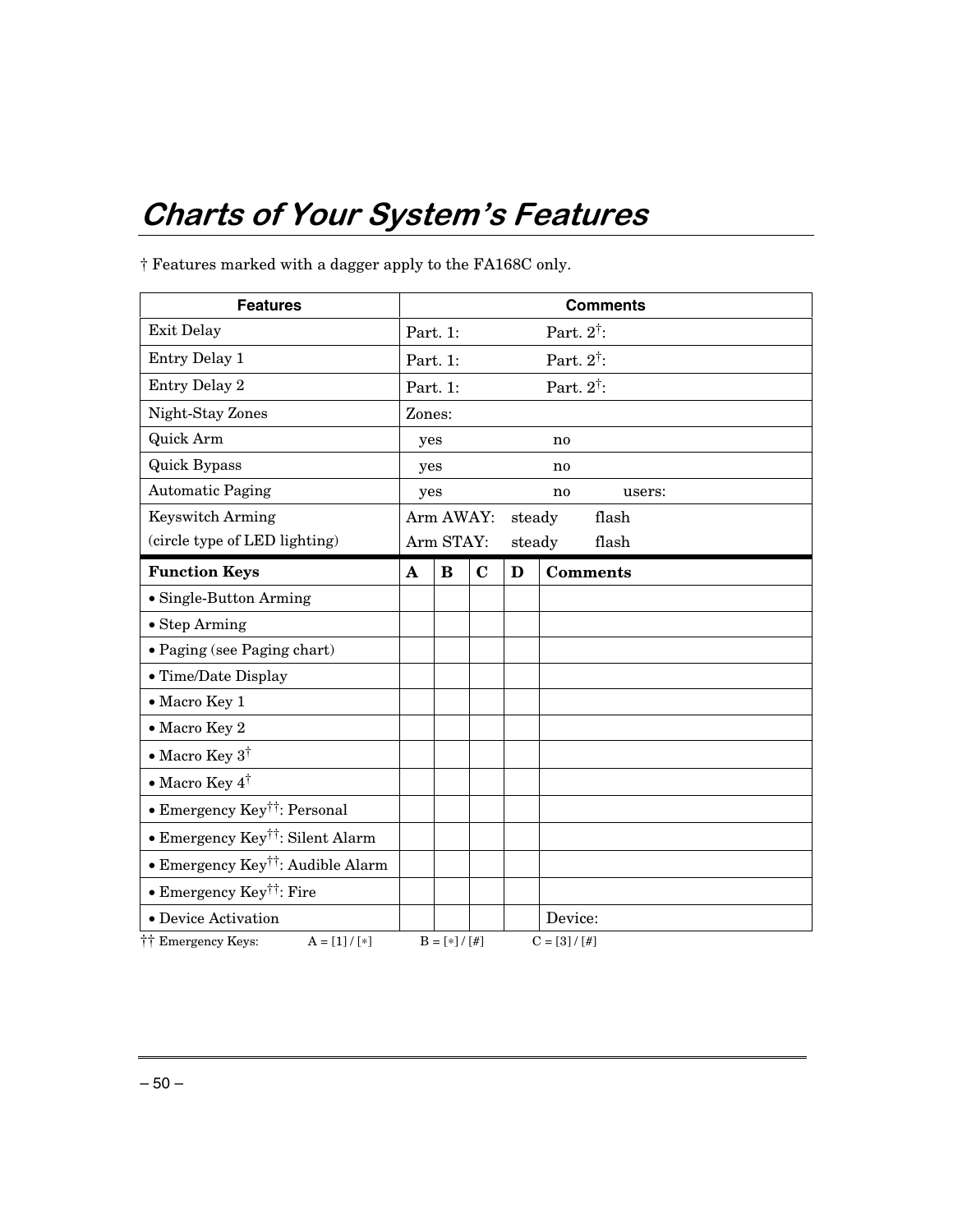## **Charts of Your System's Features**

### **User Setup**

The following chart will help keep track of system users. Copies should be distributed to the partition 1 and partition 2 (if applicable) masters for their records.

To program a user attribute:

Enter system/partition master code +  $[8]$  + user no. + "#" command listed in column heading...

| <b>User</b><br>No. | <b>User</b><br>Name | User's Part(s). <sup>†</sup><br>(system master only) | <b>Security</b><br>Code | Auth.<br>Level    | <b>Access</b><br>Group | <b>RF Zone</b><br><b>Number</b> | Pager<br>on/off |
|--------------------|---------------------|------------------------------------------------------|-------------------------|-------------------|------------------------|---------------------------------|-----------------|
|                    |                     | $[#][3] + part(s) + [#]$                             | enter new code          | $[#] [1] + level$ | $[#] [2] + group$      | $[#] [4] +$ zone no.            | $[#] [5] + 0/1$ |
| 01                 | installer           | (all)                                                |                         | installer         |                        |                                 | (0)             |
| 02                 | system master       | (all)                                                |                         | master            |                        |                                 | (0)             |
| 03                 | partition 1 master  | (1)                                                  |                         | (4)               |                        |                                 | (0)             |
| 04                 |                     | (1)                                                  |                         | (0)               |                        |                                 | (0)             |
| 05                 |                     | (1)                                                  |                         | (0)               |                        |                                 | (1)             |
| 06                 |                     | (1)                                                  |                         | (0)               |                        |                                 | (1)             |
| 07                 |                     | (1)                                                  |                         | (0)               |                        |                                 | (1)             |
| 08                 |                     | (1)                                                  |                         | (0)               |                        |                                 | (1)             |
| 09                 |                     | (1)                                                  |                         | (0)               |                        |                                 | (1)             |
| 10                 |                     | (1)                                                  |                         | (0)               |                        |                                 | (1)             |
| 11                 |                     | (1)                                                  |                         | (0)               |                        |                                 | (1)             |
| 12                 |                     | (1)                                                  |                         | (0)               |                        |                                 | (1)             |
| 13                 |                     | (1)                                                  |                         | (0)               |                        |                                 | (1)             |
| 14                 |                     | (1)                                                  |                         | (0)               |                        |                                 | (1)             |
| 15                 |                     | (1)                                                  |                         | (0)               |                        |                                 | (1)             |
| 16                 |                     | (1)                                                  |                         | (0)               |                        |                                 | (1)             |
| 17                 |                     | (1)                                                  |                         | (0)               |                        |                                 | (1)             |
| 18                 |                     | (1)                                                  |                         | (0)               |                        |                                 | (1)             |
| 19                 |                     | (1)                                                  |                         | (0)               |                        |                                 | (1)             |
| 20                 |                     | (1)                                                  |                         | (0)               |                        |                                 | (1)             |
| 21                 |                     | (1)                                                  |                         | (0)               |                        |                                 | (1)             |
| 22                 |                     | (1)                                                  |                         | (0)               |                        |                                 | (1)             |
| 23                 |                     | (1)                                                  |                         | (0)               |                        |                                 | (1)             |
| 24                 |                     | (1)                                                  |                         | (0)               |                        |                                 | (1)             |
| 25                 |                     | (1)                                                  |                         | (0)               |                        |                                 | (1)             |
| 26                 |                     | (1)                                                  |                         | (0)               |                        |                                 | (1)             |
| 27                 |                     | (1)                                                  |                         | (0)               |                        |                                 | (1)             |
| 28                 |                     | (1)                                                  |                         | (0)               |                        |                                 | (1)             |
| 29                 |                     | (1)                                                  |                         | (0)               |                        |                                 | (1)             |
| 30                 |                     | (1)                                                  |                         | (0)               |                        |                                 | (1)             |
| 31                 |                     | (1)                                                  |                         | (0)               |                        |                                 | (1)             |
| 32                 |                     | (1)                                                  |                         | (0)               |                        |                                 | (1)             |

† Partitions apply to the FA168C only.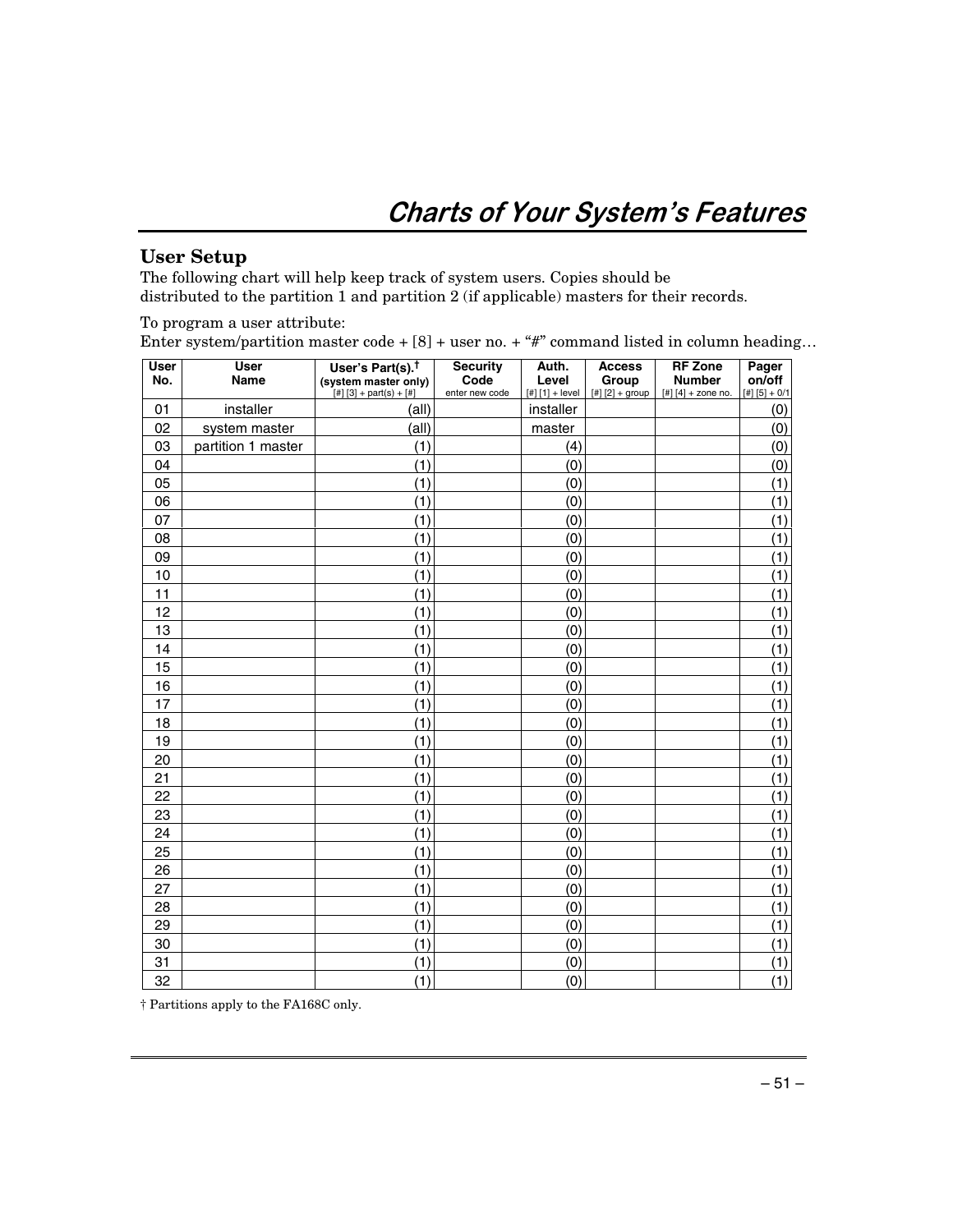## **User Setup (continued)**

| <b>User</b><br>No. <sup>t</sup> | <b>User</b><br><b>Name</b> | User's Part(s).<br>(system master only)<br>$[#] [3] + part(s) + [#]$ | <b>Security</b><br>Code<br>enter new code | Auth.<br>Level<br>$[#] [1] + level$ | <b>Access</b><br>Group<br>$[#] [2] + group$ | <b>RF Zone</b><br><b>Number</b><br>$[#] [4] +$ zone no. $[#] [5] + 0/1$ | Pager<br>on/off |
|---------------------------------|----------------------------|----------------------------------------------------------------------|-------------------------------------------|-------------------------------------|---------------------------------------------|-------------------------------------------------------------------------|-----------------|
| 33                              | partition 2 master         | (2)                                                                  |                                           | (4)                                 |                                             |                                                                         | (1              |
| 34                              |                            | (2)                                                                  |                                           | (0)                                 |                                             |                                                                         | (1)             |
| 35                              |                            | (2)                                                                  |                                           | (0)                                 |                                             |                                                                         | (1              |
| 36                              |                            | (2)                                                                  |                                           | (0)                                 |                                             |                                                                         | (1)             |
| 37                              |                            | (2)                                                                  |                                           | (0)                                 |                                             |                                                                         | (1)             |
| 38                              |                            | (2)                                                                  |                                           | (0)                                 |                                             |                                                                         | (1)             |
| 39                              |                            | (2)                                                                  |                                           | (0)                                 |                                             |                                                                         | (1)             |
| 40                              |                            | (2)                                                                  |                                           | (0)                                 |                                             |                                                                         | (1)             |
| 41                              |                            | (2)                                                                  |                                           | (0)                                 |                                             |                                                                         | (1)             |
| 42                              |                            | (2)                                                                  |                                           | (0)                                 |                                             |                                                                         | (1)             |
| 43                              |                            | (2)                                                                  |                                           | (0)                                 |                                             |                                                                         | (1)             |
| 44                              |                            | (2)                                                                  |                                           | (0)                                 |                                             |                                                                         | (1)             |
| 45                              |                            | (2)                                                                  |                                           | (0)                                 |                                             |                                                                         | (1)             |
| 46                              |                            | (2)                                                                  |                                           | (0)                                 |                                             |                                                                         | (1)             |
| 47                              |                            | (2)                                                                  |                                           | (0)                                 |                                             |                                                                         | (1)             |
| 48                              |                            | (2)                                                                  |                                           | (0)                                 |                                             |                                                                         | (1)             |
| 49                              |                            | (2)                                                                  |                                           | (0)                                 |                                             |                                                                         | (1)             |

Authority Levels: 0 = standard user Partitions:0 = clears partition 1 and partition 2 assignments<br>1 = arm only 1 = partition 1 and common

 $1 = \text{arm only}$ <br>  $2 = \text{guest}$ <br>  $2 = \text{partition 1 and common}$ <br>  $1 = \text{partition 1 and common}$ 

 $2 = \text{guest}$ <br> $3 = \text{duress}$ <br> $3 = \text{common partition only}$  $3 =$  common partition only

4 = partition master Paging: 0 = no paging  $1 =$  allow paging

† Users 34-49 apply to FA168C only; user 33 is partition 2 master for FA168C, and the last user for FA148CP.

## **Paging Setup**

|               |                          | <b>Automatically Reports Upon</b> |                |               |                |           |                | Sched.   Func. Key |
|---------------|--------------------------|-----------------------------------|----------------|---------------|----------------|-----------|----------------|--------------------|
|               | Pager Phone Number\      |                                   | open/close     | alarm/trouble |                | zone list |                |                    |
| Pager         | <b>Prefix Characters</b> | p1                                | p <sub>2</sub> | p1            | p <sub>2</sub> | p1        | p <sub>2</sub> |                    |
|               |                          |                                   |                |               |                |           |                |                    |
|               |                          |                                   |                |               |                |           |                |                    |
| 2             |                          |                                   |                |               |                |           |                |                    |
|               |                          |                                   |                |               |                |           |                |                    |
| $3^{\dagger}$ |                          |                                   |                |               |                |           |                |                    |
|               |                          |                                   |                |               |                |           |                |                    |
| $4^{\dagger}$ |                          |                                   |                |               |                |           |                |                    |
|               |                          |                                   |                |               |                |           |                |                    |

† Pagers 3 and 4 apply to FA168C.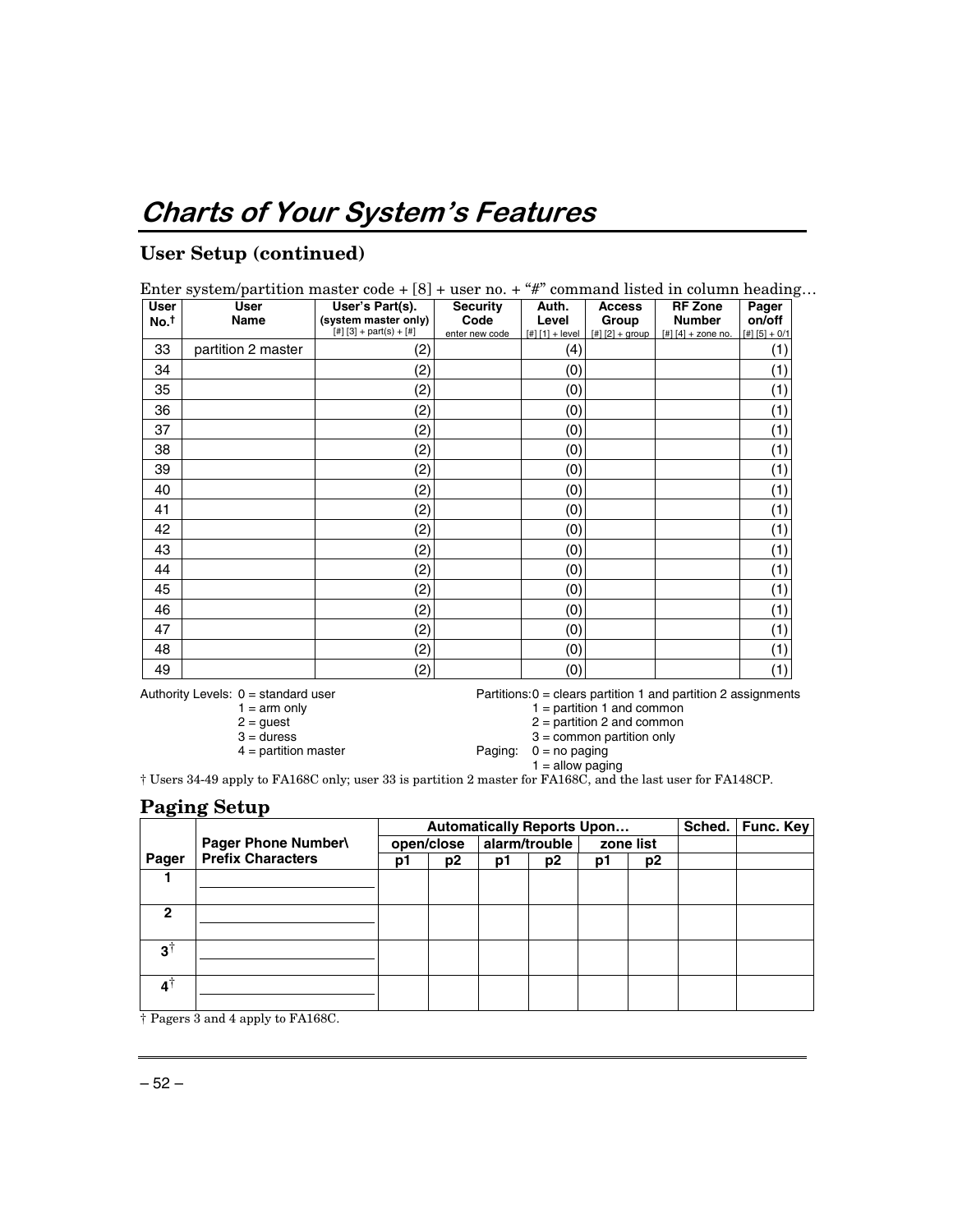## **Charts of Your System's Features**

| No.            | <b>Event</b>                                                          | Device No.              | Group No.                                                              | Partition <sup>††</sup> | <b>Start</b>              | <b>Stop</b>                                        | Repeat   | Random   |
|----------------|-----------------------------------------------------------------------|-------------------------|------------------------------------------------------------------------|-------------------------|---------------------------|----------------------------------------------------|----------|----------|
|                | (see list below)                                                      | for "01" events:        | for "02" events:                                                       | for "04-06" events:     | Time/                     | Time/                                              | (yes/no) | (yes/no) |
|                |                                                                       | (see device list below) | enter 1-8                                                              | enter 1, 2, or 3        | Day                       | Day                                                |          |          |
| 00             |                                                                       |                         |                                                                        |                         |                           |                                                    |          |          |
| 01             |                                                                       |                         |                                                                        |                         |                           |                                                    |          |          |
| 02             |                                                                       |                         |                                                                        |                         |                           |                                                    |          |          |
| 03             |                                                                       |                         |                                                                        |                         |                           |                                                    |          |          |
| 04             |                                                                       |                         |                                                                        |                         |                           |                                                    |          |          |
| $05^{\dagger}$ |                                                                       |                         |                                                                        |                         |                           |                                                    |          |          |
| $06^{\dagger}$ |                                                                       |                         |                                                                        |                         |                           |                                                    |          |          |
| $07^{\dagger}$ |                                                                       |                         |                                                                        |                         |                           |                                                    |          |          |
| $08^{\dagger}$ |                                                                       |                         |                                                                        |                         |                           |                                                    |          |          |
| $09^{\dagger}$ |                                                                       |                         |                                                                        |                         |                           |                                                    |          |          |
| $10^{\dagger}$ |                                                                       |                         |                                                                        |                         |                           |                                                    |          |          |
| $11^{\dagger}$ |                                                                       |                         |                                                                        |                         |                           |                                                    |          |          |
| $12^{\dagger}$ |                                                                       |                         |                                                                        |                         |                           |                                                    |          |          |
| $13^{\dagger}$ |                                                                       |                         |                                                                        |                         |                           |                                                    |          |          |
| $14^{\dagger}$ |                                                                       |                         |                                                                        |                         |                           |                                                    |          |          |
| $15^{\dagger}$ |                                                                       |                         |                                                                        |                         |                           |                                                    |          |          |
| $16^{\dagger}$ |                                                                       |                         |                                                                        |                         |                           |                                                    |          |          |
| Events:        | $01$ = device on/off<br>$02 =$ user access<br>$03$ = latch key report |                         | $04 =$ forced STAY arm<br>$05 =$ forced AWAY arm<br>$06 =$ auto disarm |                         | $07 =$ display "reminder" | <sup>††</sup> Partitions apply to the FA168C only. |          |          |

## **List of Output Devices**

(† FA168C can use devices 01-16; FA148CP can only use devices 01-08; both can use trigger devices 17/18.)

| Device <sup>†</sup> | <b>Description</b> | Schedule No. | <b>Function Key</b> |
|---------------------|--------------------|--------------|---------------------|
| 01                  |                    |              |                     |
| 02                  |                    |              |                     |
| 03                  |                    |              |                     |
| 04                  |                    |              |                     |
| 05                  |                    |              |                     |
| 06                  |                    |              |                     |
| 07                  |                    |              |                     |
| 08                  |                    |              |                     |
| 09                  |                    |              |                     |
| 10                  |                    |              |                     |
| 11                  |                    |              |                     |
| 12                  |                    |              |                     |
| 13                  |                    |              |                     |
| 14                  |                    |              |                     |
| 15                  |                    |              |                     |
| 16                  |                    |              |                     |
| 17                  |                    |              |                     |
| 18                  |                    |              |                     |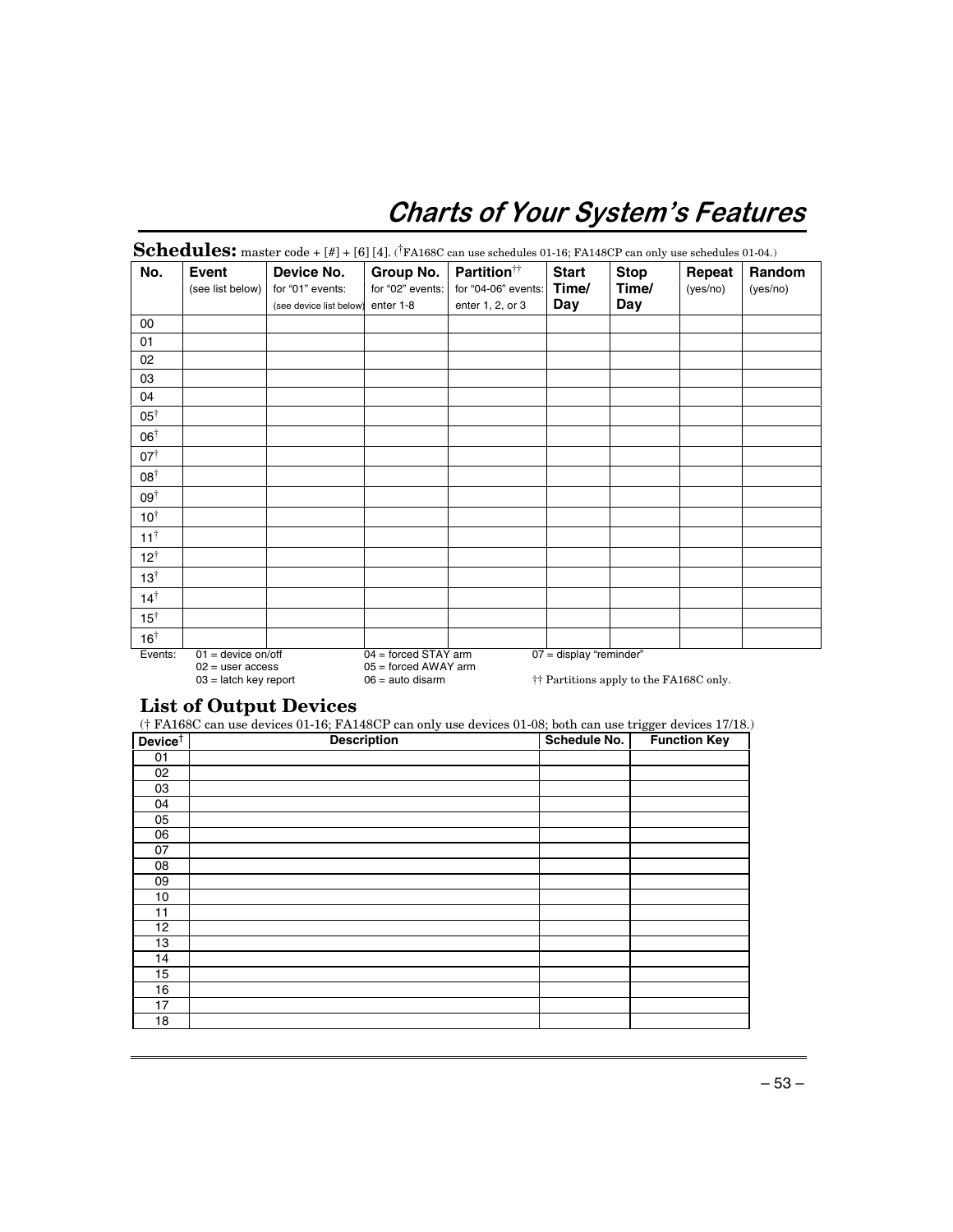## **LIMITATIONS OF THIS SYSTEM**

#### **WARNING! THE LIMITATIONS OF THIS ALARM SYSTEM**

While this system is an advanced design security system, it does not offer guaranteed protection against burglary or other emergency. Any alarm system, whether commercial or residential, is subject to compromise or failure to warn for a variety of reasons. For example:

- Intruders may gain access through unprotected openings or have the technical sophistication to bypass an alarm sensor or disconnect an alarm warning device.
- Intrusion detectors (e.g. passive infrared detectors), smoke detectors, and many other sensing devices will not work without power. Battery operated devices will not work without batteries, with dead batteries, or if the batteries are not put in properly. Devices powered solely by AC will not work if their AC power supply is cut off for any reason, however briefly.
- Signals sent by wireless transmitters may be blocked or reflected by metal before they reach the alarm receiver. Even if the signal path has been recently checked during a weekly test, blockage can occur if a metal object is moved into the path.
- A user may not be able to reach a panic or emergency button quickly enough.
- While smoke detectors have played a key role in reducing residential fire deaths in the United States, they may not activate or provide early warning for a variety of reasons in as many as 35% of all fires, according to data published by the Federal Emergency Management Agency. Some of the reasons smoke detectors used in conjunction with this System may not work are as follows. Smoke detectors may have been improperly installed and positioned. Smoke detectors may not sense fires that start where smoke cannot reach the detectors, such as in chimneys, in walls, or roofs, or on the other side of closed doors. Smoke detectors also may not sense a fire on another level of a residence or building. A second floor detector, for example, may not sense a first floor or basement fire. Moreover, smoke detectors have sensing limitations. No smoke detector can sense every kind of fire every time. In general, detectors may not always warn about fires caused by carelessness and safety hazards like smoking in bed, violent explosions, escaping gas, improper storage of flammable materials, overloaded electrical circuits, children playing with matches, or arson. Depending upon the nature of the fire and/or the locations of the smoke detectors, the detector, even if it operates as anticipated, may not provide sufficient warning to allow all occupants to escape in time to prevent injury or death.
- Passive Infrared Motion Detectors can only detect intrusion within the designed ranges as diagrammed in their installation manual. Passive Infrared Detectors do not provide volumetric area protection. They do create multiple beams of protection, and intrusion can only be detected in unobstructed areas covered by those beams. They cannot detect motion or intrusion that takes place behind walls, ceilings, floors, closed doors, glass partitions, glass doors, or windows.

Mechanical tampering, masking, painting or spraying of any material on the mirrors, windows or any part of the optical system can reduce their detection ability. Passive Infrared Detectors sense changes in temperature; however, as the ambient temperature of protected area approaches the temperature range of 90° to 105°F, the detection performance can decrease.

- Alarm warning devices such as sirens, bells or horns may not alert people or wake up sleepers if they are located on the other side of closed or partly open doors. If warning devices sound on a different level of the residence from the bedrooms, then they are less likely to waken or alert people inside the bedrooms. Even persons who are awake may not hear the warning if the alarm is muffled from a stereo, radio, air conditioner or other appliance, or by passing traffic. Finally, alarm warning devices, however loud, may not warn hearing-impaired people or waken deep sleepers.
- Telephone lines needed to transmit alarm signals from a premises to a central monitoring station may be out of service or temporarily out of service. Telephone lines are also subject to compromise by sophisticated intruders.
- Even if the system responds to the emergency as intended, however, occupants may have insufficient time to protect themselves from the emergency situation. In the case of a monitored alarm system, authorities may not respond appropriately.
- This equipment, like other electrical devices, is subject to component failure. Even though this equipment is designed to last as long as 10 years, the electronic components could fail at any time.

The most common cause of an alarm system not functioning when an intrusion or fire occurs is inadequate maintenance. This alarm system should be tested weekly to make sure all sensors and transmitters are working properly.

Installing an alarm system may make one eligible for lower insurance rates, but an alarm system is not a substitute for insurance. Homeowners, property owners and renters should continue to act prudently in protecting themselves and continue to insure their lives and property.

We continue to develop new and improved protection devices. Users of alarm systems owe it to themselves and their loved ones to learn about these developments.